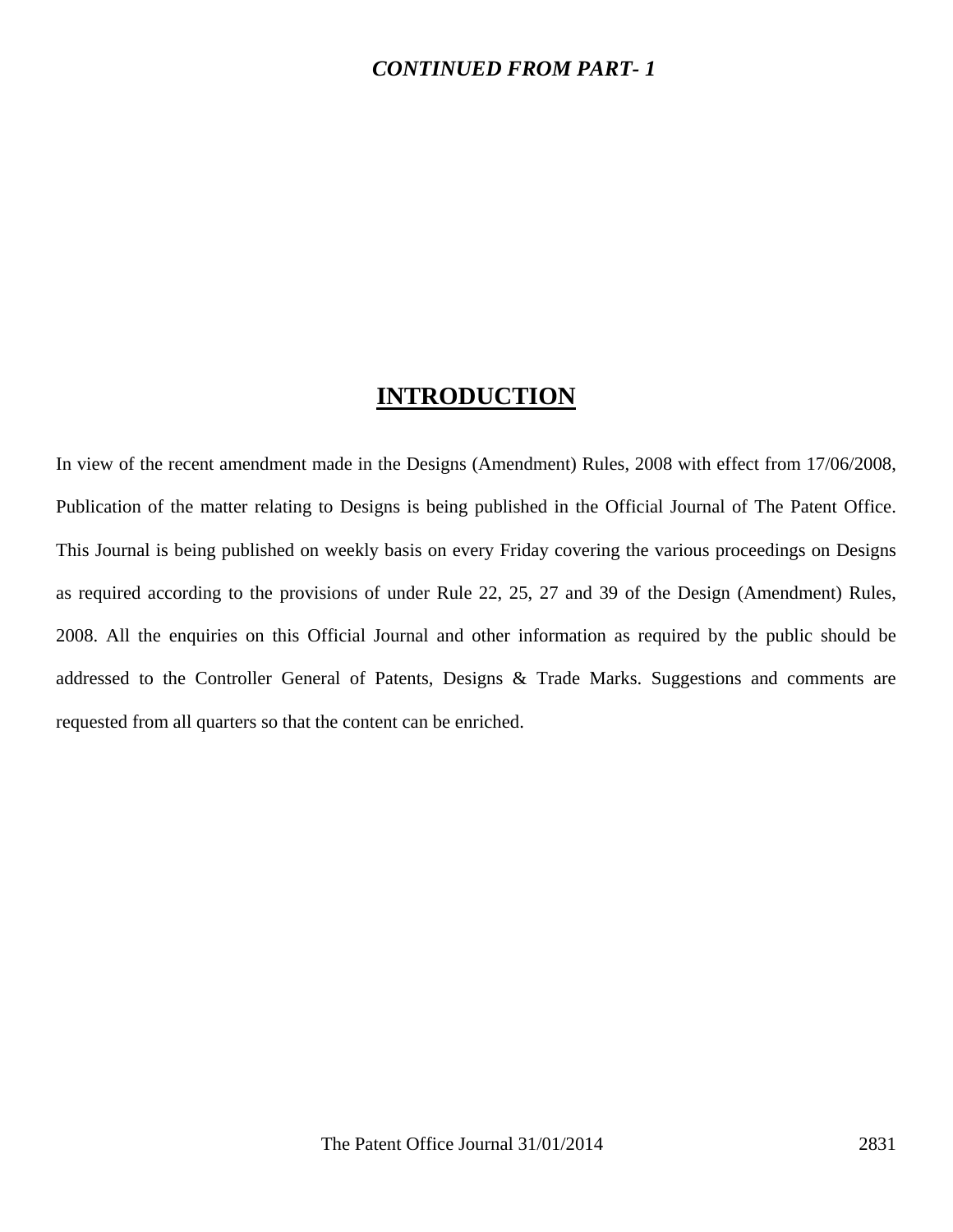### **DESIGN CORRIGENDUM**

**The Registered Design No. 250440 which has been erroneously published in the official Journal of India dated 03/01/2014, part –II, at page 575, column 3 in the name of BOSE CORPORATION, A CORPORATION OF THE STATE OF DELAWARE, OF THE MOUNTAIN, MS40 FRAMINGHAM, MASSACHUSETTS 01701-9168, UNITED STATES OF AMERICA Class 14-03, Date of Registration 24/12/2012, Titled as HEADPHONES SET, Priority Number 29/426,761, DATE 10/07/2012, COUNTRY U.S.A. should read as BOSE CORPORATION, A CORPORATION OF THE STATE OF DELAWARE, OF THE MOUNTAIN, MS40 FRAMINGHAM, MASSACHUSETTS 01701-9168, UNITED STATES OF AMERICA Class 14-03, Date of Registration 24/12/2012, Titled as HEADPHONE SET, Priority Number 29/426,761, DATE 10/07/2012, COUNTRY U.S.A.**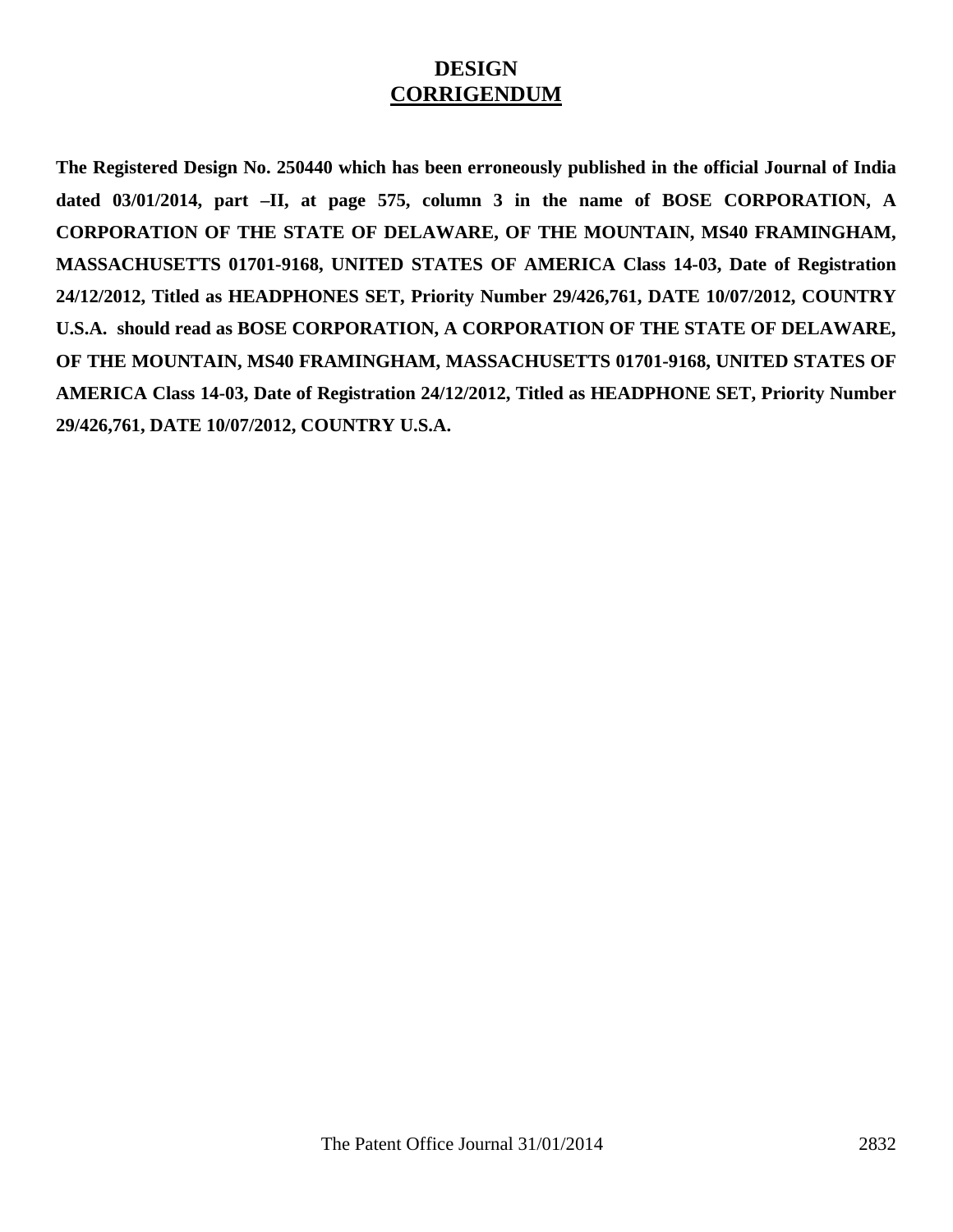# **COPYRIGHT PUBLICATION**

| <b>SL NO</b> | <b>CASE NUMBERS</b> | <b>RENEWED ON</b> |
|--------------|---------------------|-------------------|
| 1.           | 191221              | 17.01.2014        |
| 2.           | 191350              | 17.01.2014        |
| 3.           | 184077              | 28.11.2013        |
| 4.           | 187318              | 20.12.2013        |
| 5.           | 188760              | 20.12.2013        |
| 6.           | 188949              | 20.12.2013        |
| 7.           | 191067              | 20.12.2013        |
| 8.           | 192000              | 20.12.2013        |
| 9.           | 192002              | 20.12.2013        |
| 10.          | 193199              | 20.12.2013        |
| 11.          | 193887              | 18.12.2013        |
| 12.          | 250210              | 18.12.2013        |
| 13.          | 251472              | 18.12.2013        |
| 14.          | 185719              | 17.01.2014        |
| 15.          | 185721              | 17.01.2014        |
| 16.          | 194857              | 09.01.2014        |
| 17.          | 194858              | 07.01.2014        |
| 18.          | 195330              | 31.12.2013        |
| 19.          | 248346              | 20.01.2014        |
| 20.          | 248347              | 20.01.2014        |
| 21.          | 248348              | 20.01.2014        |
| 22.          | 252128              | 09.01.2014        |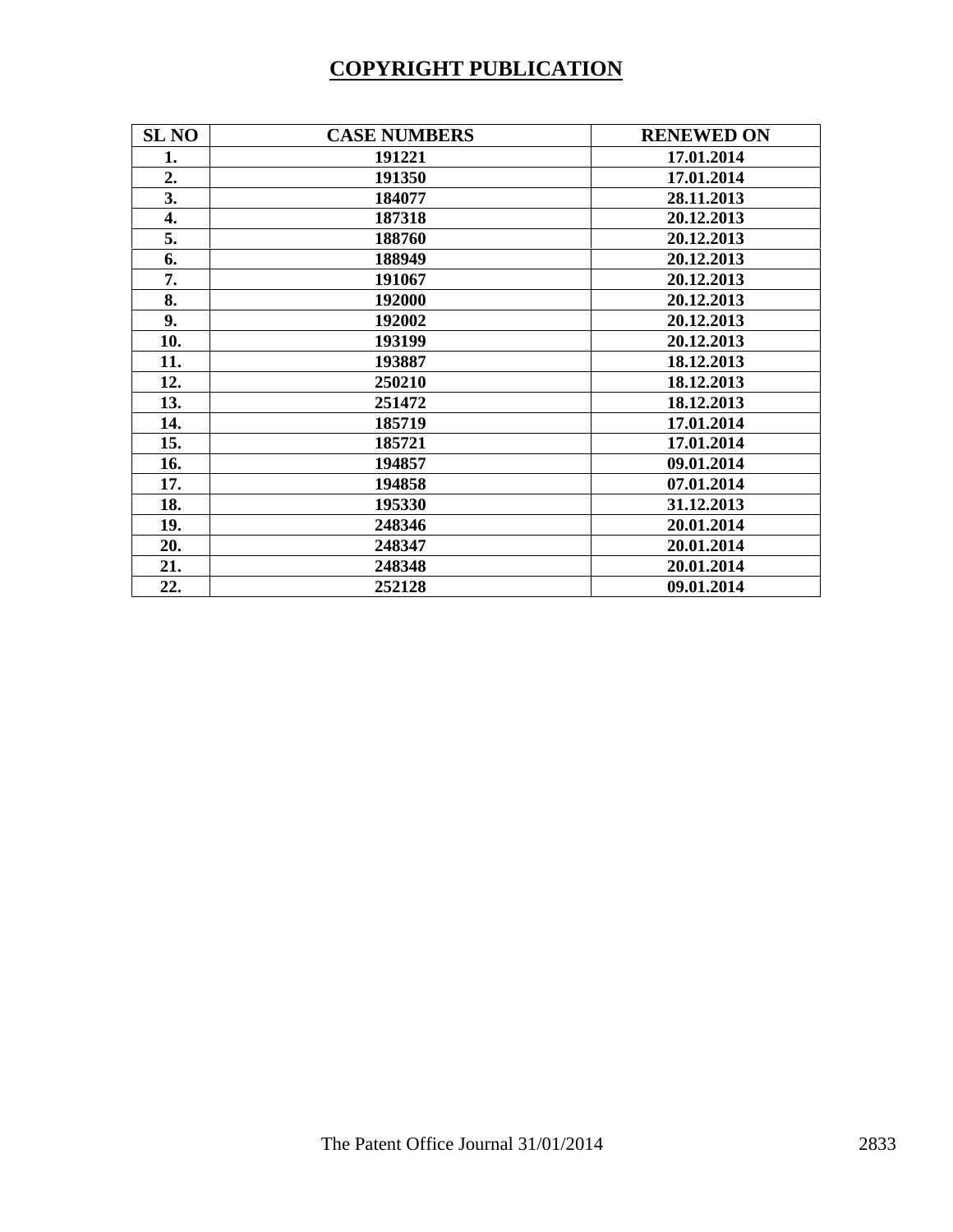### **DESIGNS ACT 2000 (Under Section 31) RECTIFICATION OF REGISTER**

PULK PTE. LTD, a company of Singapore has filed an application on Form-17 through their agent Prashant Phillips of Lakshmikumaran & Sridharan, New Delhi on 18/12/2013 for the rectification of name of the Assignee in the Register of Designs are as follows:-

| Design No. | Entered name of the Assignee | Changed to    |
|------------|------------------------------|---------------|
| 244773     | PULK PTE LTD                 | PULK PTE, LTD |

Notice of opposition to the Rectification of Register of Designs may be given as per rule 40 of the Design Rules, 2001 as amended Design (amendment) Rules, 2008.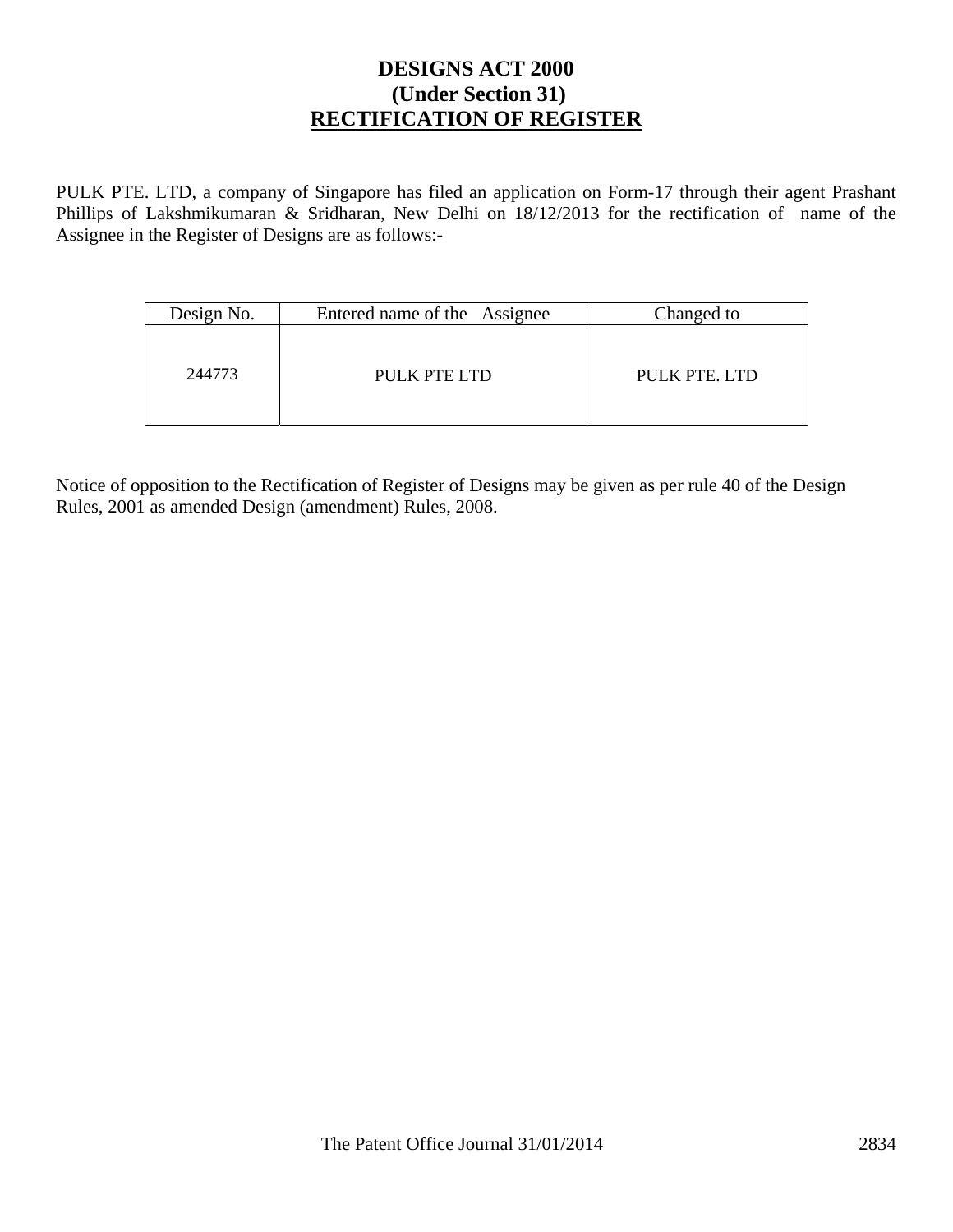#### **REGISTRATION OF DESIGNS**

**The following designs have been registered. They are now open for public inspection. In the following each entry the Date of Registration is shown. The Priority Number, Priority Date and Priority Country are also shown**

| <b>DESIGN NUMBER</b>                                                                                                                                                                                        |                        | 252179                           |  |
|-------------------------------------------------------------------------------------------------------------------------------------------------------------------------------------------------------------|------------------------|----------------------------------|--|
| <b>CLASS</b>                                                                                                                                                                                                | $21-01$                |                                  |  |
| 1) PLAYTONE PRODUCTS, F-4, GALI NO. 33, MAHENDRA PARK, DELHI-<br>110033, INDIA.<br>(AN INDIAN PROPRIETORSHIP FIRM WHOSE PROPRIETOR IS :- SH. MANJEET<br>LAL SEHGAL. AN INDIAN NATIONAL OF THE ABOVE ADDRESS |                        |                                  |  |
| <b>DATE OF REGISTRATION</b>                                                                                                                                                                                 |                        | 07/03/2013                       |  |
| TITLE                                                                                                                                                                                                       |                        | <b>TOY</b>                       |  |
| <b>PRIORITY NA</b>                                                                                                                                                                                          |                        |                                  |  |
| <b>DESIGN NUMBER</b>                                                                                                                                                                                        |                        | 254217                           |  |
| <b>CLASS</b>                                                                                                                                                                                                |                        | $11-01$                          |  |
| 1) RADIUS CORPORATION LTD. WHOSE ADDRESS IS<br>57-58, VARDHMAN NAGAR, RAJNANDGAON-491441, STATE-CHHATTISGARH,<br>INDIA A REGISTERED COMPANY SITUATED IN INDIA                                               |                        |                                  |  |
| <b>DATE OF REGISTRATION</b>                                                                                                                                                                                 | 31/05/2013             |                                  |  |
| <b>TITLE</b>                                                                                                                                                                                                | <b>JEWELLERY CLASP</b> |                                  |  |
| <b>PRIORITY NA</b>                                                                                                                                                                                          |                        |                                  |  |
| <b>DESIGN NUMBER</b>                                                                                                                                                                                        |                        | 255169                           |  |
| <b>CLASS</b>                                                                                                                                                                                                |                        | $26-06$                          |  |
| 1) VOLVO TRUCK CORPORATION,<br>OF 405 08 GÖTEBORG, SWEDEN                                                                                                                                                   |                        |                                  |  |
| <b>DATE OF REGISTRATION</b><br>11/07/2013                                                                                                                                                                   |                        |                                  |  |
| <b>TITLE</b>                                                                                                                                                                                                |                        | DIRECTION INDICATOR FOR VEHICLES |  |
| <b>PRIORITY</b>                                                                                                                                                                                             |                        |                                  |  |
| PRIORITY NUMBER                                                                                                                                                                                             | <b>DATE</b>            | <b>COUNTRY</b>                   |  |
| 002179564-0003<br>06/02/2013<br><b>OHIM</b>                                                                                                                                                                 |                        |                                  |  |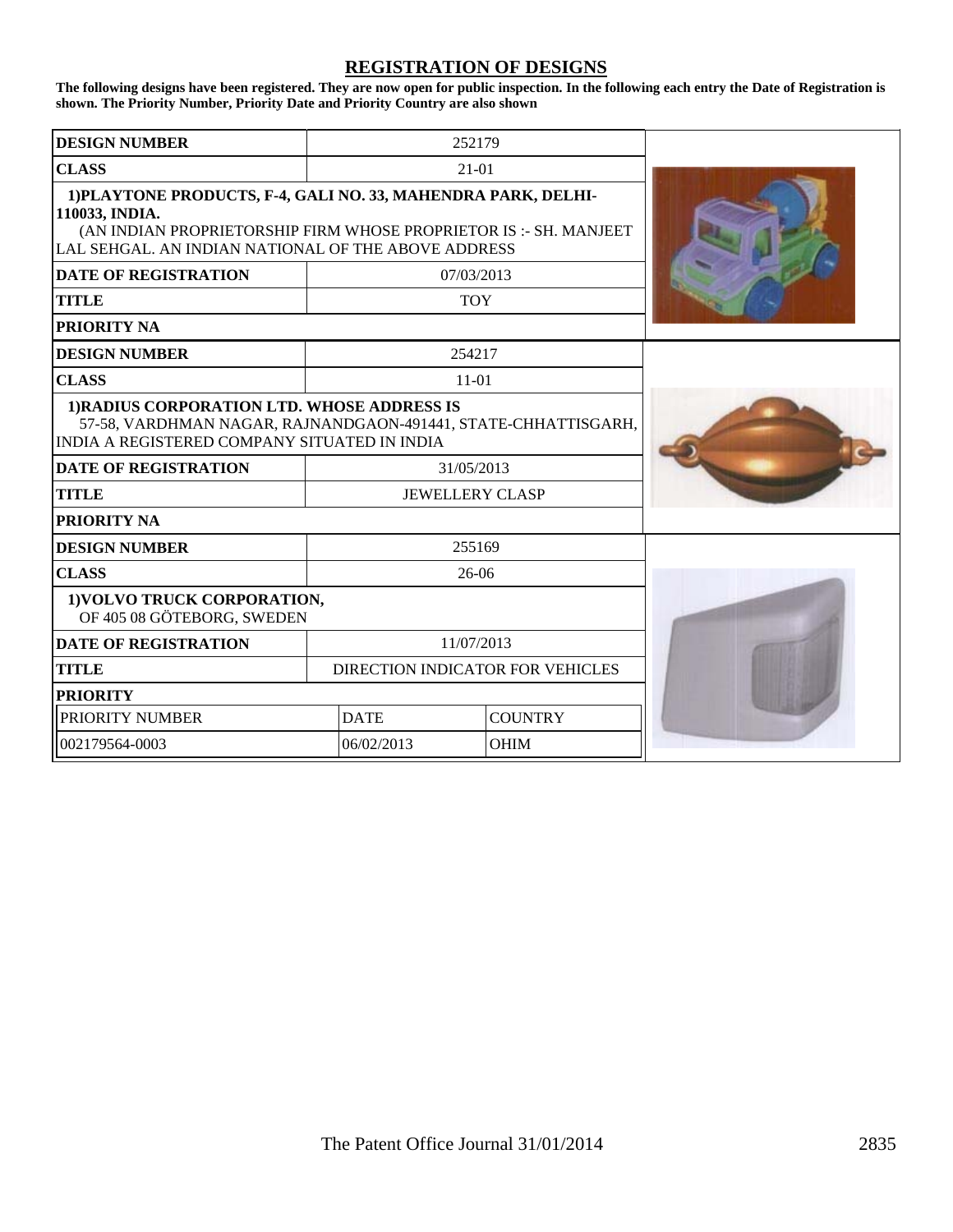| <b>DESIGN NUMBER</b>                                                                                                                                                                                 |                 | 255298              |                  |
|------------------------------------------------------------------------------------------------------------------------------------------------------------------------------------------------------|-----------------|---------------------|------------------|
| <b>CLASS</b>                                                                                                                                                                                         |                 | 06-03               | <b>BOOT THEY</b> |
| 1) KISH HANDICRAFTS PRIVATE LIMITED, AN INDIAN COMPANY,<br>OF D-174, SECTOR 63, NOIDA, U. P.-201301, INDIA                                                                                           |                 |                     |                  |
| DATE OF REGISTRATION                                                                                                                                                                                 |                 | 17/07/2013          |                  |
| <b>TITLE</b>                                                                                                                                                                                         |                 | <b>TABLE</b>        |                  |
| <b>PRIORITY NA</b>                                                                                                                                                                                   |                 |                     |                  |
| <b>DESIGN NUMBER</b>                                                                                                                                                                                 |                 | 255320              |                  |
| <b>CLASS</b>                                                                                                                                                                                         |                 | 07-03               |                  |
| 1) MA DESIGN INDIA PRIVATE LIMITED, A COMPANY<br><b>INCORPORATED IN INDIA HAVING ITS PRINCIPAL PLACE OF</b><br><b>BUSINESS AT</b><br>A-41, SECTOR-80, PHASE-II, NOIDA-201305, U.P. INDIA             |                 |                     |                  |
| <b>DATE OF REGISTRATION</b>                                                                                                                                                                          |                 | 18/07/2013          |                  |
| <b>TITLE</b>                                                                                                                                                                                         |                 | <b>CHEESE KNIFE</b> |                  |
| <b>PRIORITY NA</b>                                                                                                                                                                                   |                 |                     |                  |
| <b>DESIGN NUMBER</b>                                                                                                                                                                                 | 255368          |                     |                  |
| <b>CLASS</b>                                                                                                                                                                                         | 18-02           |                     |                  |
| 1) KYOCERA DOCUMENT SOLUTIONS INC., A COMPANY<br>DULY ORGANIZED AND EXISTING UNDER THE LAWS OF<br><b>JAPAN, OF THE ADDRESS</b><br>1-2-28, TAMATSUKURI, CHUO-KU, OSAKA-SHI, OSAKA 540-<br>8585, JAPAN |                 |                     |                  |
| <b>DATE OF</b><br><b>REGISTRATION</b>                                                                                                                                                                | 22/07/2013      |                     |                  |
| <b>TITLE</b>                                                                                                                                                                                         | TONER CARTRIDGE |                     |                  |
| <b>PRIORITY</b>                                                                                                                                                                                      |                 |                     |                  |
| PRIORITY NUMBER                                                                                                                                                                                      | <b>DATE</b>     | <b>COUNTRY</b>      |                  |
| 2013-006564                                                                                                                                                                                          | 26/03/2013      | <b>JAPAN</b>        |                  |

The Patent Office Journal 31/01/2014 2836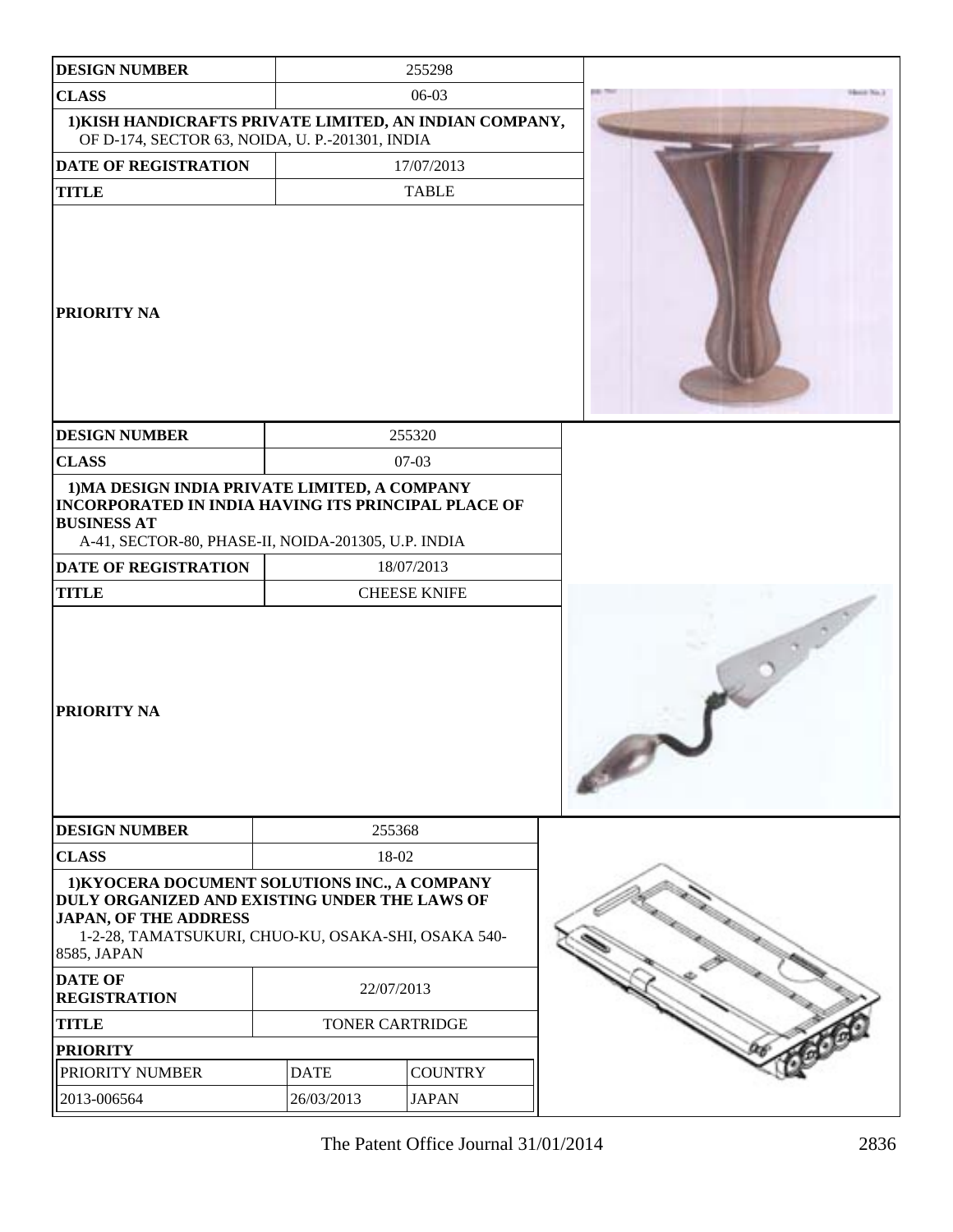| <b>DESIGN NUMBER</b>                                                                                                                                                                                                                                                                                      |              | 255000                          |  |
|-----------------------------------------------------------------------------------------------------------------------------------------------------------------------------------------------------------------------------------------------------------------------------------------------------------|--------------|---------------------------------|--|
| <b>CLASS</b><br>14-03                                                                                                                                                                                                                                                                                     |              |                                 |  |
| 1) NEC CORPORATION, A JAPANESE COMPANY OF<br>7-1, SHIBA 5-CHOME, MINATO-KU, TOKYO, JAPAN                                                                                                                                                                                                                  |              |                                 |  |
| <b>DATE OF REGISTRATION</b>                                                                                                                                                                                                                                                                               |              | 04/07/2013                      |  |
| <b>TITLE</b>                                                                                                                                                                                                                                                                                              |              | WIRELESS COMMUNICATION REPEATER |  |
| <b>PRIORITY</b>                                                                                                                                                                                                                                                                                           |              |                                 |  |
| PRIORITY NUMBER                                                                                                                                                                                                                                                                                           | <b>DATE</b>  | <b>COUNTRY</b>                  |  |
| 2013-001119                                                                                                                                                                                                                                                                                               | 23/01/2013   | <b>JAPAN</b>                    |  |
| <b>DESIGN NUMBER</b>                                                                                                                                                                                                                                                                                      |              | 255020                          |  |
| <b>CLASS</b>                                                                                                                                                                                                                                                                                              |              | 28-03                           |  |
| <b>REGISTERED OFFICE AT</b><br>MALHOTRA HOUSE, 6-3-1186, BEGUMPET, HYDERABAD 500016, ANDHRA<br>PRADESH, INDIA.<br>05/07/2013                                                                                                                                                                              |              |                                 |  |
| <b>DATE OF REGISTRATION</b>                                                                                                                                                                                                                                                                               |              |                                 |  |
| <b>TITLE</b>                                                                                                                                                                                                                                                                                              | <b>RAZOR</b> |                                 |  |
| <b>PRIORITY NA</b>                                                                                                                                                                                                                                                                                        |              |                                 |  |
| <b>DESIGN NUMBER</b>                                                                                                                                                                                                                                                                                      |              | 255046                          |  |
| <b>CLASS</b><br>$08-06$                                                                                                                                                                                                                                                                                   |              |                                 |  |
| 1) AMITBHAI M. CHOVATIYA AND ASHISHBHAI G. GADHIYA BOTH INDIAN<br>NATIONAL PARTNERS OF FORAM SALES CORPORATION AN INDIAN<br>PARTNERSHIP FIRM HAVING ITS PRINCIPAL PLACE OF BUSINESS AT<br>PLOT NO. 7, PATEL IND. AREA, OPP. RIDDHI SIDDHI PARK, NEAR SANDHIYA<br>POOL, (KOTHARIYA), RAJKOT, GUJARAT-INDIA |              |                                 |  |
| <b>DATE OF REGISTRATION</b><br>05/07/2013                                                                                                                                                                                                                                                                 |              |                                 |  |
| <b>TITLE</b>                                                                                                                                                                                                                                                                                              |              | <b>HANDLE</b>                   |  |
| <b>PRIORITY NA</b>                                                                                                                                                                                                                                                                                        |              |                                 |  |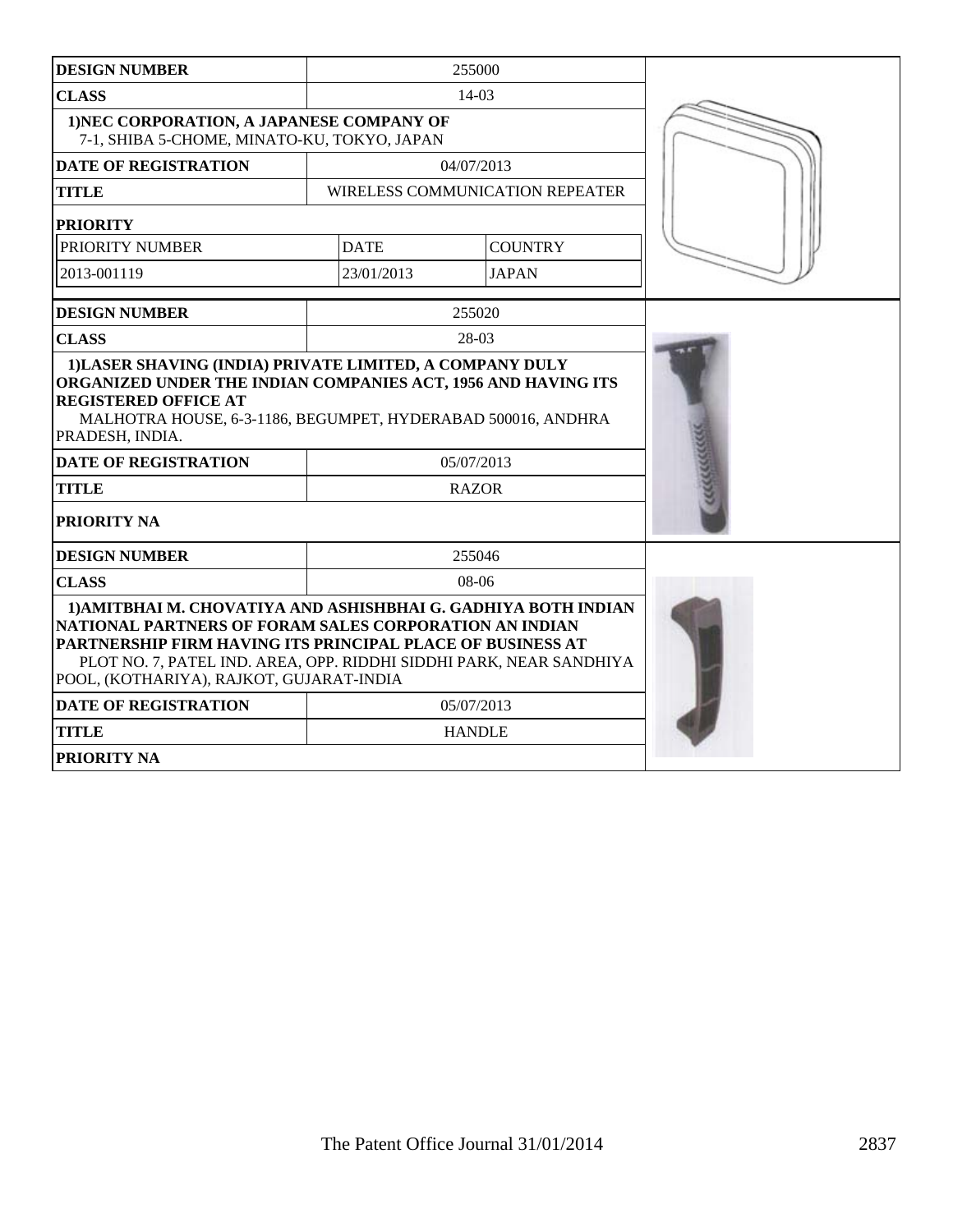| <b>DESIGN NUMBER</b>                                                                                                                                                                                                                                                                                                            | 229357                                                       |  |
|---------------------------------------------------------------------------------------------------------------------------------------------------------------------------------------------------------------------------------------------------------------------------------------------------------------------------------|--------------------------------------------------------------|--|
| <b>CLASS</b>                                                                                                                                                                                                                                                                                                                    | 13-03                                                        |  |
| 1) LARSEN & TOUBRO LIMITED<br>L & T HOUSE, BALLARD ESTATE, MUMBAI-400 001, STATE OF<br>MAHARASHTRA, INDIA.                                                                                                                                                                                                                      |                                                              |  |
| <b>DATE OF REGISTRATION</b>                                                                                                                                                                                                                                                                                                     | 17/05/2010                                                   |  |
| <b>TITLE</b>                                                                                                                                                                                                                                                                                                                    | <b>SHUNT RELEASE FOR MINIATURE CIRCUIT</b><br><b>BREAKER</b> |  |
| PRIORITY NA                                                                                                                                                                                                                                                                                                                     |                                                              |  |
| <b>DESIGN NUMBER</b>                                                                                                                                                                                                                                                                                                            | 255499                                                       |  |
| <b>CLASS</b>                                                                                                                                                                                                                                                                                                                    | $26-02$                                                      |  |
| 1) ANDSLITE PVT. LTD., 103, FIE, PATPARGANJ INDL. AREA, DELHI-110092,<br><b>INDIA</b><br>(AN INDIAN COMPANY DULY REGISTERED UNDER THE COMPANIES ACT,<br>1956)<br><b>DATE OF REGISTRATION</b><br><b>TITLE</b><br><b>PRIORITY NA</b>                                                                                              |                                                              |  |
| <b>DESIGN NUMBER</b>                                                                                                                                                                                                                                                                                                            | 256910                                                       |  |
| <b>CLASS</b>                                                                                                                                                                                                                                                                                                                    | $05-05$                                                      |  |
| 1) M/S. BIBA APPARELS PRIVATE LIMITED, AN INDIAN PRIVATE LIMITED<br><b>COMPANY INCORPORATED UNDER THE PROVISION OF THE COMPANIES</b><br>ACT, 1956, AND HAVING ITS'S REGISTERED OFFICE AT<br>RELIABLE HOUSE, SITUATED AT HANUMAN SILK MILL COMPOUND,<br>KANJURMARG (WEST), OPP. HUMA MALL, MUMBAI-400 078 MAHARASHTRA,<br>INDIA. |                                                              |  |
| <b>DATE OF REGISTRATION</b><br>30/09/2013                                                                                                                                                                                                                                                                                       |                                                              |  |
| <b>TITLE</b><br><b>TEXTILE FABRIC</b>                                                                                                                                                                                                                                                                                           |                                                              |  |
| <b>PRIORITY NA</b>                                                                                                                                                                                                                                                                                                              |                                                              |  |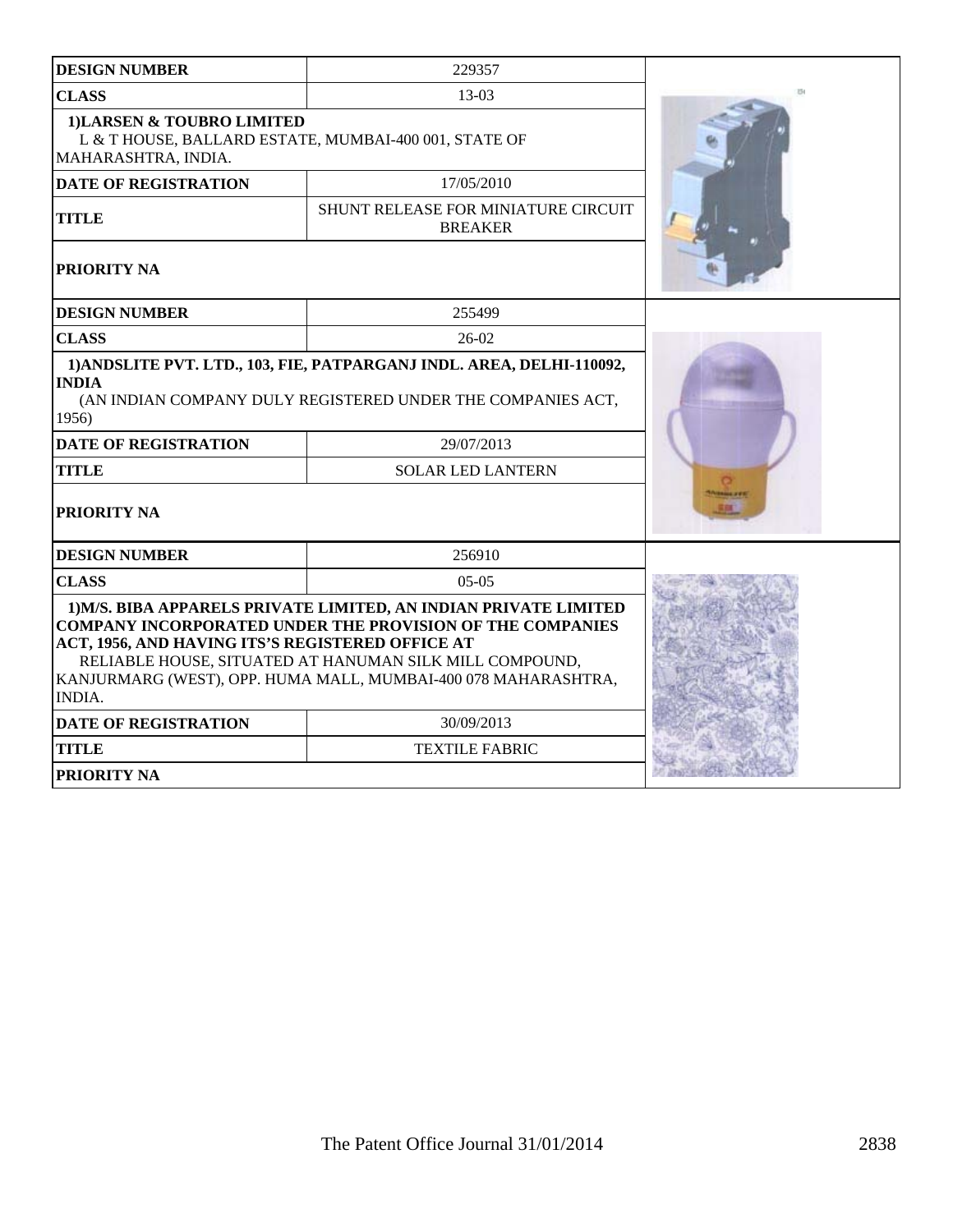| <b>DESIGN NUMBER</b>                                                                                                                                                                                                                                                                                                                 | 256942                |  |
|--------------------------------------------------------------------------------------------------------------------------------------------------------------------------------------------------------------------------------------------------------------------------------------------------------------------------------------|-----------------------|--|
| <b>CLASS</b>                                                                                                                                                                                                                                                                                                                         | $05-05$               |  |
| 1) M/S. BIBA APPARELS PRIVATE LIMITED, AN INDIAN PRIVATE LIMITED<br><b>COMPANY INCORPORATED UNDER THE PROVISION OF THE COMPANIES</b><br>ACT, 1956, AND HAVING ITS'S REGISTERED OFFICE AT<br>RELIABLE HOUSE, SITUATED AT HANUMAN SILK MILL COMPOUND,<br>KANJURMARG (WEST), OPP. HUMA MALL, MUMBAI-400078 MAHARASHTRA,<br><b>INDIA</b> |                       |  |
| <b>DATE OF REGISTRATION</b>                                                                                                                                                                                                                                                                                                          | 30/09/2013            |  |
| <b>TITLE</b>                                                                                                                                                                                                                                                                                                                         | <b>TEXTILE FABRIC</b> |  |
| PRIORITY NA                                                                                                                                                                                                                                                                                                                          |                       |  |
| <b>DESIGN NUMBER</b>                                                                                                                                                                                                                                                                                                                 | 256960                |  |
| <b>CLASS</b>                                                                                                                                                                                                                                                                                                                         | $05-05$               |  |
| <b>COMPANY INCORPORATED UNDER THE PROVISION OF THE COMPANIES</b><br>ACT, 1956, AND HAVING ITS'S REGISTERED OFFICE AT<br>RELIABLE HOUSE, SITUATED AT HANUMAN SILK MILL COMPOUND,<br>KANJURMARG (WEST), OPP. HUMA MALL, MUMBAI-400 078 MAHARASHTRA,<br><b>INDIA.</b>                                                                   |                       |  |
| <b>DATE OF REGISTRATION</b>                                                                                                                                                                                                                                                                                                          |                       |  |
| <b>TITLE</b>                                                                                                                                                                                                                                                                                                                         | <b>TEXTILE FABRIC</b> |  |
| PRIORITY NA                                                                                                                                                                                                                                                                                                                          |                       |  |
| <b>DESIGN NUMBER</b>                                                                                                                                                                                                                                                                                                                 | 257022                |  |
| <b>CLASS</b>                                                                                                                                                                                                                                                                                                                         | $05-05$               |  |
| 1) M/S. BIBA APPARELS PRIVATE LIMITED, AN INDIAN PRIVATE LIMITED<br><b>COMPANY INCORPORATED UNDER THE PROVISION OF THE COMPANIES</b><br>ACT, 1956, AND HAVING ITS'S REGISTERED OFFICE AT<br>RELIABLE HOUSE, SITUATED AT HANUMAN SILK MILL COMPOUND,<br>KANJURMARG (WEST), OPP. HUMA MALL, MUMBAI-400078 MAHARASHTRA,<br><b>INDIA</b> |                       |  |
| <b>DATE OF REGISTRATION</b>                                                                                                                                                                                                                                                                                                          |                       |  |
| <b>TITLE</b>                                                                                                                                                                                                                                                                                                                         |                       |  |
| <b>PRIORITY NA</b>                                                                                                                                                                                                                                                                                                                   |                       |  |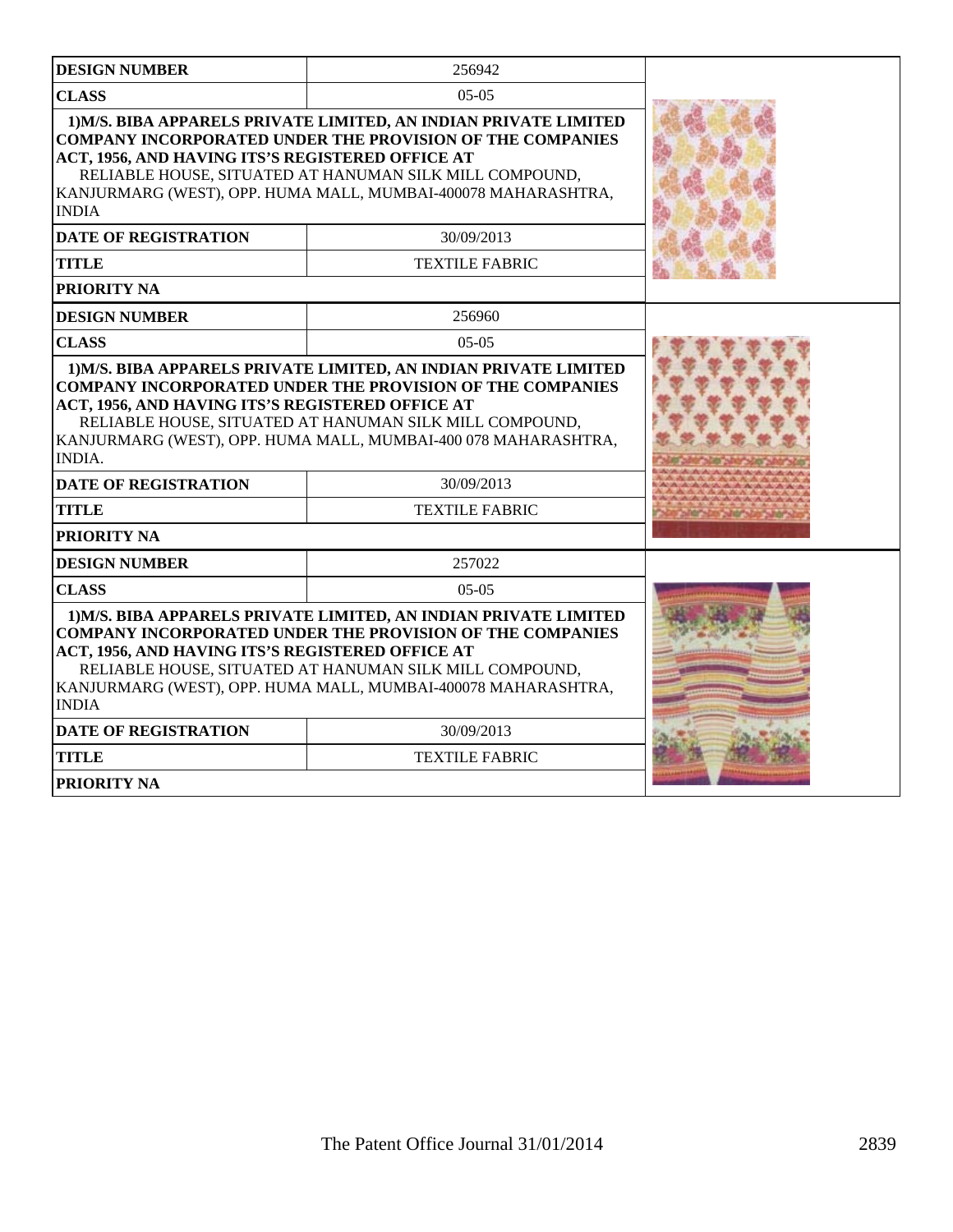| <b>DESIGN NUMBER</b>                                                                                                     | 257058                                                                                                                                                                                                                                                                                                     |  |
|--------------------------------------------------------------------------------------------------------------------------|------------------------------------------------------------------------------------------------------------------------------------------------------------------------------------------------------------------------------------------------------------------------------------------------------------|--|
| <b>CLASS</b>                                                                                                             | $05-05$                                                                                                                                                                                                                                                                                                    |  |
| ACT, 1956, AND HAVING ITS'S REGISTERED OFFICE AT<br>INDIA.<br><b>DATE OF REGISTRATION</b><br><b>TITLE</b><br>PRIORITY NA | 1) M/S. BIBA APPARELS PRIVATE LIMITED, AN INDIAN PRIVATE LIMITED<br><b>COMPANY INCORPORATED UNDER THE PROVISION OF THE COMPANIES</b><br>RELIABLE HOUSE, SITUATED AT HANUMAN SILK MILL COMPOUND,<br>KANJURMARG (WEST), OPP. HUMA MALL, MUMBAI-400 078 MAHARASHTRA,<br>30/09/2013<br><b>TEXTILE FABRIC</b>   |  |
| <b>DESIGN NUMBER</b>                                                                                                     | 257066                                                                                                                                                                                                                                                                                                     |  |
| <b>CLASS</b>                                                                                                             | $05-05$                                                                                                                                                                                                                                                                                                    |  |
| ACT, 1956, AND HAVING ITS'S REGISTERED OFFICE AT<br>DATE OF REGISTRATION<br><b>TITLE</b><br><b>PRIORITY NA</b>           | 1) M/S. BIBA APPARELS PRIVATE LIMITED, AN INDIAN PRIVATE LIMITED<br><b>COMPANY INCORPORATED UNDER THE PROVISION OF THE COMPANIES</b><br>RELIABLE HOUSE, SITUATED AT HANUMAN SILK MILL COMPOUND,<br>KANJURMARG (WEST), OPP. HUMA MALL, MUMBAI-400 078 MAHARASHTRA, .<br>30/09/2013<br><b>TEXTILE FABRIC</b> |  |
|                                                                                                                          |                                                                                                                                                                                                                                                                                                            |  |
| <b>DESIGN NUMBER</b>                                                                                                     | 194816                                                                                                                                                                                                                                                                                                     |  |
| <b>CLASS</b>                                                                                                             | 19-99                                                                                                                                                                                                                                                                                                      |  |
| 1) MERZ & KRELL GMBH & CO. KGAA<br>BAHNHOFSTRASSE 76, 64401 GROSS-BIEBERAU, GERMANY                                      |                                                                                                                                                                                                                                                                                                            |  |
| <b>DATE OF REGISTRATION</b><br>11/03/2004                                                                                |                                                                                                                                                                                                                                                                                                            |  |
| <b>TITLE</b>                                                                                                             | <b>COMPONENT OF WRITING</b>                                                                                                                                                                                                                                                                                |  |
| PRIORITY NA                                                                                                              |                                                                                                                                                                                                                                                                                                            |  |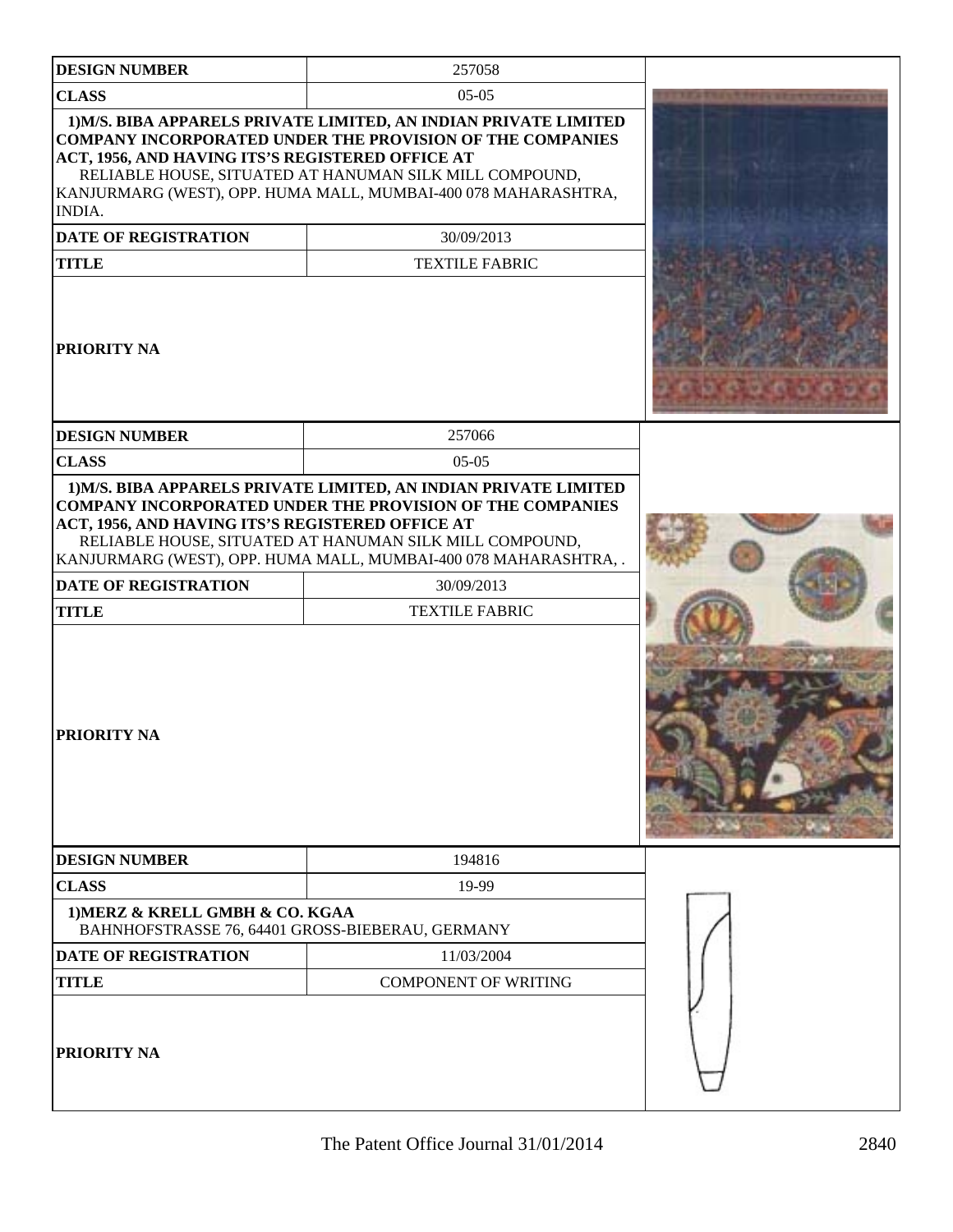| 255133<br><b>DESIGN NUMBER</b>                                                                                                                                      |                 |                    |  |
|---------------------------------------------------------------------------------------------------------------------------------------------------------------------|-----------------|--------------------|--|
| <b>CLASS</b>                                                                                                                                                        | 12-08           |                    |  |
| 1) VOLVO TRUCK CORPORATION,<br>OF 40508 GOTEBORG, SWEDEN                                                                                                            |                 |                    |  |
| <b>DATE OF REGISTRATION</b>                                                                                                                                         |                 | 11/07/2013         |  |
| <b>TITLE</b>                                                                                                                                                        |                 | <b>VEHICLE CAB</b> |  |
| <b>PRIORITY</b>                                                                                                                                                     |                 |                    |  |
| PRIORITY NUMBER                                                                                                                                                     | <b>DATE</b>     | <b>COUNTRY</b>     |  |
| 002179234-0001                                                                                                                                                      | 06/02/2013      | <b>OHIM</b>        |  |
| <b>DESIGN NUMBER</b>                                                                                                                                                |                 | 255255             |  |
| <b>CLASS</b>                                                                                                                                                        |                 | $02 - 04$          |  |
| 1) THAIKATTIL JOSE,<br>THAIKATTIL HOUSE, OLLUKARA P.O., THRISSUR, KERALA STATE 680655,<br>INDIA, AN INDIAN NATIONAL                                                 |                 |                    |  |
| <b>DATE OF REGISTRATION</b>                                                                                                                                         |                 | 16/07/2013         |  |
| <b>TITLE</b>                                                                                                                                                        | <b>FOOTWEAR</b> |                    |  |
| PRIORITY NA                                                                                                                                                         |                 |                    |  |
| <b>DESIGN NUMBER</b>                                                                                                                                                |                 | 255270             |  |
| <b>CLASS</b><br>$09-05$                                                                                                                                             |                 |                    |  |
| 1) CELEBRATION FOODS PRIVATE LIMITED, OF<br>FF-111, 1ST FLOOR, MOHTA BUILDING, 4, BHIKAJI CAMA PLACE, NEW<br>DELHI-110066, INDIA, AN INDIAN PRIVATE LIMITED COMPANY |                 |                    |  |
| <b>DATE OF REGISTRATION</b>                                                                                                                                         | 16/07/2013      |                    |  |
| <b>TITLE</b><br>SACHET FOR BETEL LEAF                                                                                                                               |                 | Continue (De)      |  |
| <b>PRIORITY NA</b>                                                                                                                                                  |                 |                    |  |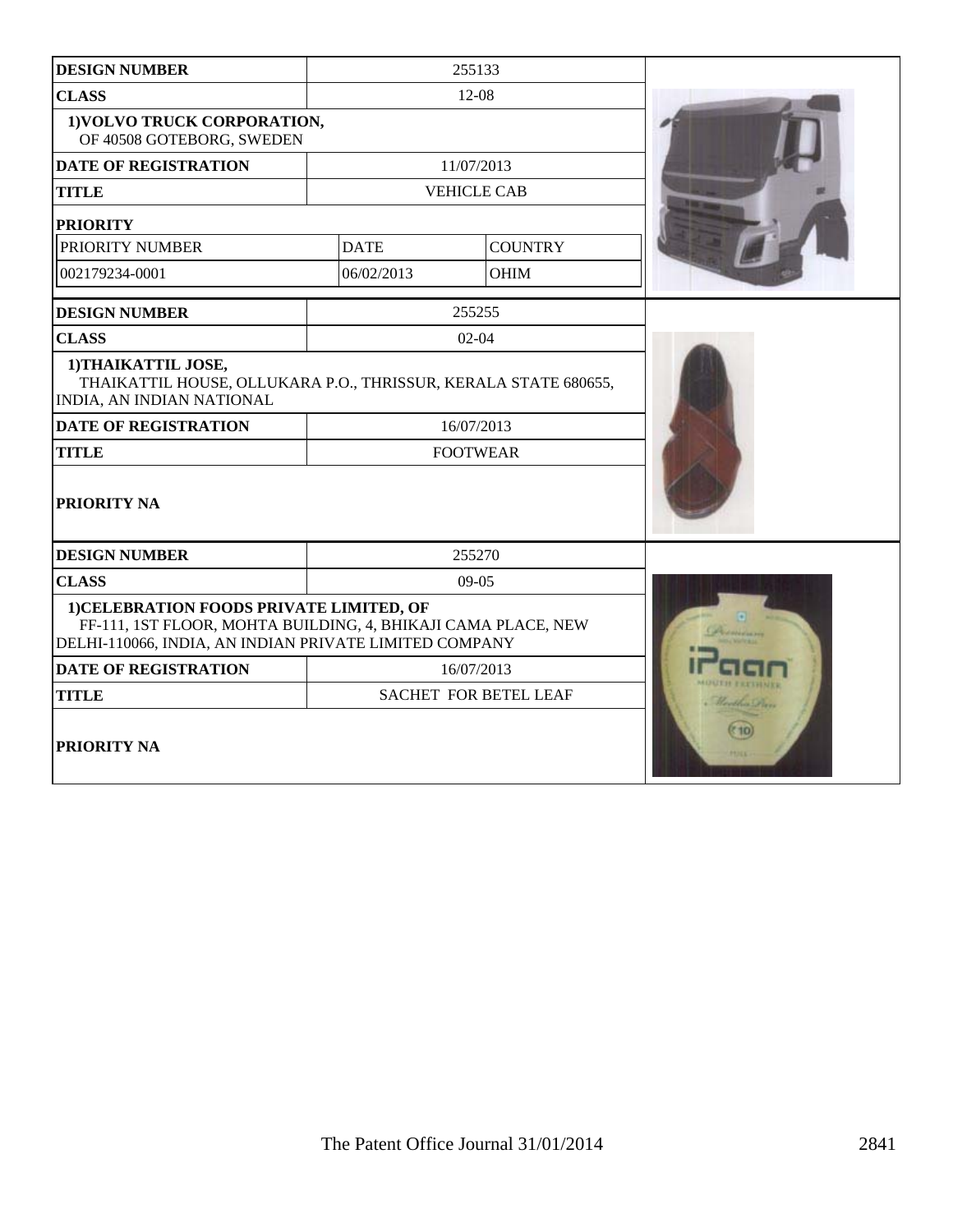| <b>DESIGN NUMBER</b>                                                                                                                                                                                                                                      | 255299              |  |
|-----------------------------------------------------------------------------------------------------------------------------------------------------------------------------------------------------------------------------------------------------------|---------------------|--|
| <b>CLASS</b>                                                                                                                                                                                                                                              | $06-03$             |  |
| 1) KISH HANDICRAFTS PRIVATE LIMITED, AN INDIAN COMPANY,<br>OF D-174, SECTOR 63, NOIDA, U. P.-201301, INDIA                                                                                                                                                |                     |  |
| <b>DATE OF REGISTRATION</b>                                                                                                                                                                                                                               |                     |  |
| <b>TITLE</b>                                                                                                                                                                                                                                              | <b>TABLE</b>        |  |
| PRIORITY NA                                                                                                                                                                                                                                               |                     |  |
| <b>DESIGN NUMBER</b>                                                                                                                                                                                                                                      | 254987              |  |
| <b>CLASS</b>                                                                                                                                                                                                                                              | $23-01$             |  |
| NATIONAL, PROPRIETOR OF ROYAL TECHNOLOGIES, A SOLE<br>PROPRIETARY CONCERN, NATIONALITY-INDIAN, HAVING ITS OFFICE<br>AT B-14, GAYATRI INDUSTRIAL ESTATE, NEAR BHIKSHUK GRUH, ODHAV,<br>AHMEDABAD, GUJARAT STATE, INDIA                                     |                     |  |
| <b>DATE OF REGISTRATION</b>                                                                                                                                                                                                                               | 04/07/2013          |  |
| <b>WATER FILTER CABINET</b><br><b>TITLE</b>                                                                                                                                                                                                               |                     |  |
| PRIORITY NA                                                                                                                                                                                                                                               |                     |  |
| <b>DESIGN NUMBER</b>                                                                                                                                                                                                                                      | 255047              |  |
| <b>CLASS</b>                                                                                                                                                                                                                                              | $07-04$             |  |
| 1) JAGDISHBHAI B. PATEL AN INDIAN NATIONAL SOLE PROPRIETOR OF<br><b>J.B. INDUSTRIES AN INDIAN PROPRIETORSHIP FIRM HAVING ITS</b><br>PRINCIPAL PLACE OF BUSINESS AT<br>ADDRESS GONDAL ROAD, B/H. GOKULDHAM, GOKUL NAGAR-3, RAJKOT,<br><b>GUJARAT-INDIA</b> |                     |  |
| <b>DATE OF REGISTRATION</b>                                                                                                                                                                                                                               | 05/07/2013          |  |
| <b>TITLE</b>                                                                                                                                                                                                                                              | POTATO SLICE CUTTER |  |
| <b>PRIORITY NA</b>                                                                                                                                                                                                                                        |                     |  |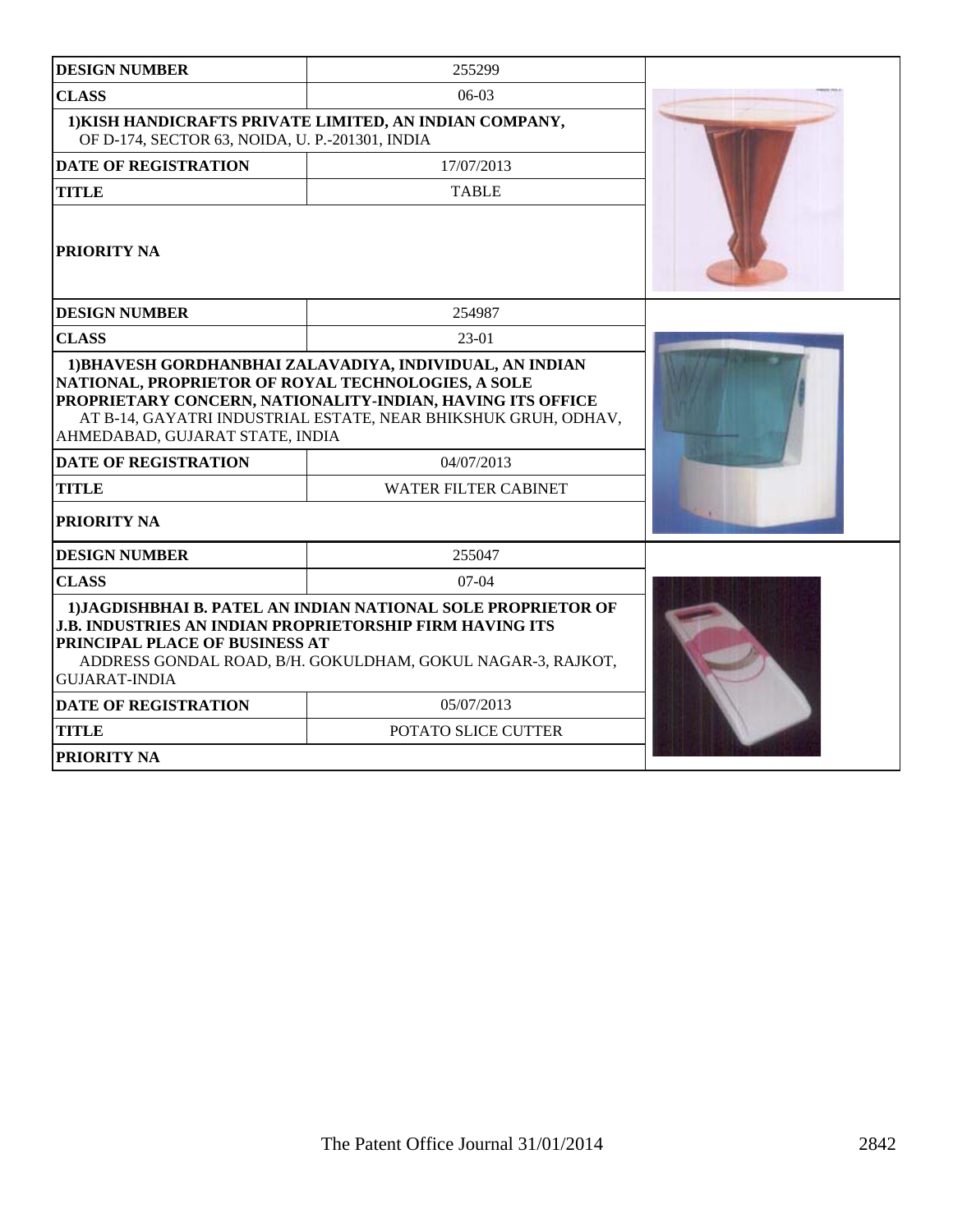| <b>DESIGN NUMBER</b>                                                                                                                                                                                                                                                                                                                                                          |                       | 255091            |  |
|-------------------------------------------------------------------------------------------------------------------------------------------------------------------------------------------------------------------------------------------------------------------------------------------------------------------------------------------------------------------------------|-----------------------|-------------------|--|
| <b>CLASS</b>                                                                                                                                                                                                                                                                                                                                                                  | $10 - 02$             |                   |  |
| 1) BULGARI HORLOGERIE SA, A COMPANY ORGANIZED AND EXISTING<br>UNDER THE LAWS OF SWITZERLAND,<br>OF THE ADDRESS RUE DE MONRUZ 34, 2000 NEUCHATEL, SWITZERLAND                                                                                                                                                                                                                  |                       |                   |  |
| <b>DATE OF REGISTRATION</b>                                                                                                                                                                                                                                                                                                                                                   |                       | 09/07/2013        |  |
| <b>TITLE</b>                                                                                                                                                                                                                                                                                                                                                                  |                       | <b>WRISTWATCH</b> |  |
| <b>PRIORITY</b>                                                                                                                                                                                                                                                                                                                                                               |                       |                   |  |
| PRIORITY NUMBER                                                                                                                                                                                                                                                                                                                                                               | <b>DATE</b>           | <b>COUNTRY</b>    |  |
| 716681101                                                                                                                                                                                                                                                                                                                                                                     | 28/01/2013            | <b>WIPO</b>       |  |
| <b>DESIGN NUMBER</b>                                                                                                                                                                                                                                                                                                                                                          |                       | 255518            |  |
| <b>CLASS</b>                                                                                                                                                                                                                                                                                                                                                                  |                       | 08-08             |  |
| 1) HITESH N. THUMMAR, INDIAN NATIONALITY, PARTNER OF M/S.<br>BRAHMANI STEEL INDUSTRIES, INDIAN NATIONALITY, HAVING ADDRESS<br>AT<br>PATEL NAGAR 5/11 CORNER, 2ND FLOOR, BHAGAT BHUVAN COMPLEX, NR.<br>80, FEET ROAD, SORATHIYAWADI, RAJKOT, GUJARAT STATE, INDIA<br><b>DATE OF REGISTRATION</b><br>26/07/2013<br><b>CURTAIN BRACKET</b><br><b>TITLE</b><br><b>PRIORITY NA</b> |                       |                   |  |
| <b>DESIGN NUMBER</b>                                                                                                                                                                                                                                                                                                                                                          |                       | 255565            |  |
| <b>CLASS</b>                                                                                                                                                                                                                                                                                                                                                                  |                       | $23-01$           |  |
| 1) TORAY INDUSTRIES, INC., A JAPANESE COMPANY OF<br>1-1, NIHONBASHI MUROMACHI 2-CHOME, CHUO-KU, TOKYO 103-8666, JAPAN                                                                                                                                                                                                                                                         |                       |                   |  |
| <b>DATE OF REGISTRATION</b>                                                                                                                                                                                                                                                                                                                                                   |                       | 30/07/2013        |  |
| <b>TITLE</b>                                                                                                                                                                                                                                                                                                                                                                  | <b>WATER PURIFIER</b> |                   |  |
| <b>PRIORITY</b>                                                                                                                                                                                                                                                                                                                                                               |                       |                   |  |
| PRIORITY NUMBER                                                                                                                                                                                                                                                                                                                                                               | <b>DATE</b>           | <b>COUNTRY</b>    |  |
| 201330032338.1                                                                                                                                                                                                                                                                                                                                                                | 01/02/2013            | <b>CHINA</b>      |  |
|                                                                                                                                                                                                                                                                                                                                                                               |                       |                   |  |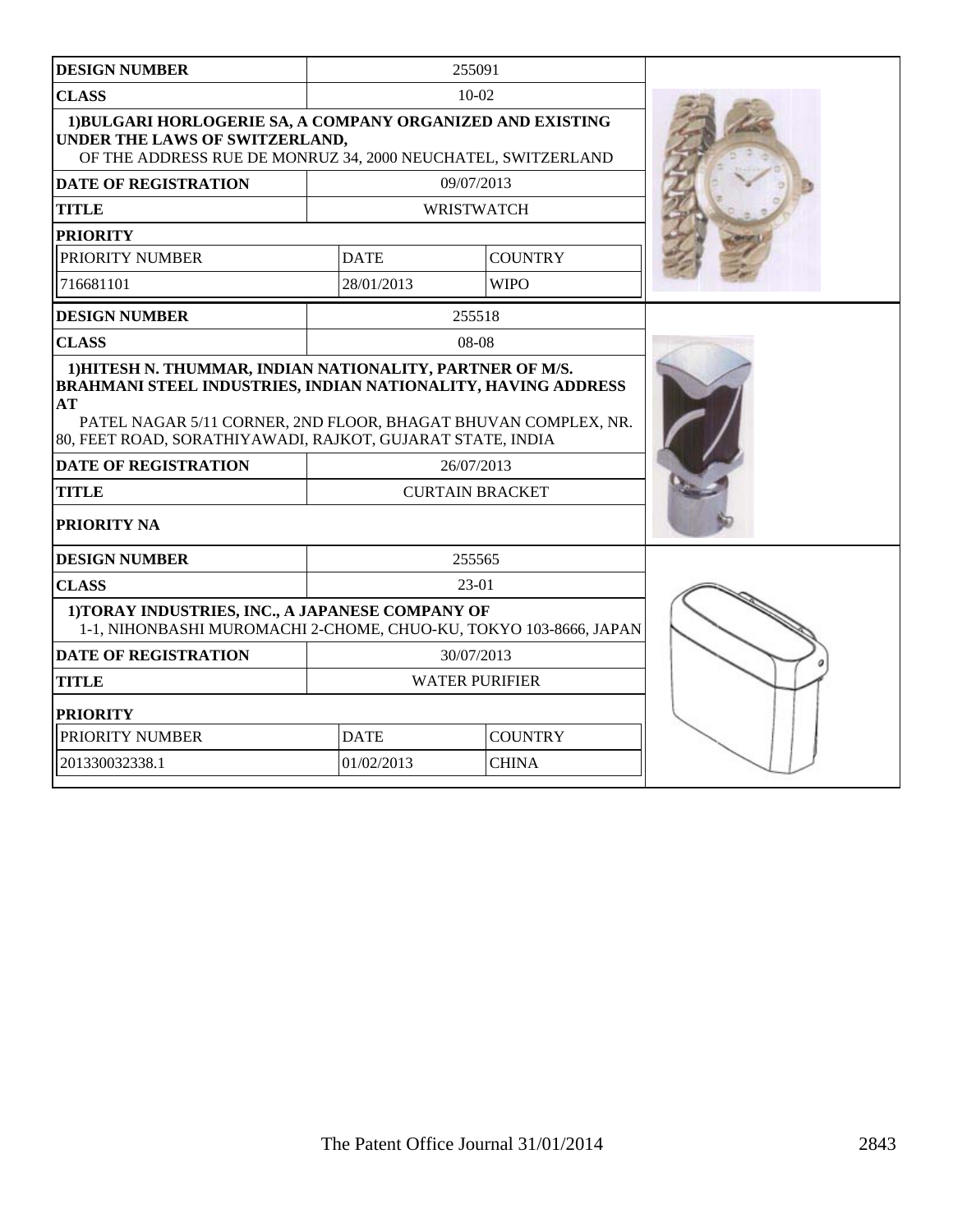| <b>DESIGN NUMBER</b>                                                                                                                   | 256902                                                                                                                                                                                                                                                                                                   |  |
|----------------------------------------------------------------------------------------------------------------------------------------|----------------------------------------------------------------------------------------------------------------------------------------------------------------------------------------------------------------------------------------------------------------------------------------------------------|--|
| <b>CLASS</b>                                                                                                                           | $05-05$                                                                                                                                                                                                                                                                                                  |  |
| ACT, 1956, AND HAVING ITS'S REGISTERED OFFICE AT<br><b>INDIA.</b><br><b>DATE OF REGISTRATION</b><br><b>TITLE</b><br><b>PRIORITY NA</b> | 1) M/S. BIBA APPARELS PRIVATE LIMITED, AN INDIAN PRIVATE LIMITED<br><b>COMPANY INCORPORATED UNDER THE PROVISION OF THE COMPANIES</b><br>RELIABLE HOUSE, SITUATED AT HANUMAN SILK MILL COMPOUND,<br>KANJURMARG (WEST), OPP. HUMA MALL, MUMBAI-400 078 MAHARASHTRA,<br>30/09/2013<br><b>TEXTILE FABRIC</b> |  |
|                                                                                                                                        |                                                                                                                                                                                                                                                                                                          |  |
| <b>DESIGN NUMBER</b>                                                                                                                   | 256911                                                                                                                                                                                                                                                                                                   |  |
| <b>CLASS</b>                                                                                                                           | $05-05$<br>1) M/S. BIBA APPARELS PRIVATE LIMITED, AN INDIAN PRIVATE LIMITED                                                                                                                                                                                                                              |  |
| <b>INDIA</b><br><b>DATE OF REGISTRATION</b><br><b>TITLE</b><br><b>PRIORITY NA</b>                                                      | RELIABLE HOUSE, SITUATED AT HANUMAN SILK MILL COMPOUND,<br>KANJURMARG (WEST), OPP. HUMA MALL, MUMBAI-400078 MAHARASHTRA,<br>30/09/2013<br><b>TEXTILE FABRIC</b>                                                                                                                                          |  |
| <b>DESIGN NUMBER</b>                                                                                                                   | 256919                                                                                                                                                                                                                                                                                                   |  |
| <b>CLASS</b>                                                                                                                           | $05-05$                                                                                                                                                                                                                                                                                                  |  |
| ACT, 1956, AND HAVING ITS'S REGISTERED OFFICE AT<br><b>INDIA</b>                                                                       | 1) M/S. BIBA APPARELS PRIVATE LIMITED, AN INDIAN PRIVATE LIMITED<br><b>COMPANY INCORPORATED UNDER THE PROVISION OF THE COMPANIES</b><br>RELIABLE HOUSE, SITUATED AT HANUMAN SILK MILL COMPOUND,<br>KANJURMARG (WEST), OPP. HUMA MALL, MUMBAI-400078 MAHARASHTRA,                                         |  |
| <b>DATE OF REGISTRATION</b>                                                                                                            | 30/09/2013                                                                                                                                                                                                                                                                                               |  |
| <b>TITLE</b>                                                                                                                           | <b>TEXTILE FABRIC</b>                                                                                                                                                                                                                                                                                    |  |
| <b>PRIORITY NA</b>                                                                                                                     |                                                                                                                                                                                                                                                                                                          |  |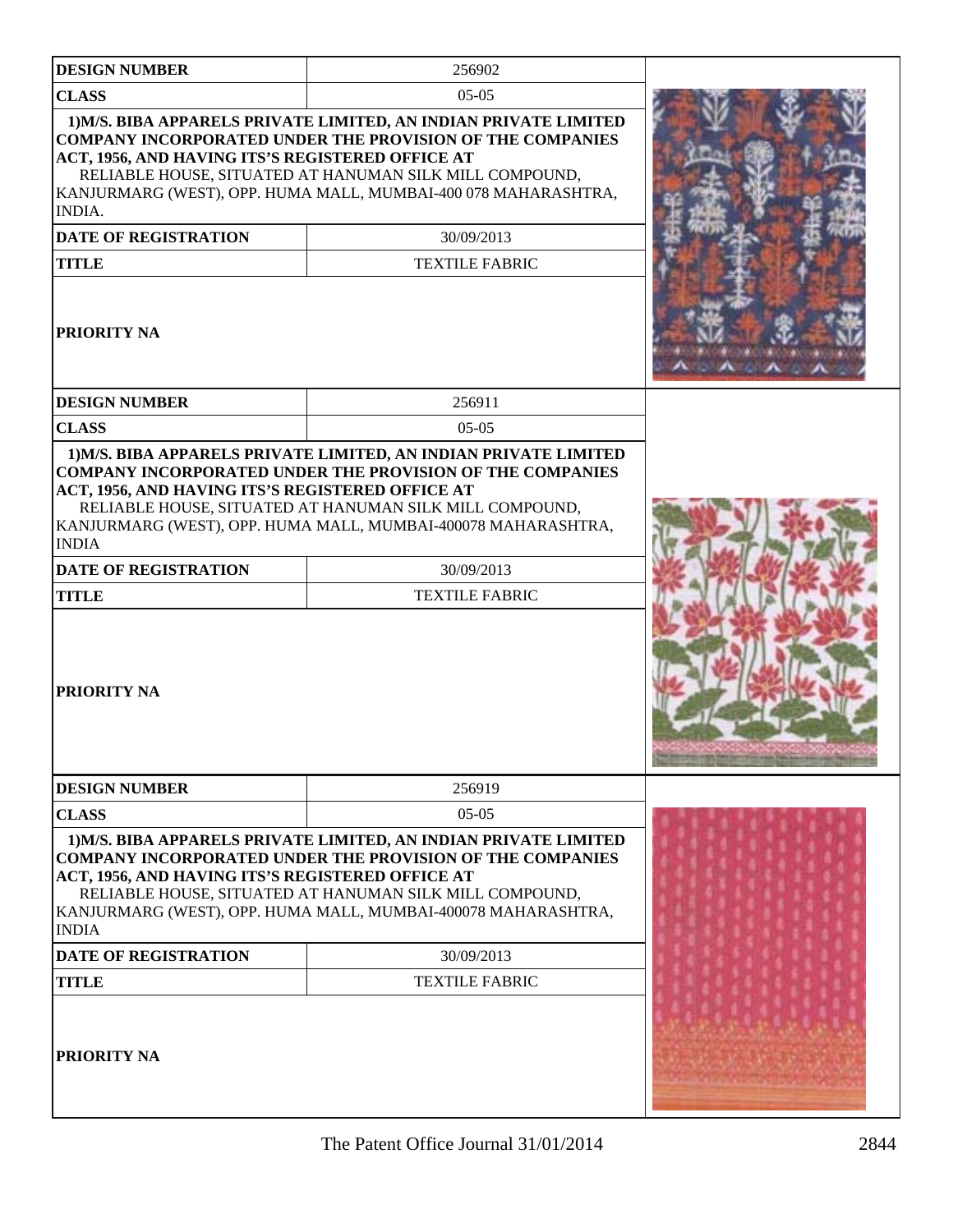| <b>DESIGN NUMBER</b>                                                                                                                                                                                                                                                                                                                   | 256934                                                                                                                                                                                                                                                           |  |
|----------------------------------------------------------------------------------------------------------------------------------------------------------------------------------------------------------------------------------------------------------------------------------------------------------------------------------------|------------------------------------------------------------------------------------------------------------------------------------------------------------------------------------------------------------------------------------------------------------------|--|
| <b>CLASS</b><br>$05-05$                                                                                                                                                                                                                                                                                                                |                                                                                                                                                                                                                                                                  |  |
| ACT, 1956, AND HAVING ITS'S REGISTERED OFFICE AT<br><b>INDIA</b>                                                                                                                                                                                                                                                                       | 1) M/S. BIBA APPARELS PRIVATE LIMITED, AN INDIAN PRIVATE LIMITED<br><b>COMPANY INCORPORATED UNDER THE PROVISION OF THE COMPANIES</b><br>RELIABLE HOUSE, SITUATED AT HANUMAN SILK MILL COMPOUND,<br>KANJURMARG (WEST), OPP. HUMA MALL, MUMBAI-400078 MAHARASHTRA, |  |
| <b>DATE OF REGISTRATION</b>                                                                                                                                                                                                                                                                                                            | 30/09/2013                                                                                                                                                                                                                                                       |  |
| <b>TITLE</b>                                                                                                                                                                                                                                                                                                                           | <b>TEXTILE FABRIC</b>                                                                                                                                                                                                                                            |  |
| PRIORITY NA                                                                                                                                                                                                                                                                                                                            |                                                                                                                                                                                                                                                                  |  |
| <b>DESIGN NUMBER</b>                                                                                                                                                                                                                                                                                                                   | 256946                                                                                                                                                                                                                                                           |  |
| <b>CLASS</b>                                                                                                                                                                                                                                                                                                                           | $05-05$                                                                                                                                                                                                                                                          |  |
| <b>COMPANY INCORPORATED UNDER THE PROVISION OF THE COMPANIES</b><br>ACT, 1956, AND HAVING ITS'S REGISTERED OFFICE AT<br>RELIABLE HOUSE, SITUATED AT HANUMAN SILK MILL COMPOUND,<br>KANJURMARG (WEST), OPP. HUMA MALL, MUMBAI-400 078 MAHARASHTRA,<br><b>INDIA.</b>                                                                     |                                                                                                                                                                                                                                                                  |  |
| <b>DATE OF REGISTRATION</b>                                                                                                                                                                                                                                                                                                            | 30/09/2013                                                                                                                                                                                                                                                       |  |
| <b>TITLE</b>                                                                                                                                                                                                                                                                                                                           | <b>TEXTILE FABRIC</b>                                                                                                                                                                                                                                            |  |
| PRIORITY NA                                                                                                                                                                                                                                                                                                                            |                                                                                                                                                                                                                                                                  |  |
| <b>DESIGN NUMBER</b>                                                                                                                                                                                                                                                                                                                   | 256963                                                                                                                                                                                                                                                           |  |
| <b>CLASS</b>                                                                                                                                                                                                                                                                                                                           | $05-05$                                                                                                                                                                                                                                                          |  |
| 1) M/S. BIBA APPARELS PRIVATE LIMITED, AN INDIAN PRIVATE LIMITED<br><b>COMPANY INCORPORATED UNDER THE PROVISION OF THE COMPANIES</b><br>ACT, 1956, AND HAVING ITS'S REGISTERED OFFICE AT<br>RELIABLE HOUSE, SITUATED AT HANUMAN SILK MILL COMPOUND,<br>KANJURMARG (WEST), OPP. HUMA MALL, MUMBAI-400 078 MAHARASHTRA,<br><b>INDIA.</b> |                                                                                                                                                                                                                                                                  |  |
| <b>DATE OF REGISTRATION</b>                                                                                                                                                                                                                                                                                                            | 30/09/2013                                                                                                                                                                                                                                                       |  |
| TITLE                                                                                                                                                                                                                                                                                                                                  | <b>TEXTILE FABRIC</b>                                                                                                                                                                                                                                            |  |
| <b>PRIORITY NA</b>                                                                                                                                                                                                                                                                                                                     |                                                                                                                                                                                                                                                                  |  |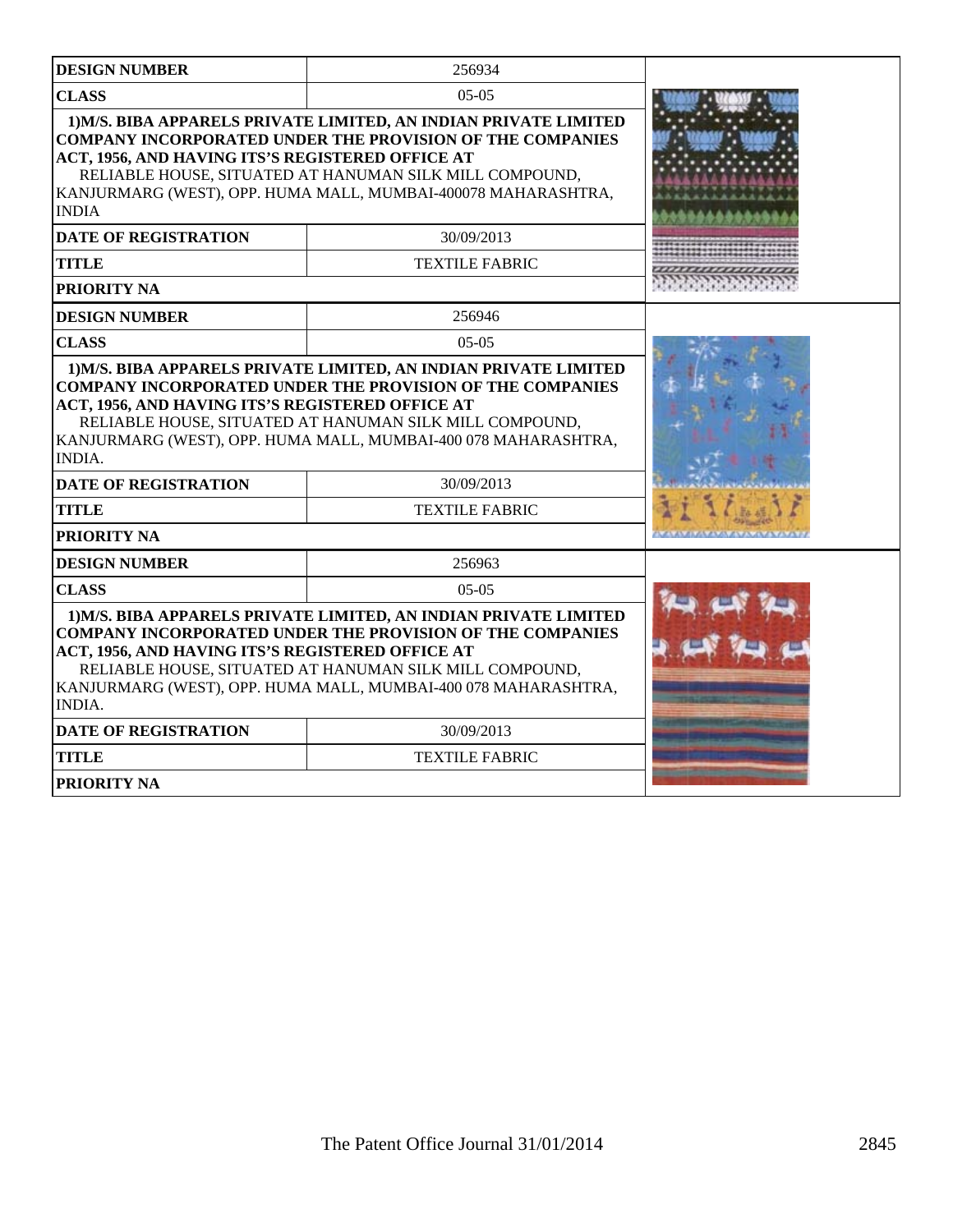| <b>DESIGN NUMBER</b>                                              | 257023                                                                                                                                                                                        |  |
|-------------------------------------------------------------------|-----------------------------------------------------------------------------------------------------------------------------------------------------------------------------------------------|--|
| <b>CLASS</b>                                                      | $0.5 - 0.5$                                                                                                                                                                                   |  |
|                                                                   | 1) M/S. BIBA APPARELS PRIVATE LIMITED, AN INDIAN PRIVATE LIMITED<br><b>COMPANY INCORPORATED UNDER THE PROVISION OF THE COMPANIES</b>                                                          |  |
| ACT, 1956, AND HAVING ITS'S REGISTERED OFFICE AT<br><b>INDIA</b>  | RELIABLE HOUSE, SITUATED AT HANUMAN SILK MILL COMPOUND,<br>KANJURMARG (WEST), OPP. HUMA MALL, MUMBAI-400078 MAHARASHTRA,                                                                      |  |
| <b>DATE OF REGISTRATION</b>                                       | 30/09/2013                                                                                                                                                                                    |  |
| TITLE                                                             | <b>TEXTILE FABRIC</b>                                                                                                                                                                         |  |
| <b>PRIORITY NA</b>                                                |                                                                                                                                                                                               |  |
| <b>DESIGN NUMBER</b>                                              | 257067                                                                                                                                                                                        |  |
| <b>CLASS</b>                                                      | $05-05$                                                                                                                                                                                       |  |
| ACT, 1956, AND HAVING ITS'S REGISTERED OFFICE AT<br><b>INDIA.</b> | <b>COMPANY INCORPORATED UNDER THE PROVISION OF THE COMPANIES</b><br>RELIABLE HOUSE, SITUATED AT HANUMAN SILK MILL COMPOUND,<br>KANJURMARG (WEST), OPP. HUMA MALL, MUMBAI-400 078 MAHARASHTRA, |  |
| <b>DATE OF REGISTRATION</b>                                       | 30/09/2013                                                                                                                                                                                    |  |
| <b>TITLE</b>                                                      | <b>TEXTILE FABRIC</b>                                                                                                                                                                         |  |
| <b>PRIORITY NA</b>                                                |                                                                                                                                                                                               |  |
| <b>DESIGN NUMBER</b>                                              | 215270                                                                                                                                                                                        |  |
| <b>CLASS</b>                                                      | 15-09                                                                                                                                                                                         |  |
| 1) AERO PRODUCTS,<br>401105, MAHARASHTRA, INDIA,                  | A PROPRIETARY FIRM HAVING ADDRESS AT 212, KIRTI ESTATE, OPP.<br>RAILWAY RESERVATION COUNTER, BHAYANDER (EAST), THANE (DIST)-                                                                  |  |
| <b>DATE OF REGISTRATION</b>                                       | 13/03/2008                                                                                                                                                                                    |  |
| <b>TITLE</b>                                                      | <b>SILVER RECOVERY UNITS</b>                                                                                                                                                                  |  |
| PRIORITY NA                                                       |                                                                                                                                                                                               |  |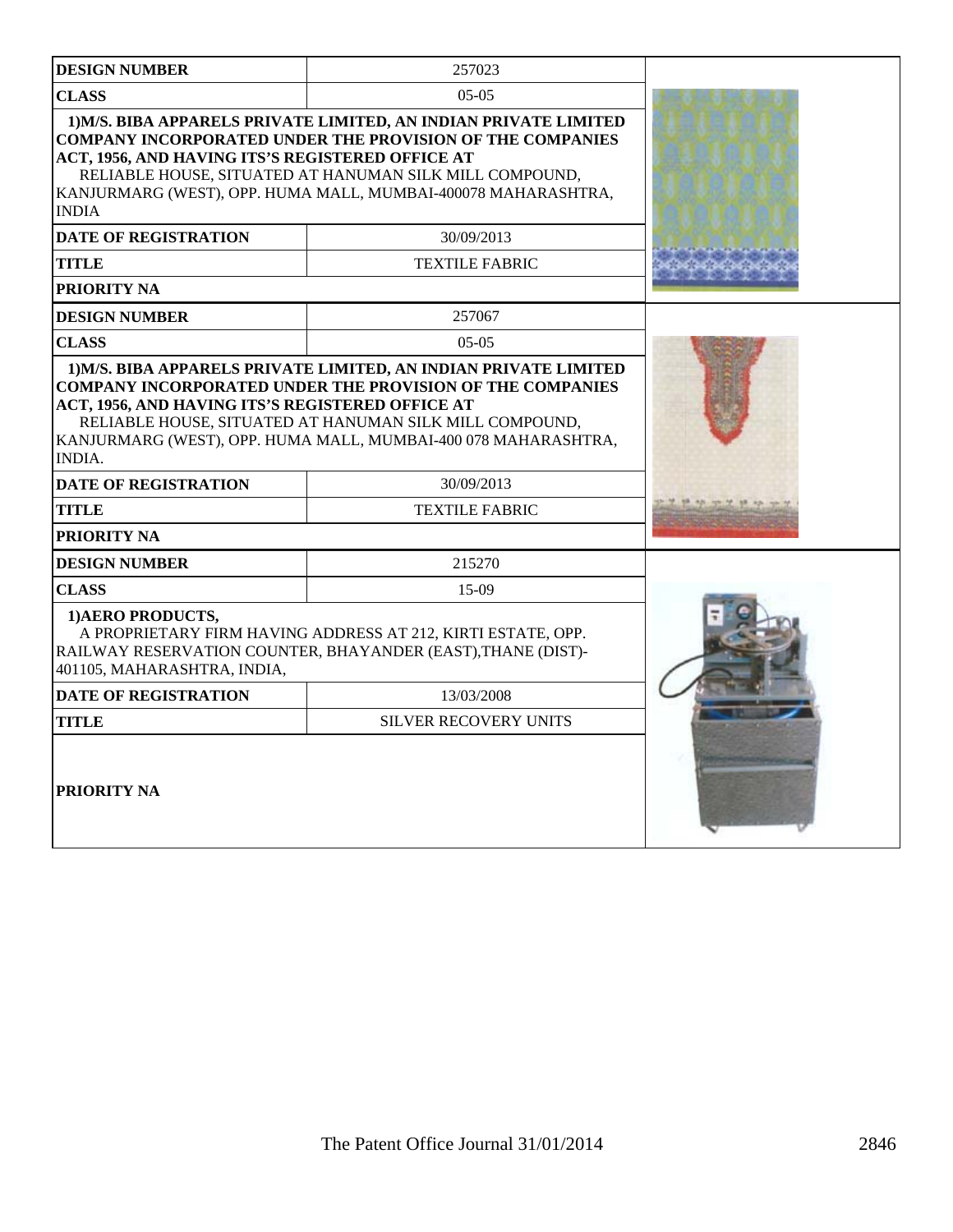| <b>DESIGN NUMBER</b>                              | 254230                                                                                                                                                                                                                                                    |  |
|---------------------------------------------------|-----------------------------------------------------------------------------------------------------------------------------------------------------------------------------------------------------------------------------------------------------------|--|
| <b>CLASS</b>                                      | $12 - 16$                                                                                                                                                                                                                                                 |  |
| THE INDIAN COMPANIES ACT, 1913 OF<br><b>INDIA</b> | 1) MAHINDRA & MAHINDRA LTD., A COMPANY INCORPORATED UNDER<br>GATEWAY BUILDING, APOLLO BUNDER, MUMBAI 400001, MAHARASHTRA,                                                                                                                                 |  |
| <b>DATE OF REGISTRATION</b>                       | 31/05/2013                                                                                                                                                                                                                                                |  |
| <b>TITLE</b>                                      | WHEEL RIM FOR VEHICLE                                                                                                                                                                                                                                     |  |
| PRIORITY NA                                       |                                                                                                                                                                                                                                                           |  |
| <b>DESIGN NUMBER</b>                              | 252613                                                                                                                                                                                                                                                    |  |
| <b>CLASS</b>                                      | $10-0.5$                                                                                                                                                                                                                                                  |  |
|                                                   | 1) PRESTO STANTEST PRIVATE LIMITED OF I-42A, DLF INDUSTRIAL AREA,<br>PHASE-1, DELHI MATHURA ROAD, FARIDABAD-121003, HARYANA, INDIA,<br>A COMPANY DULY ORGANIZED AND EXISTING UNDER THE LAWS OF INDIA                                                      |  |
| <b>DATE OF REGISTRATION</b>                       | 22/03/2013                                                                                                                                                                                                                                                |  |
| <b>TITLE</b>                                      | TOP LOAD TESTER                                                                                                                                                                                                                                           |  |
| <b>PRIORITY NA</b>                                |                                                                                                                                                                                                                                                           |  |
| <b>DESIGN NUMBER</b>                              | 255286                                                                                                                                                                                                                                                    |  |
| <b>CLASS</b>                                      | $08-06$                                                                                                                                                                                                                                                   |  |
| PATEL NAGAR RAJKOT, GUJARAT-INDIA                 | 1)(1) MAYURBHAI RADADIYA (2) BHAVESHBHAI RAKHOLIYA BOTH<br><b>INDIAN NATIONAL PARTNERS OF PLANET ENTERPRISE AN INDIAN</b><br>PARTNERSHIP FIRM HAVING ITS PRINCIPAL PLACE OF BUSINESS AT<br>4-PARSANA SOCIETY, NEAR 50 FEET MAIN ROAD, OPP. 73 NO. SCHOOL, |  |
| <b>DATE OF REGISTRATION</b>                       | 17/07/2013                                                                                                                                                                                                                                                |  |
| <b>TITLE</b>                                      | <b>HANDLE</b>                                                                                                                                                                                                                                             |  |
| <b>PRIORITY NA</b>                                |                                                                                                                                                                                                                                                           |  |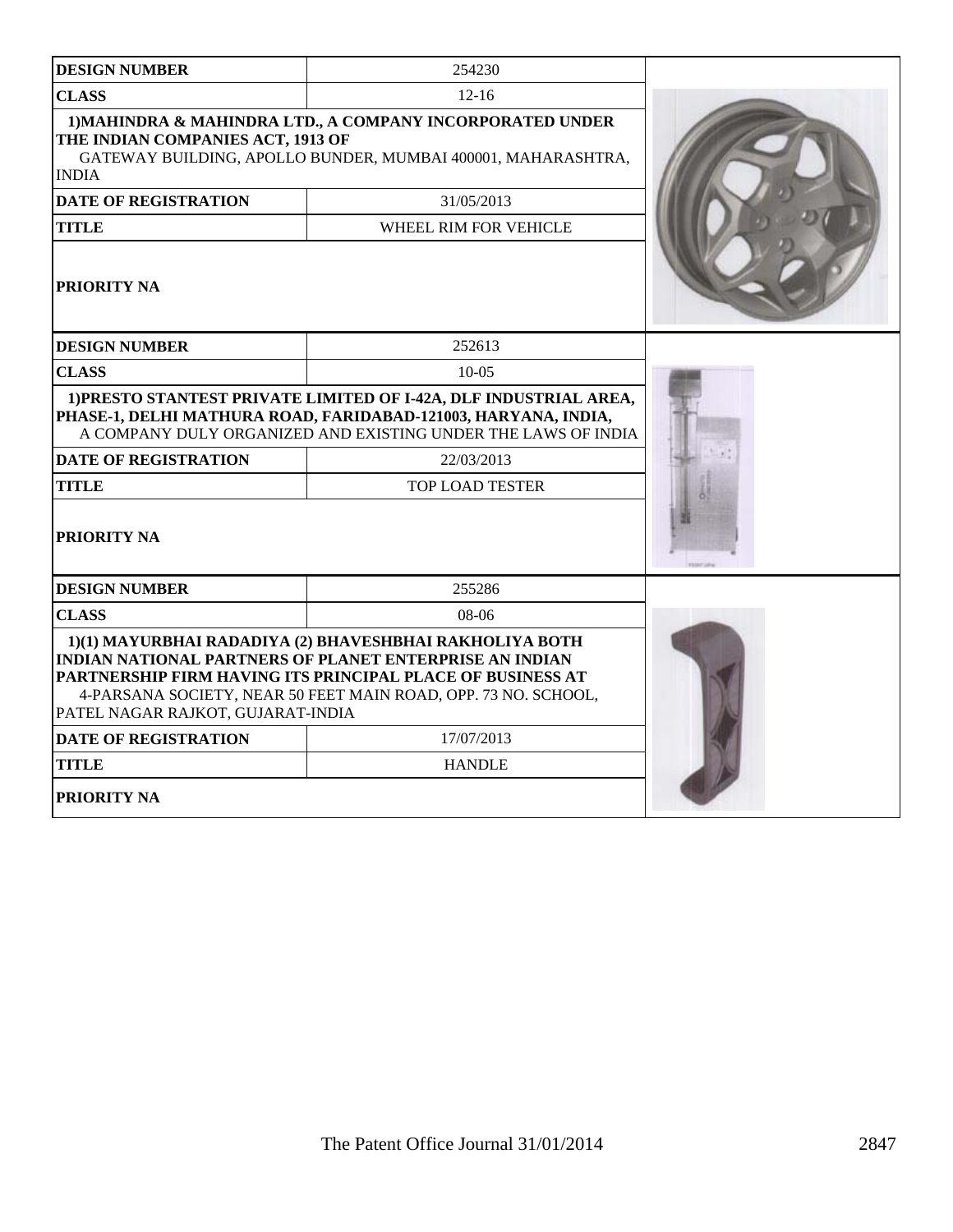| <b>DESIGN NUMBER</b>                                                                    | 254994                                                                                                                                                                                                                                |  |
|-----------------------------------------------------------------------------------------|---------------------------------------------------------------------------------------------------------------------------------------------------------------------------------------------------------------------------------------|--|
| <b>CLASS</b>                                                                            | $02 - 04$                                                                                                                                                                                                                             |  |
| 1) THAIKATTIL JOSE,<br>STATE 680655, INDIA, AN INDIAN NATIONAL                          | THAIKATTIL HOUSE, OLLUKARA P.O., THRISSUR, KERALA                                                                                                                                                                                     |  |
| DATE OF REGISTRATION                                                                    | 04/07/2013                                                                                                                                                                                                                            |  |
| <b>TITLE</b>                                                                            | <b>FOOTWEAR</b>                                                                                                                                                                                                                       |  |
| PRIORITY NA                                                                             |                                                                                                                                                                                                                                       |  |
| <b>DESIGN NUMBER</b>                                                                    | 255070                                                                                                                                                                                                                                |  |
| <b>CLASS</b>                                                                            | $31 - 00$                                                                                                                                                                                                                             |  |
| <b>BUSINESS AT</b><br>STATE OF KARNATAKA, INDIA<br>DATE OF REGISTRATION<br><b>TITLE</b> | 1) TTK PRESTIGE LIMITED, AN INDIAN COMPANY, INCORPORATED<br>UNDER THE COMPANIES ACT 1956, HAVING ITS PRINCIPAL PLACE OF<br>11TH FLOOR, BRIGADE TOWERS, 135 BRIGADE ROAD, BANGALORE-560 025,<br>08/07/2013<br>HOUSEHOLD MIXING MACHINE |  |
| <b>PRIORITY NA</b>                                                                      |                                                                                                                                                                                                                                       |  |
| <b>DESIGN NUMBER</b>                                                                    | 253478                                                                                                                                                                                                                                |  |
| <b>CLASS</b>                                                                            | 08-07                                                                                                                                                                                                                                 |  |
| 202001 (UTTAR PRADESH),<br><b>NATIONALS)</b>                                            | 1) M/S GODANI METAL CO., B-14, INDUSTRIAL ESTATE, ALIGARH-<br>AN INDIAN PARTNERSHIP FIRM WHOSE PARTNERS ARE SH.<br>RAJNEESH GODANI AND SH. RAVI MAHESHWARI (INDIAN                                                                    |  |
| <b>DATE OF REGISTRATION</b>                                                             | 29/04/2013                                                                                                                                                                                                                            |  |
| <b>TITLE</b>                                                                            | <b>DOOR BOLT</b>                                                                                                                                                                                                                      |  |
| PRIORITY NA                                                                             |                                                                                                                                                                                                                                       |  |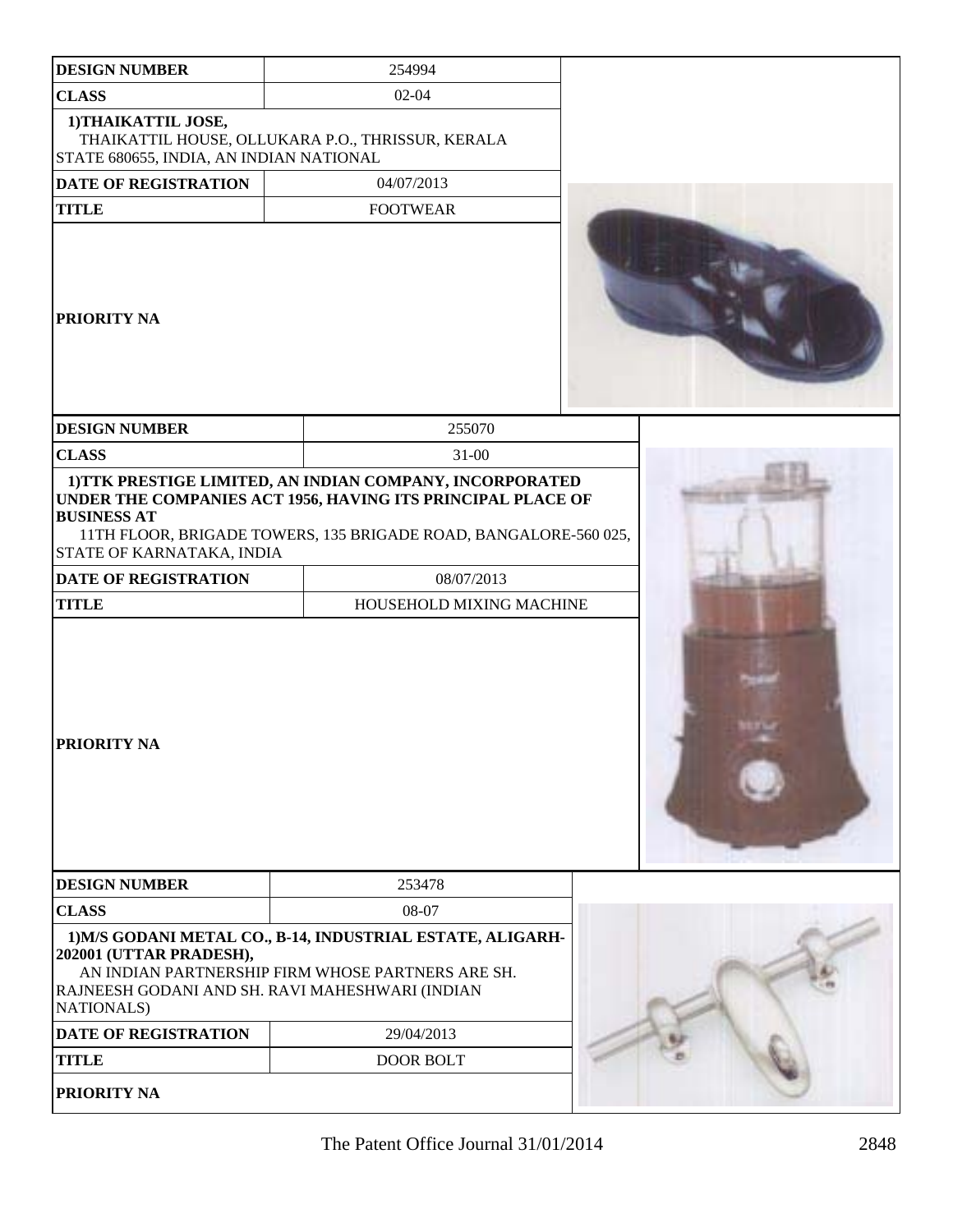| <b>DESIGN NUMBER</b>                                                                                                                                                                                                       |                          | 255972                   |  |
|----------------------------------------------------------------------------------------------------------------------------------------------------------------------------------------------------------------------------|--------------------------|--------------------------|--|
| <b>CLASS</b>                                                                                                                                                                                                               |                          | $05-05$                  |  |
| 1) CHAMUNDI TEXTILES (SILK MILLS) LTD., A COMPANY INCORPORATED<br>UNDER THE INDIAN COMPANIES ACT, 1956, HAVING ITS BUSINESS AT<br>B 206, BRIGADE MAJESTIC, NO. 26, 1ST MAIN ROAD, GANDHI NAGAR,<br><b>BANGALORE 560009</b> |                          |                          |  |
| <b>DATE OF REGISTRATION</b>                                                                                                                                                                                                |                          | 22/08/2013               |  |
| <b>TITLE</b>                                                                                                                                                                                                               |                          | <b>TEXTILE FABRIC</b>    |  |
| <b>PRIORITY NA</b>                                                                                                                                                                                                         |                          |                          |  |
| <b>DESIGN NUMBER</b>                                                                                                                                                                                                       |                          | 253736                   |  |
| <b>CLASS</b>                                                                                                                                                                                                               |                          | $02 - 01$                |  |
| 1) UNICHARM CORPORATION, OF<br>182, SHIMOBUN, KINSEI-CHO, SHIKOKUCHUO-SHI, EHIME 799-0111, JAPAN;<br>NATIONALITY: JAPAN                                                                                                    |                          |                          |  |
| <b>DATE OF REGISTRATION</b>                                                                                                                                                                                                | 09/05/2013               |                          |  |
| <b>TITLE</b>                                                                                                                                                                                                               | <b>DISPOSABLE DIAPER</b> |                          |  |
| <b>PRIORITY</b>                                                                                                                                                                                                            |                          |                          |  |
| PRIORITY NUMBER                                                                                                                                                                                                            | <b>DATE</b>              | <b>COUNTRY</b>           |  |
| 2012-027502                                                                                                                                                                                                                | 11/11/2012               | <b>JAPAN</b>             |  |
| <b>DESIGN NUMBER</b>                                                                                                                                                                                                       |                          | 256305                   |  |
| <b>CLASS</b>                                                                                                                                                                                                               |                          | $02-04$                  |  |
| 1) LIBERTY SHOES LIMITED, AN INDIAN COMPANY, OF<br>LIBERTY SHOES LIMITED, AN INDIAN COMPANY, OF LIBERTY PURAM, 13,<br>MILESTONE, GT KARNAL ROAD, KUTAIL, DT-KARNAL - 132001, HARYANA,<br><b>INDIA</b>                      |                          |                          |  |
| <b>DATE OF REGISTRATION</b>                                                                                                                                                                                                | 06/09/2013               |                          |  |
| <b>TITLE</b>                                                                                                                                                                                                               |                          | <b>SOLE FOR FOOTWEAR</b> |  |
| <b>PRIORITY NA</b>                                                                                                                                                                                                         |                          |                          |  |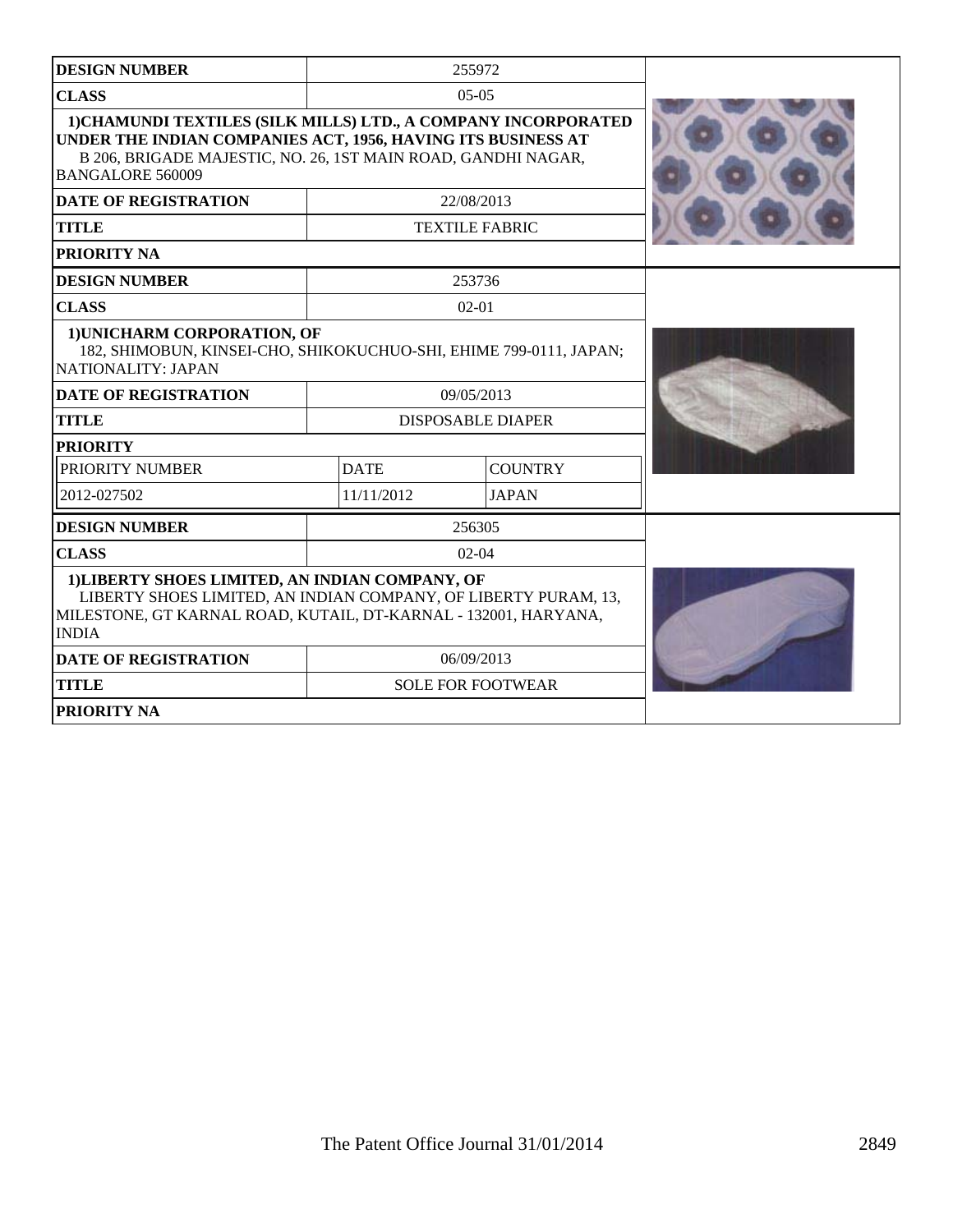| <b>DESIGN NUMBER</b>                                                                                                                                                                                                                                                                                                                 |                          | 255396                |  |
|--------------------------------------------------------------------------------------------------------------------------------------------------------------------------------------------------------------------------------------------------------------------------------------------------------------------------------------|--------------------------|-----------------------|--|
| <b>CLASS</b>                                                                                                                                                                                                                                                                                                                         | $07 - 01$                |                       |  |
| 1) VIPIN JAIN AN INDIAN NATIONAL<br>GOKUL INTERNATIONAL, GALA NO. 2 ROOPAL INDUSTRIAL ESTATE, H.P.<br>GAS GODOWN GALLI, BHAYANDAR EAST, THANE-401105                                                                                                                                                                                 |                          |                       |  |
| <b>DATE OF REGISTRATION</b>                                                                                                                                                                                                                                                                                                          |                          | 25/07/2013            |  |
| <b>TITLE</b>                                                                                                                                                                                                                                                                                                                         |                          | <b>WATER JUG</b>      |  |
| PRIORITY NA                                                                                                                                                                                                                                                                                                                          |                          |                       |  |
| <b>DESIGN NUMBER</b>                                                                                                                                                                                                                                                                                                                 |                          | 255513                |  |
| <b>CLASS</b>                                                                                                                                                                                                                                                                                                                         |                          | $07-05$               |  |
| 1) ROWENTA WERKE GMBH,<br>HERRNRAINWEG 5, 63067 OFFENBACH AM MAIN, GERMANY, A GERMAN<br><b>CORPORATION</b>                                                                                                                                                                                                                           |                          |                       |  |
| <b>DATE OF REGISTRATION</b>                                                                                                                                                                                                                                                                                                          | 26/07/2013               |                       |  |
| <b>TITLE</b>                                                                                                                                                                                                                                                                                                                         | SOLEPLATE FOR STEAM IRON |                       |  |
| <b>PRIORITY</b>                                                                                                                                                                                                                                                                                                                      |                          |                       |  |
| PRIORITY NUMBER                                                                                                                                                                                                                                                                                                                      | <b>DATE</b>              | <b>COUNTRY</b>        |  |
| 002174094-0001                                                                                                                                                                                                                                                                                                                       | 29/01/2013               | <b>OHIM</b>           |  |
| <b>DESIGN NUMBER</b>                                                                                                                                                                                                                                                                                                                 |                          | 256907                |  |
| <b>CLASS</b>                                                                                                                                                                                                                                                                                                                         |                          | $05-05$               |  |
| 1) M/S. BIBA APPARELS PRIVATE LIMITED, AN INDIAN PRIVATE LIMITED<br><b>COMPANY INCORPORATED UNDER THE PROVISION OF THE COMPANIES</b><br>ACT, 1956, AND HAVING ITS'S REGISTERED OFFICE AT<br>RELIABLE HOUSE, SITUATED AT HANUMAN SILK MILL COMPOUND,<br>KANJURMARG (WEST), OPP. HUMA MALL, MUMBAI-400078 MAHARASHTRA,<br><b>INDIA</b> |                          |                       |  |
| <b>DATE OF REGISTRATION</b>                                                                                                                                                                                                                                                                                                          | 30/09/2013               |                       |  |
| <b>TITLE</b>                                                                                                                                                                                                                                                                                                                         |                          | <b>TEXTILE FABRIC</b> |  |
| <b>PRIORITY NA</b>                                                                                                                                                                                                                                                                                                                   |                          |                       |  |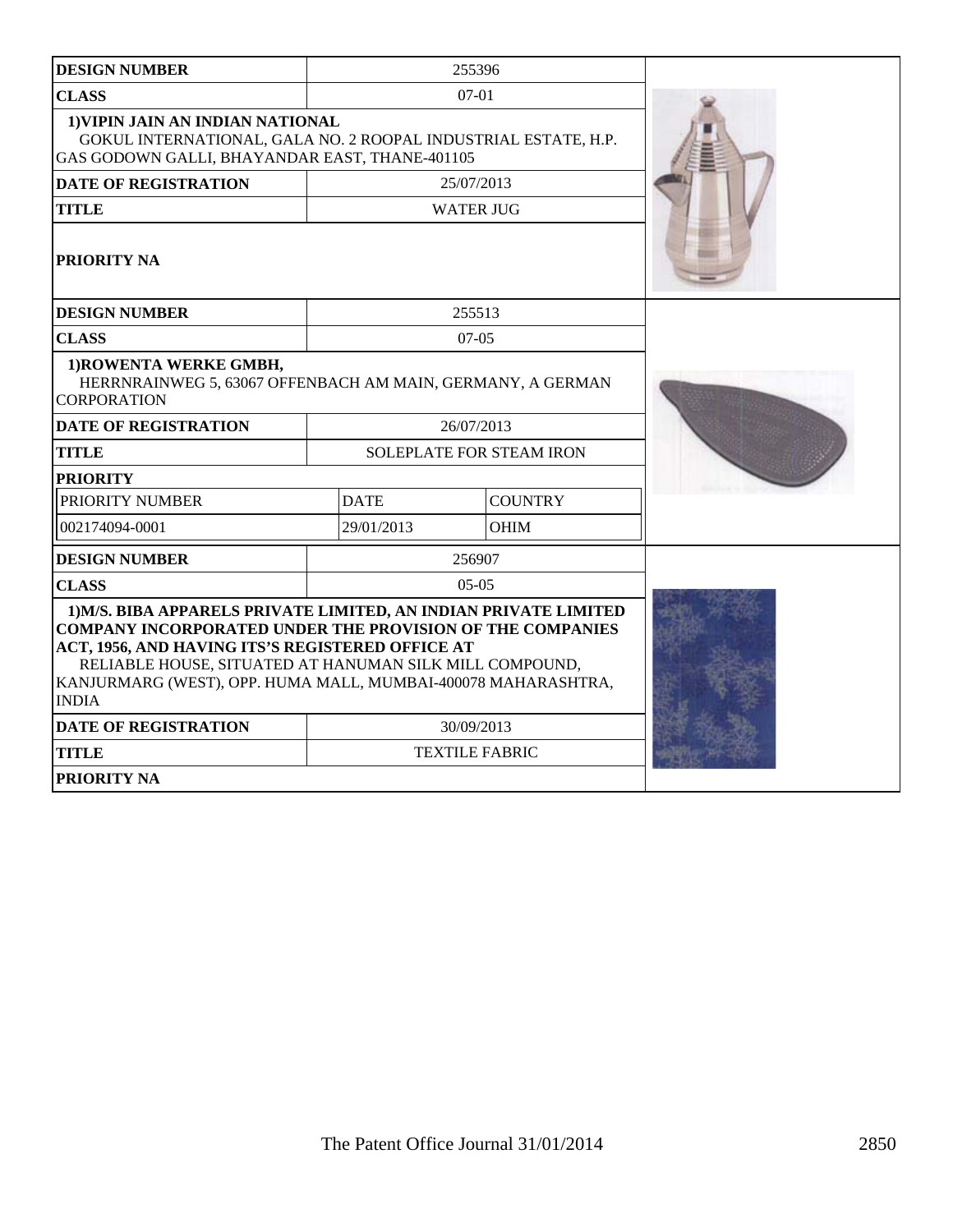| <b>DESIGN NUMBER</b>                                              | 256915                                                                                                                                                                                                                                                            |  |
|-------------------------------------------------------------------|-------------------------------------------------------------------------------------------------------------------------------------------------------------------------------------------------------------------------------------------------------------------|--|
| <b>CLASS</b>                                                      | $05-05$                                                                                                                                                                                                                                                           |  |
| ACT, 1956, AND HAVING ITS'S REGISTERED OFFICE AT<br><b>INDIA.</b> | 1) M/S. BIBA APPARELS PRIVATE LIMITED, AN INDIAN PRIVATE LIMITED<br><b>COMPANY INCORPORATED UNDER THE PROVISION OF THE COMPANIES</b><br>RELIABLE HOUSE, SITUATED AT HANUMAN SILK MILL COMPOUND,<br>KANJURMARG (WEST), OPP. HUMA MALL, MUMBAI-400 078 MAHARASHTRA, |  |
| <b>DATE OF REGISTRATION</b>                                       | 30/09/2013                                                                                                                                                                                                                                                        |  |
| <b>TITLE</b>                                                      | <b>TEXTILE FABRIC</b>                                                                                                                                                                                                                                             |  |
| PRIORITY NA                                                       |                                                                                                                                                                                                                                                                   |  |
| <b>DESIGN NUMBER</b>                                              | 256926                                                                                                                                                                                                                                                            |  |
| <b>CLASS</b>                                                      | $0.5 - 0.5$                                                                                                                                                                                                                                                       |  |
| ACT, 1956, AND HAVING ITS'S REGISTERED OFFICE AT<br><b>INDIA</b>  | <b>COMPANY INCORPORATED UNDER THE PROVISION OF THE COMPANIES</b><br>RELIABLE HOUSE, SITUATED AT HANUMAN SILK MILL COMPOUND,<br>KANJURMARG (WEST), OPP. HUMA MALL, MUMBAI-400078 MAHARASHTRA,                                                                      |  |
| <b>DATE OF REGISTRATION</b>                                       | 30/09/2013                                                                                                                                                                                                                                                        |  |
| <b>TITLE</b>                                                      | <b>TEXTILE FABRIC</b>                                                                                                                                                                                                                                             |  |
| PRIORITY NA                                                       |                                                                                                                                                                                                                                                                   |  |
| <b>DESIGN NUMBER</b>                                              | 256950                                                                                                                                                                                                                                                            |  |
| <b>CLASS</b>                                                      | $05-05$                                                                                                                                                                                                                                                           |  |
| ACT, 1956, AND HAVING ITS'S REGISTERED OFFICE AT<br>INDIA.        | 1) M/S. BIBA APPARELS PRIVATE LIMITED, AN INDIAN PRIVATE LIMITED<br><b>COMPANY INCORPORATED UNDER THE PROVISION OF THE COMPANIES</b><br>RELIABLE HOUSE, SITUATED AT HANUMAN SILK MILL COMPOUND,<br>KANJURMARG (WEST), OPP. HUMA MALL, MUMBAI-400 078 MAHARASHTRA, |  |
| <b>DATE OF REGISTRATION</b>                                       | 30/09/2013                                                                                                                                                                                                                                                        |  |
| <b>TITLE</b>                                                      | <b>TEXTILE FABRIC</b>                                                                                                                                                                                                                                             |  |
| <b>PRIORITY NA</b>                                                |                                                                                                                                                                                                                                                                   |  |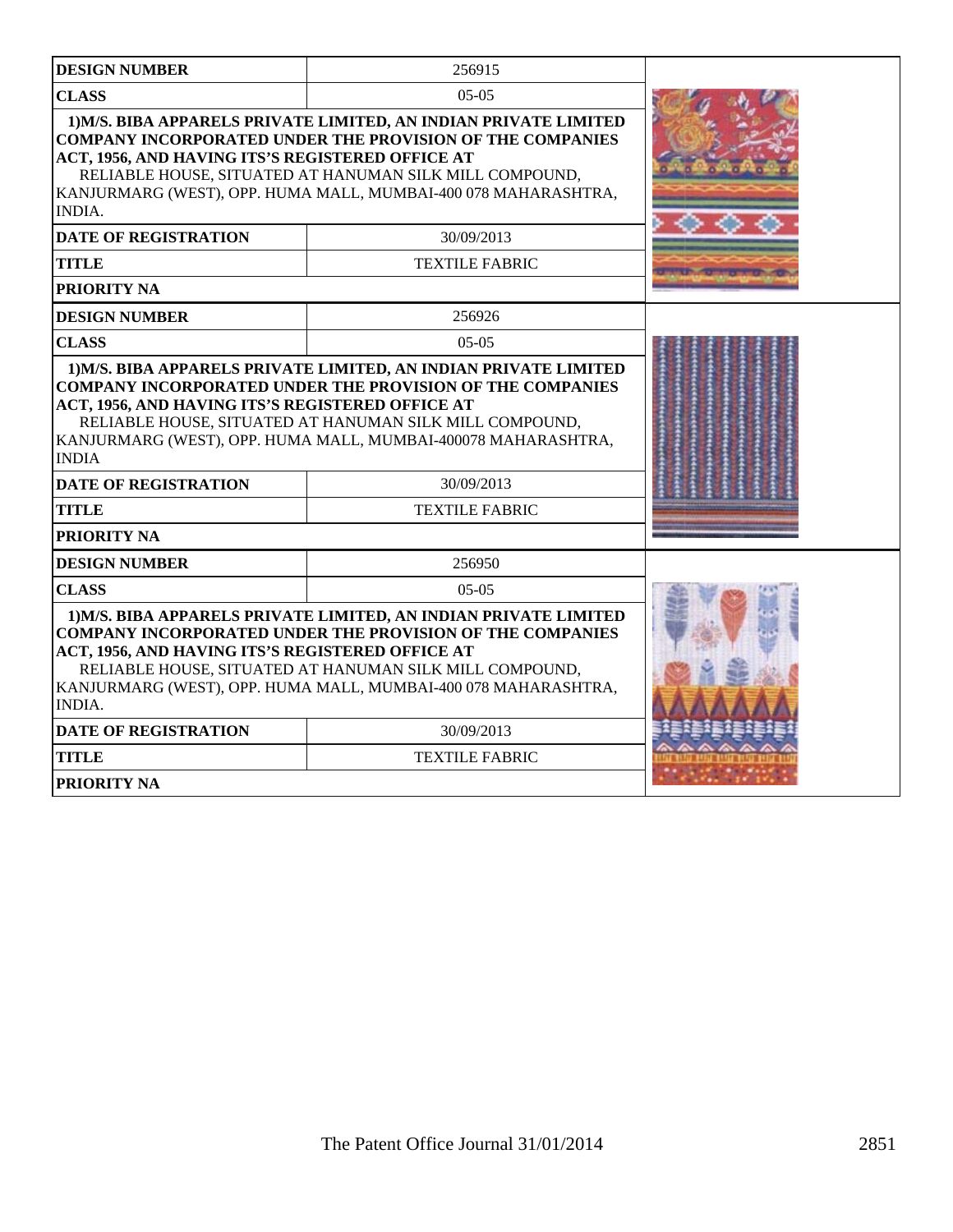| <b>DESIGN NUMBER</b>                                                                                                                   | 256967                                                                                                                                                                                                                                                                                                   |                                       |
|----------------------------------------------------------------------------------------------------------------------------------------|----------------------------------------------------------------------------------------------------------------------------------------------------------------------------------------------------------------------------------------------------------------------------------------------------------|---------------------------------------|
| <b>CLASS</b>                                                                                                                           | $05-05$                                                                                                                                                                                                                                                                                                  |                                       |
| ACT, 1956, AND HAVING ITS'S REGISTERED OFFICE AT<br><b>INDIA.</b><br><b>DATE OF REGISTRATION</b><br><b>TITLE</b><br><b>PRIORITY NA</b> | 1) M/S. BIBA APPARELS PRIVATE LIMITED, AN INDIAN PRIVATE LIMITED<br><b>COMPANY INCORPORATED UNDER THE PROVISION OF THE COMPANIES</b><br>RELIABLE HOUSE, SITUATED AT HANUMAN SILK MILL COMPOUND,<br>KANJURMARG (WEST), OPP. HUMA MALL, MUMBAI-400 078 MAHARASHTRA,<br>30/09/2013<br><b>TEXTILE FABRIC</b> |                                       |
| <b>DESIGN NUMBER</b>                                                                                                                   | 257045                                                                                                                                                                                                                                                                                                   |                                       |
| <b>CLASS</b>                                                                                                                           | $05-05$                                                                                                                                                                                                                                                                                                  |                                       |
| ACT, 1956, AND HAVING ITS'S REGISTERED OFFICE AT<br><b>INDIA</b><br><b>DATE OF REGISTRATION</b><br><b>TITLE</b><br><b>PRIORITY NA</b>  | 1) M/S. BIBA APPARELS PRIVATE LIMITED, AN INDIAN PRIVATE LIMITED<br><b>COMPANY INCORPORATED UNDER THE PROVISION OF THE COMPANIES</b><br>RELIABLE HOUSE, SITUATED AT HANUMAN SILK MILL COMPOUND,<br>KANJURMARG (WEST), OPP. HUMA MALL, MUMBAI-400078 MAHARASHTRA,<br>30/09/2013<br><b>TEXTILE FABRIC</b>  | $\begin{array}{c} \hline \end{array}$ |
| <b>DESIGN NUMBER</b>                                                                                                                   | 257055                                                                                                                                                                                                                                                                                                   |                                       |
| <b>CLASS</b>                                                                                                                           | $05-05$                                                                                                                                                                                                                                                                                                  |                                       |
| ACT, 1956, AND HAVING ITS'S REGISTERED OFFICE AT<br><b>INDIA.</b>                                                                      | 1) M/S. BIBA APPARELS PRIVATE LIMITED, AN INDIAN PRIVATE LIMITED<br><b>COMPANY INCORPORATED UNDER THE PROVISION OF THE COMPANIES</b><br>RELIABLE HOUSE, SITUATED AT HANUMAN SILK MILL COMPOUND,<br>KANJURMARG (WEST), OPP. HUMA MALL, MUMBAI-400 078 MAHARASHTRA,                                        |                                       |
| <b>DATE OF REGISTRATION</b>                                                                                                            | 30/09/2013                                                                                                                                                                                                                                                                                               |                                       |
| <b>TITLE</b>                                                                                                                           | <b>TEXTILE FABRIC</b>                                                                                                                                                                                                                                                                                    |                                       |
| <b>PRIORITY NA</b>                                                                                                                     |                                                                                                                                                                                                                                                                                                          | <b>ROUGHAGE CROLEROS</b>              |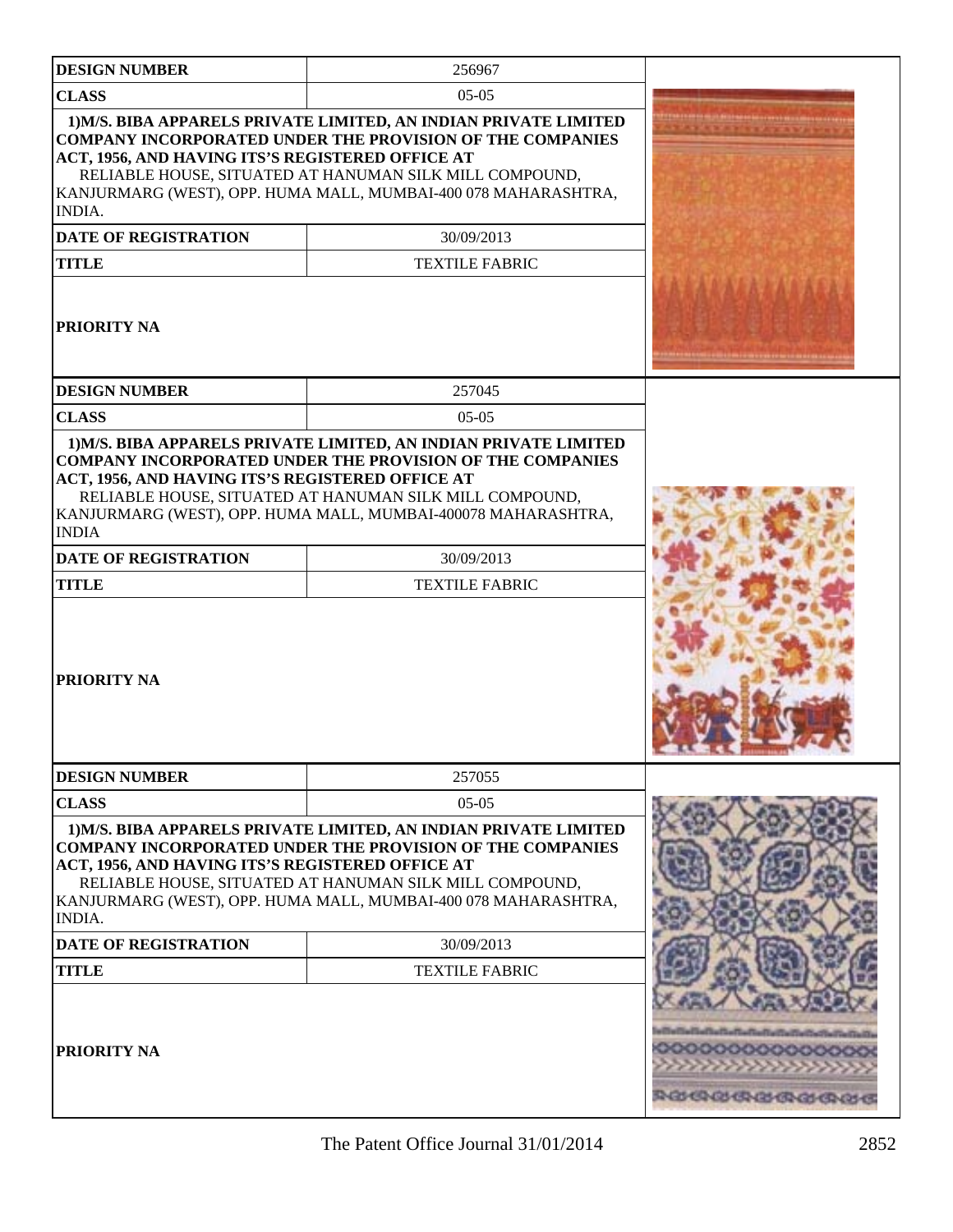| <b>DESIGN NUMBER</b>                                                                                                                                                                                                                                                                                                                   |                                  | 257063<br>$05-05$     |  |
|----------------------------------------------------------------------------------------------------------------------------------------------------------------------------------------------------------------------------------------------------------------------------------------------------------------------------------------|----------------------------------|-----------------------|--|
| <b>CLASS</b>                                                                                                                                                                                                                                                                                                                           |                                  |                       |  |
| 1) M/S. BIBA APPARELS PRIVATE LIMITED, AN INDIAN PRIVATE LIMITED<br><b>COMPANY INCORPORATED UNDER THE PROVISION OF THE COMPANIES</b><br>ACT, 1956, AND HAVING ITS'S REGISTERED OFFICE AT<br>RELIABLE HOUSE, SITUATED AT HANUMAN SILK MILL COMPOUND,<br>KANJURMARG (WEST), OPP. HUMA MALL, MUMBAI-400 078 MAHARASHTRA,<br><b>INDIA.</b> |                                  |                       |  |
| <b>DATE OF REGISTRATION</b>                                                                                                                                                                                                                                                                                                            |                                  | 30/09/2013            |  |
| <b>TITLE</b>                                                                                                                                                                                                                                                                                                                           |                                  | <b>TEXTILE FABRIC</b> |  |
| <b>PRIORITY NA</b>                                                                                                                                                                                                                                                                                                                     |                                  |                       |  |
| <b>DESIGN NUMBER</b>                                                                                                                                                                                                                                                                                                                   |                                  | 255167                |  |
| <b>CLASS</b>                                                                                                                                                                                                                                                                                                                           |                                  | 26-06                 |  |
| 1) VOLVO TRUCK CORPORATION,<br>OF 405 08 GÖTEBORG, SWEDEN                                                                                                                                                                                                                                                                              |                                  |                       |  |
| <b>DATE OF REGISTRATION</b>                                                                                                                                                                                                                                                                                                            | 11/07/2013                       |                       |  |
| <b>TITLE</b>                                                                                                                                                                                                                                                                                                                           | DIRECTION INDICATOR FOR VEHICLES |                       |  |
| <b>PRIORITY</b>                                                                                                                                                                                                                                                                                                                        |                                  |                       |  |
| PRIORITY NUMBER                                                                                                                                                                                                                                                                                                                        | <b>DATE</b><br><b>COUNTRY</b>    |                       |  |
| 002179564-0001                                                                                                                                                                                                                                                                                                                         | <b>OHIM</b><br>06/02/2013        |                       |  |
| <b>DESIGN NUMBER</b>                                                                                                                                                                                                                                                                                                                   |                                  | 254888                |  |
| <b>CLASS</b>                                                                                                                                                                                                                                                                                                                           |                                  | $12 - 16$             |  |
| 1) TATA MOTORS LIMITED, AN INDIAN COMPANY OF<br>BOMBAY HOUSE, 24 HOMI MODY STREET, HUTATMA CHOWK, MUMBAI<br>400001, INDIA                                                                                                                                                                                                              |                                  |                       |  |
| <b>DATE OF REGISTRATION</b>                                                                                                                                                                                                                                                                                                            | 01/07/2013                       |                       |  |
| <b>TITLE</b>                                                                                                                                                                                                                                                                                                                           | <b>WHEEL OF A CAR</b>            |                       |  |
| <b>PRIORITY NA</b>                                                                                                                                                                                                                                                                                                                     |                                  |                       |  |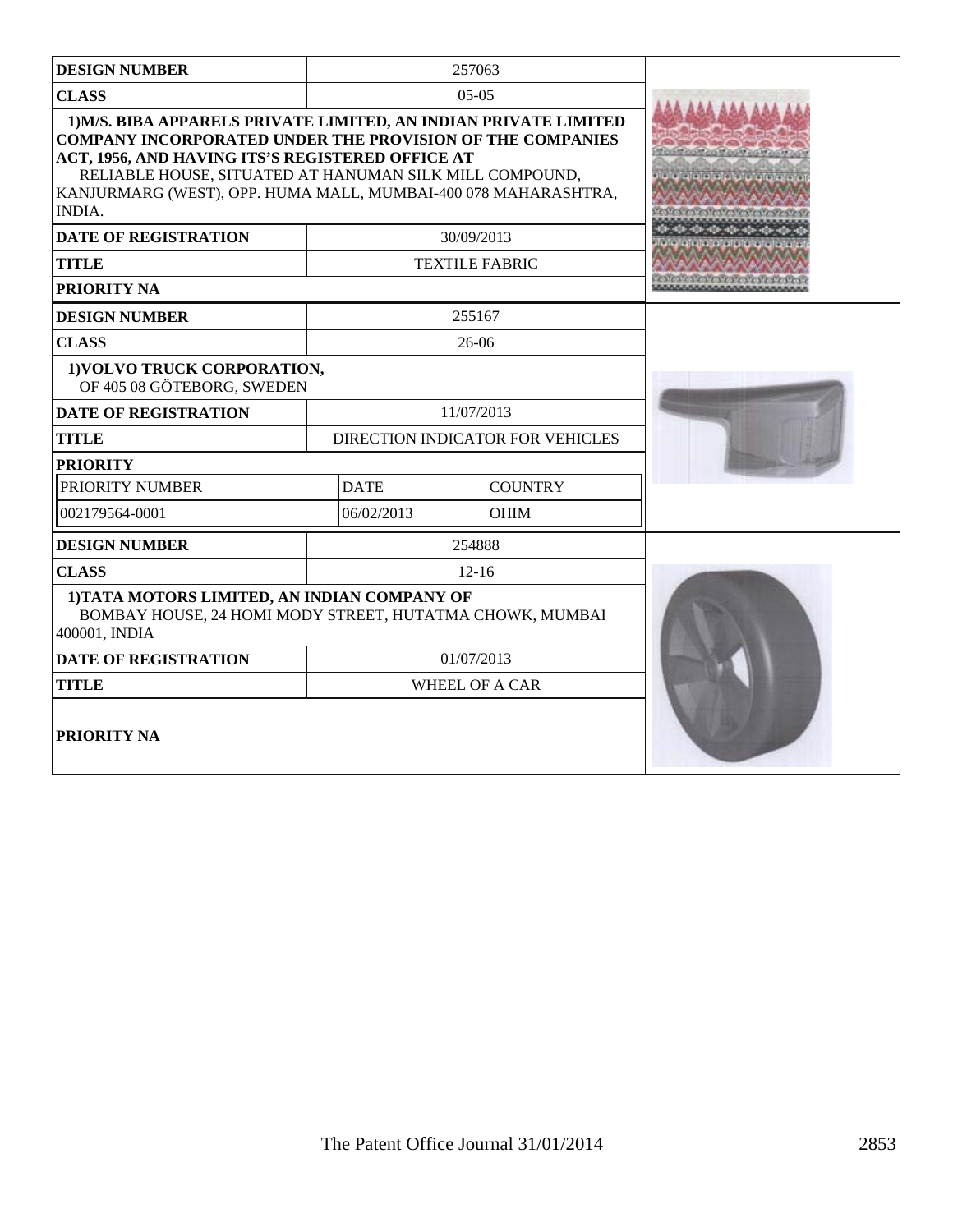| <b>DESIGN NUMBER</b>                                                             | 254792                                                                                                                                                                                          |  |
|----------------------------------------------------------------------------------|-------------------------------------------------------------------------------------------------------------------------------------------------------------------------------------------------|--|
| <b>CLASS</b>                                                                     | 08-06                                                                                                                                                                                           |  |
| <b>COMPANIES ACT., ABOVE ADDRESS</b>                                             | 1) ITALIK METALWARE PVT. LTD., G: 212-215, LODHIKA, G.I.D.C.,<br>KALAWAD ROAD, METODA, RAJKOT-360003, STATE OF GUJARAT INDIA,<br>/ A PRIVATE LIMITED COMPANY INCORPORATED UNDER INDIAN          |  |
| <b>DATE OF REGISTRATION</b>                                                      | 25/06/2013                                                                                                                                                                                      |  |
| <b>TITLE</b>                                                                     | <b>KNOB</b>                                                                                                                                                                                     |  |
| <b>PRIORITY NA</b>                                                               |                                                                                                                                                                                                 |  |
| <b>DESIGN NUMBER</b>                                                             | 255524                                                                                                                                                                                          |  |
| <b>CLASS</b>                                                                     | $09-03$                                                                                                                                                                                         |  |
| LTD COMPANY), NATIONALITY INDIAN.<br>DELHI-110064<br><b>DATE OF REGISTRATION</b> | NATIONALITY INDIAN TRADING AS KAP CONES PVT. LTD. (THIS IS PVT.<br>WHOES ADDRESS IS A-31/4, MAYAPURI INDUSTRIAL AREA, PHASE-I, NEW<br>30/07/2013                                                |  |
| <b>TITLE</b>                                                                     | <b>CONTAINER</b>                                                                                                                                                                                |  |
| PRIORITY NA                                                                      |                                                                                                                                                                                                 |  |
| <b>DESIGN NUMBER</b>                                                             | 255547                                                                                                                                                                                          |  |
| <b>CLASS</b>                                                                     | $02-04$                                                                                                                                                                                         |  |
| <b>INDIAN NATIONAL</b>                                                           | 1) M/S SATYAM FOOTWEAR, 308/5-A, SHAHZADA BAGH, DAYA BASTI<br>INDUSTRIAL AREA, NEW DELHI-110035, AN INDIAN PROPRIETORSHIP FIRM,<br>WHOSE PROPRIETOR IS RAM KISHORE SHARMA, OF ABOVE ADDRESS, AN |  |
| <b>DATE OF REGISTRATION</b>                                                      | 31/07/2013                                                                                                                                                                                      |  |
| <b>TITLE</b>                                                                     | <b>FOOTWEAR</b>                                                                                                                                                                                 |  |
| PRIORITY NA                                                                      |                                                                                                                                                                                                 |  |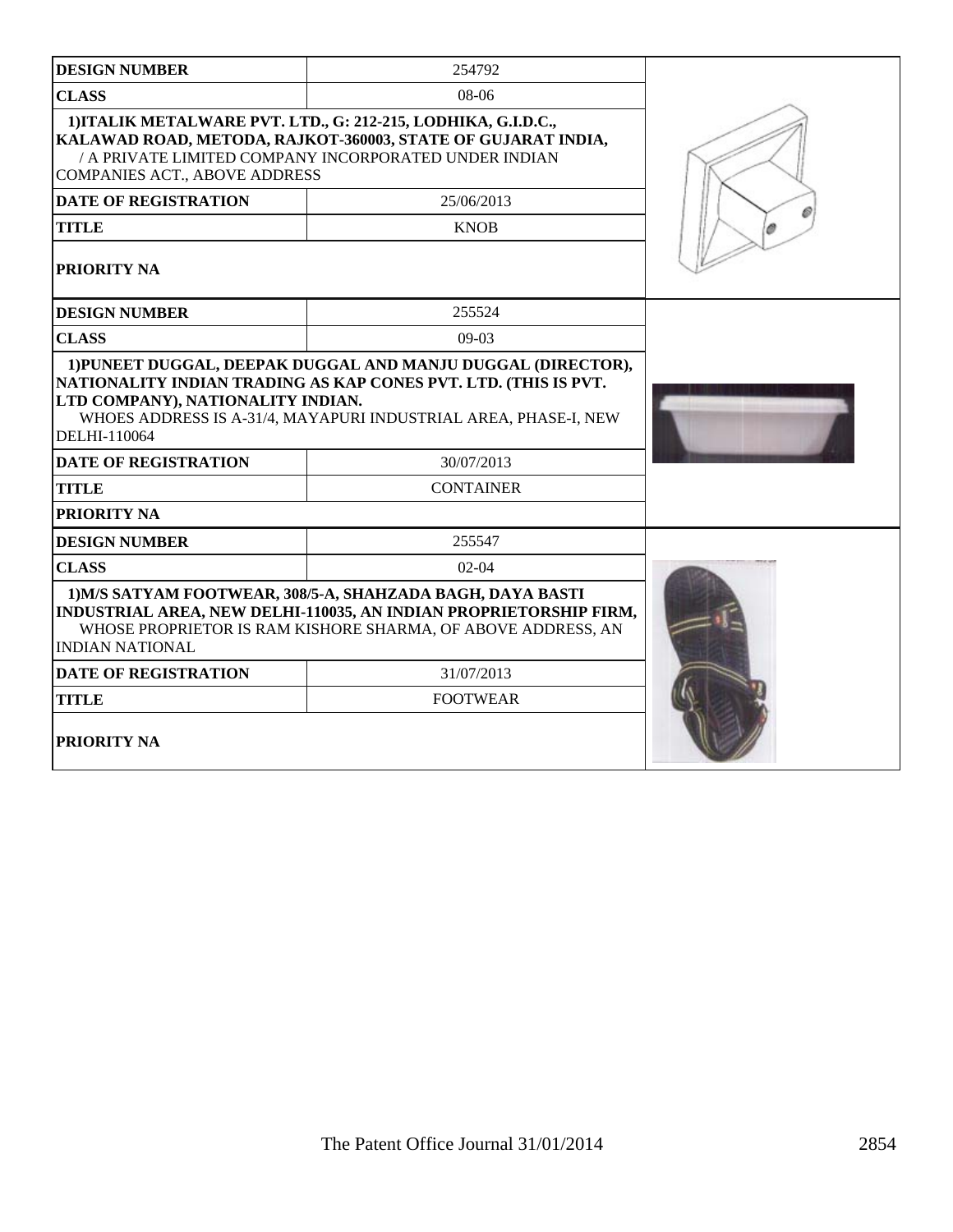| <b>DESIGN NUMBER</b>                                                                                                                                                                                                                                                                                                                   | 256916                                                                                                                                                                                                                                                           |  |
|----------------------------------------------------------------------------------------------------------------------------------------------------------------------------------------------------------------------------------------------------------------------------------------------------------------------------------------|------------------------------------------------------------------------------------------------------------------------------------------------------------------------------------------------------------------------------------------------------------------|--|
| <b>CLASS</b>                                                                                                                                                                                                                                                                                                                           |                                                                                                                                                                                                                                                                  |  |
| ACT, 1956, AND HAVING ITS'S REGISTERED OFFICE AT<br><b>INDIA</b>                                                                                                                                                                                                                                                                       | 1) M/S. BIBA APPARELS PRIVATE LIMITED, AN INDIAN PRIVATE LIMITED<br><b>COMPANY INCORPORATED UNDER THE PROVISION OF THE COMPANIES</b><br>RELIABLE HOUSE, SITUATED AT HANUMAN SILK MILL COMPOUND,<br>KANJURMARG (WEST), OPP. HUMA MALL, MUMBAI-400078 MAHARASHTRA, |  |
| <b>DATE OF REGISTRATION</b>                                                                                                                                                                                                                                                                                                            | 30/09/2013                                                                                                                                                                                                                                                       |  |
| <b>TITLE</b>                                                                                                                                                                                                                                                                                                                           | <b>TEXTILE FABRIC</b>                                                                                                                                                                                                                                            |  |
| PRIORITY NA                                                                                                                                                                                                                                                                                                                            |                                                                                                                                                                                                                                                                  |  |
| <b>DESIGN NUMBER</b>                                                                                                                                                                                                                                                                                                                   | 256927                                                                                                                                                                                                                                                           |  |
| <b>CLASS</b>                                                                                                                                                                                                                                                                                                                           | $05-05$                                                                                                                                                                                                                                                          |  |
| <b>COMPANY INCORPORATED UNDER THE PROVISION OF THE COMPANIES</b><br>ACT, 1956, AND HAVING ITS'S REGISTERED OFFICE AT<br>RELIABLE HOUSE, SITUATED AT HANUMAN SILK MILL COMPOUND,<br>KANJURMARG (WEST), OPP. HUMA MALL, MUMBAI-400078 MAHARASHTRA,<br><b>INDIA</b>                                                                       |                                                                                                                                                                                                                                                                  |  |
| <b>DATE OF REGISTRATION</b>                                                                                                                                                                                                                                                                                                            | 30/09/2013                                                                                                                                                                                                                                                       |  |
| <b>TITLE</b>                                                                                                                                                                                                                                                                                                                           | <b>TEXTILE FABRIC</b>                                                                                                                                                                                                                                            |  |
| PRIORITY NA                                                                                                                                                                                                                                                                                                                            |                                                                                                                                                                                                                                                                  |  |
| <b>DESIGN NUMBER</b>                                                                                                                                                                                                                                                                                                                   | 256951                                                                                                                                                                                                                                                           |  |
| <b>CLASS</b><br>$05-05$                                                                                                                                                                                                                                                                                                                |                                                                                                                                                                                                                                                                  |  |
| 1) M/S. BIBA APPARELS PRIVATE LIMITED, AN INDIAN PRIVATE LIMITED<br><b>COMPANY INCORPORATED UNDER THE PROVISION OF THE COMPANIES</b><br>ACT, 1956, AND HAVING ITS'S REGISTERED OFFICE AT<br>RELIABLE HOUSE, SITUATED AT HANUMAN SILK MILL COMPOUND,<br>KANJURMARG (WEST), OPP. HUMA MALL, MUMBAI-400 078 MAHARASHTRA,<br><b>INDIA.</b> |                                                                                                                                                                                                                                                                  |  |
| <b>DATE OF REGISTRATION</b>                                                                                                                                                                                                                                                                                                            | 30/09/2013                                                                                                                                                                                                                                                       |  |
| <b>TITLE</b>                                                                                                                                                                                                                                                                                                                           | <b>TEXTILE FABRIC</b>                                                                                                                                                                                                                                            |  |
| <b>PRIORITY NA</b>                                                                                                                                                                                                                                                                                                                     |                                                                                                                                                                                                                                                                  |  |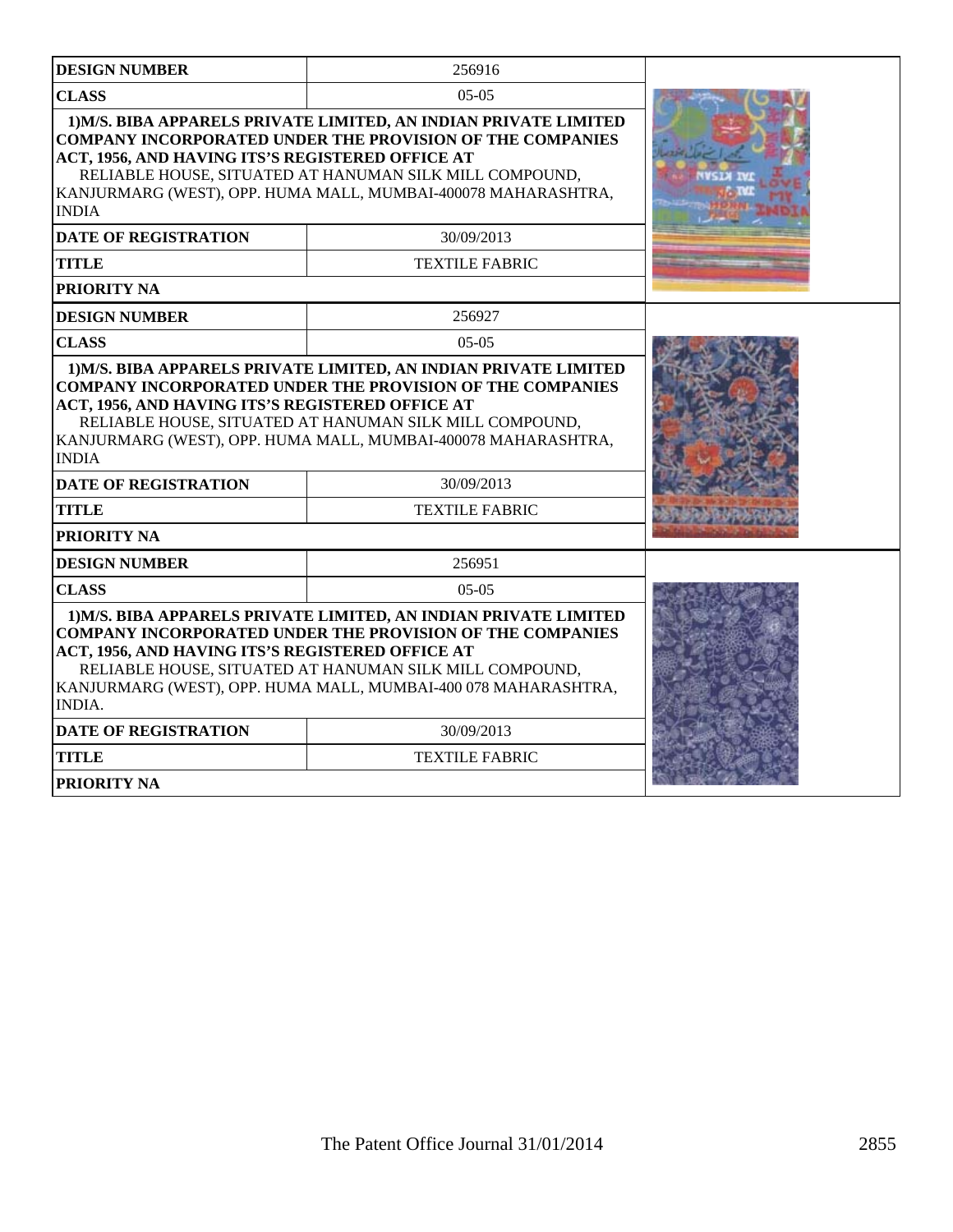| <b>DESIGN NUMBER</b>                                                                                                                   | 256968                                                                                                                                                                                                                                                                                                   |         |
|----------------------------------------------------------------------------------------------------------------------------------------|----------------------------------------------------------------------------------------------------------------------------------------------------------------------------------------------------------------------------------------------------------------------------------------------------------|---------|
| <b>CLASS</b>                                                                                                                           | $05-05$                                                                                                                                                                                                                                                                                                  |         |
| ACT, 1956, AND HAVING ITS'S REGISTERED OFFICE AT<br><b>INDIA.</b><br><b>DATE OF REGISTRATION</b><br><b>TITLE</b><br><b>PRIORITY NA</b> | 1) M/S. BIBA APPARELS PRIVATE LIMITED, AN INDIAN PRIVATE LIMITED<br><b>COMPANY INCORPORATED UNDER THE PROVISION OF THE COMPANIES</b><br>RELIABLE HOUSE, SITUATED AT HANUMAN SILK MILL COMPOUND,<br>KANJURMARG (WEST), OPP. HUMA MALL, MUMBAI-400 078 MAHARASHTRA,<br>30/09/2013<br><b>TEXTILE FABRIC</b> |         |
| <b>DESIGN NUMBER</b>                                                                                                                   | 257046                                                                                                                                                                                                                                                                                                   |         |
| <b>CLASS</b>                                                                                                                           | $05-05$                                                                                                                                                                                                                                                                                                  |         |
| <b>INDIA.</b><br><b>DATE OF REGISTRATION</b><br><b>TITLE</b><br><b>PRIORITY NA</b>                                                     | RELIABLE HOUSE, SITUATED AT HANUMAN SILK MILL COMPOUND,<br>KANJURMARG (WEST), OPP. HUMA MALL, MUMBAI-400078 MAHARASHTRA,<br>30/09/2013<br><b>TEXTILE FABRIC</b>                                                                                                                                          | 16. G C |
| <b>DESIGN NUMBER</b>                                                                                                                   | 257056                                                                                                                                                                                                                                                                                                   |         |
| <b>CLASS</b>                                                                                                                           | $05-05$                                                                                                                                                                                                                                                                                                  |         |
| ACT, 1956, AND HAVING ITS'S REGISTERED OFFICE AT<br><b>INDIA.</b><br><b>DATE OF REGISTRATION</b><br><b>TITLE</b>                       | 1) M/S. BIBA APPARELS PRIVATE LIMITED, AN INDIAN PRIVATE LIMITED<br><b>COMPANY INCORPORATED UNDER THE PROVISION OF THE COMPANIES</b><br>RELIABLE HOUSE, SITUATED AT HANUMAN SILK MILL COMPOUND,<br>KANJURMARG (WEST), OPP. HUMA MALL, MUMBAI-400 078 MAHARASHTRA,<br>30/09/2013<br><b>TEXTILE FABRIC</b> |         |
| <b>PRIORITY NA</b>                                                                                                                     |                                                                                                                                                                                                                                                                                                          |         |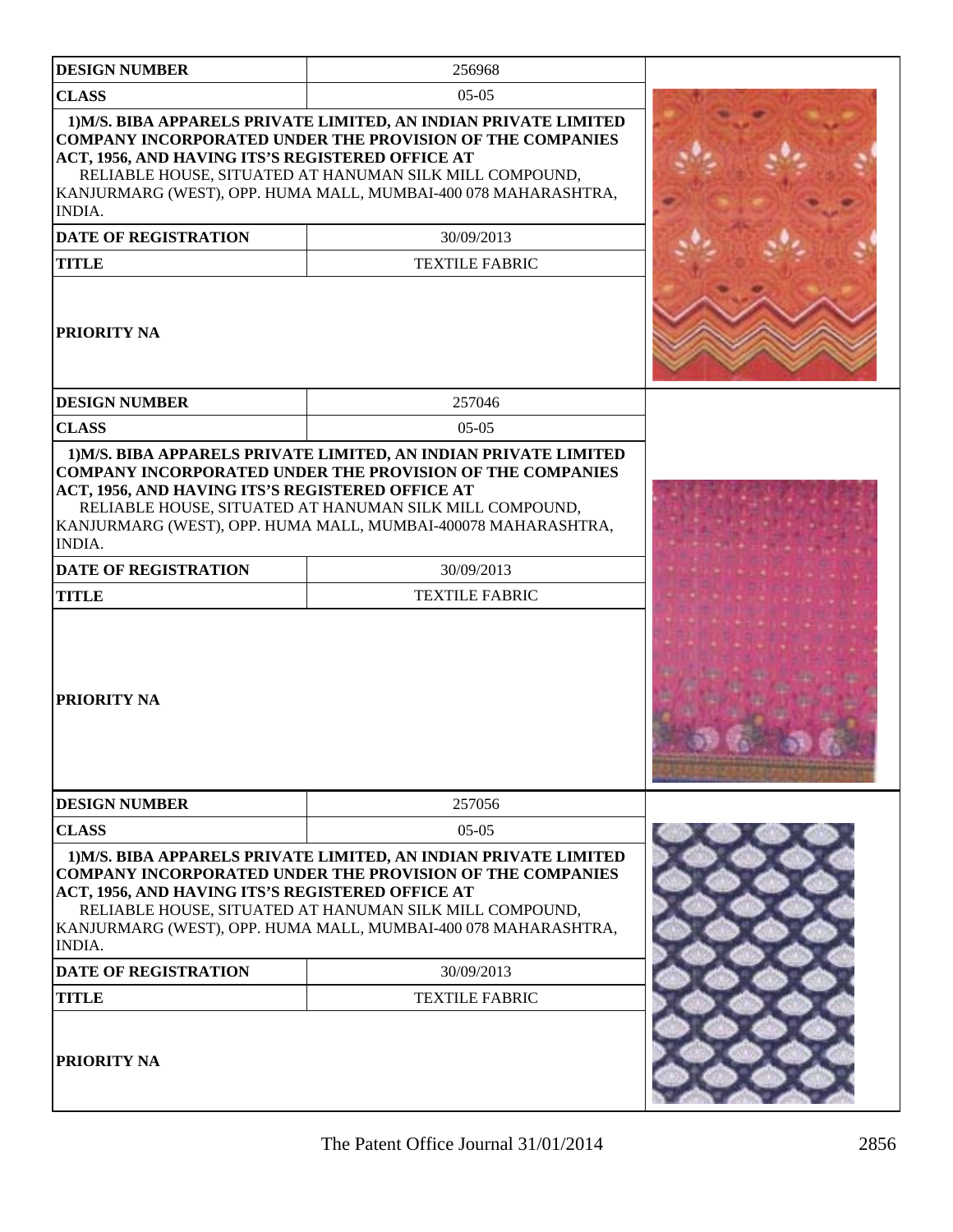| <b>DESIGN NUMBER</b>                                                                                                                                                                                                                                                                                                                                           | 257064                              |  |
|----------------------------------------------------------------------------------------------------------------------------------------------------------------------------------------------------------------------------------------------------------------------------------------------------------------------------------------------------------------|-------------------------------------|--|
| <b>CLASS</b>                                                                                                                                                                                                                                                                                                                                                   | $0.5 - 0.5$                         |  |
| 1) M/S. BIBA APPARELS PRIVATE LIMITED, AN INDIAN PRIVATE LIMITED<br><b>COMPANY INCORPORATED UNDER THE PROVISION OF THE COMPANIES</b><br>ACT, 1956, AND HAVING ITS'S REGISTERED OFFICE AT<br>RELIABLE HOUSE, SITUATED AT HANUMAN SILK MILL COMPOUND,<br>KANJURMARG (WEST), OPP. HUMA MALL, MUMBAI-400 078 MAHARASHTRA,<br><b>INDIA.</b>                         |                                     |  |
| <b>DATE OF REGISTRATION</b>                                                                                                                                                                                                                                                                                                                                    | 30/09/2013                          |  |
| <b>TITLE</b>                                                                                                                                                                                                                                                                                                                                                   | <b>TEXTILE FABRIC</b>               |  |
| <b>PRIORITY NA</b>                                                                                                                                                                                                                                                                                                                                             |                                     |  |
| <b>DESIGN NUMBER</b>                                                                                                                                                                                                                                                                                                                                           | 257072                              |  |
| <b>CLASS</b>                                                                                                                                                                                                                                                                                                                                                   | $0.5 - 0.5$                         |  |
| 1) M/S. BIBA APPARELS PRIVATE LIMITED, AN INDIAN PRIVATE LIMITED<br><b>COMPANY INCORPORATED UNDER THE PROVISION OF THE COMPANIES</b><br>ACT, 1956, AND HAVING ITS'S REGISTERED OFFICE AT<br>RELIABLE HOUSE, SITUATED AT HANUMAN SILK MILL COMPOUND,<br>KANJURMARG (WEST), OPP. HUMA MALL, MUMBAI-400 078 MAHARASHTRA,<br>INDIA.<br><b>DATE OF REGISTRATION</b> |                                     |  |
| <b>TITLE</b>                                                                                                                                                                                                                                                                                                                                                   | 30/09/2013<br><b>TEXTILE FABRIC</b> |  |
| PRIORITY NA                                                                                                                                                                                                                                                                                                                                                    |                                     |  |
| <b>DESIGN NUMBER</b>                                                                                                                                                                                                                                                                                                                                           | 194817                              |  |
| <b>CLASS</b>                                                                                                                                                                                                                                                                                                                                                   | 19-99                               |  |
| 1) MERZ & KRELL GMBH & CO. KGAA<br>BAHNHOFSTRASSE 76, 64401 GROSS-BIEBERAU, GERMANY.                                                                                                                                                                                                                                                                           |                                     |  |
| <b>DATE OF REGISTRATION</b>                                                                                                                                                                                                                                                                                                                                    | 11/03/2004                          |  |
| <b>TITLE</b>                                                                                                                                                                                                                                                                                                                                                   |                                     |  |
| <b>PRIORITY NA</b>                                                                                                                                                                                                                                                                                                                                             |                                     |  |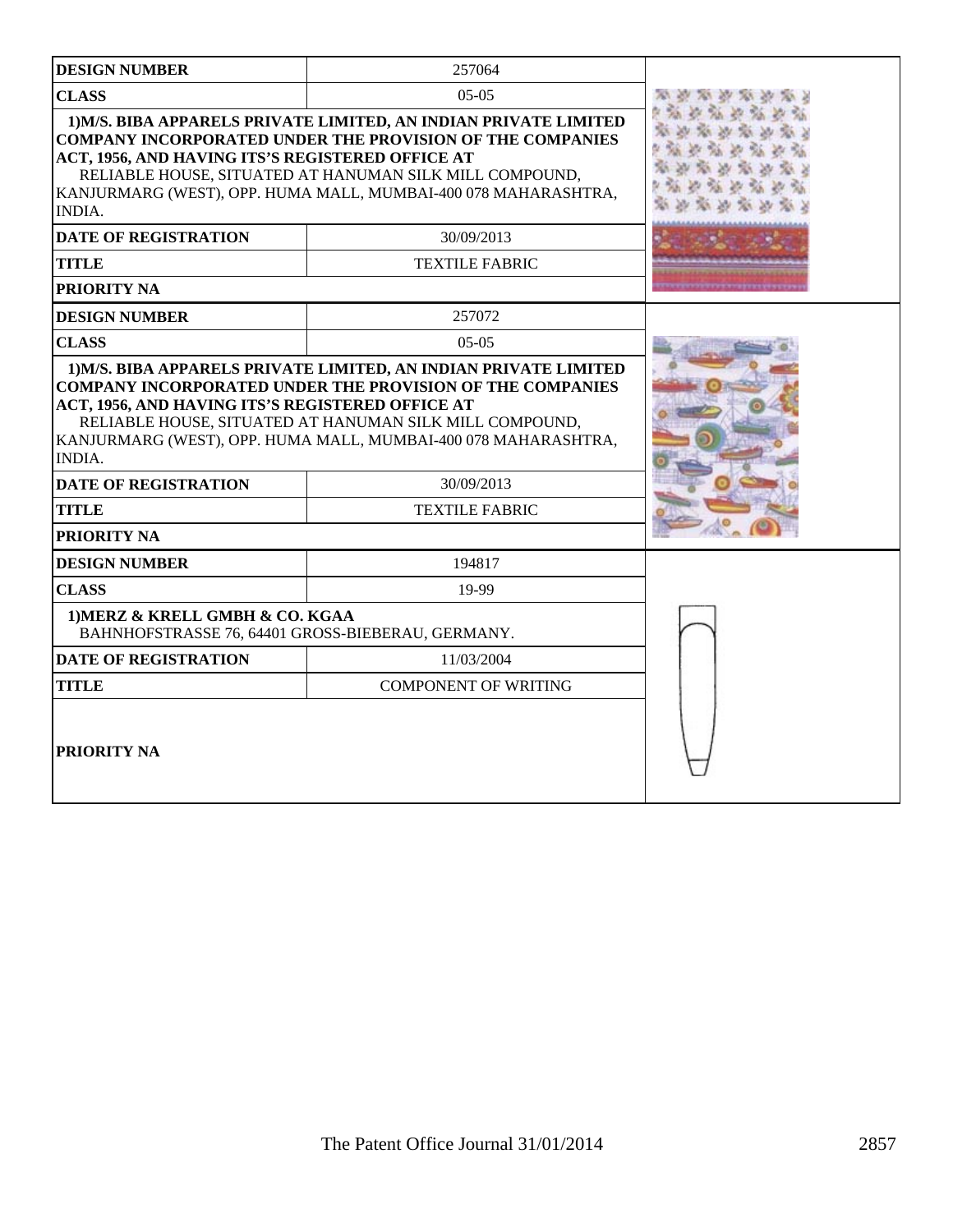| <b>DESIGN NUMBER</b>                                                                                                                                                                                                                               |                           | 252849                |  |
|----------------------------------------------------------------------------------------------------------------------------------------------------------------------------------------------------------------------------------------------------|---------------------------|-----------------------|--|
| <b>CLASS</b>                                                                                                                                                                                                                                       | $10 - 01$                 |                       |  |
| 1) AJANTA LIMITED, AN INDIAN COMPANY OF<br>ORPAT INDUSTRIAL ESTATE, RAJKOT-MORBI HIGHWAY, MORBI 363641,<br>STATE OF GUJARAT, INDIA                                                                                                                 |                           |                       |  |
| <b>DATE OF REGISTRATION</b>                                                                                                                                                                                                                        |                           | 03/04/2013            |  |
| <b>TITLE</b>                                                                                                                                                                                                                                       |                           | <b>CLOCK</b>          |  |
| PRIORITY NA                                                                                                                                                                                                                                        |                           |                       |  |
| <b>DESIGN NUMBER</b>                                                                                                                                                                                                                               |                           | 252013                |  |
| <b>CLASS</b>                                                                                                                                                                                                                                       |                           | $26-05$               |  |
| 1) KONINKLIJKE PHILIPS ELECTRONICS N.V., A COMPANY ORGANIZED<br>AND EXISTING UNDER THE LAWS OF THE KINGDOM OF THE<br>NETHERLANDS, RESIDING AT<br>EINDHOVEN, WHOSE POST-OFFICE ADDRESS IS HIGH TECH CAMPUS 5, 5656<br>AE EINDHOVEN, THE NETHERLANDS |                           |                       |  |
| <b>DATE OF REGISTRATION</b>                                                                                                                                                                                                                        | 04/03/2013                |                       |  |
| <b>TITLE</b>                                                                                                                                                                                                                                       | <b>LED LIGHT</b>          |                       |  |
| <b>PRIORITY</b>                                                                                                                                                                                                                                    |                           |                       |  |
| PRIORITY NUMBER                                                                                                                                                                                                                                    | <b>DATE</b>               | <b>COUNTRY</b>        |  |
| 002096834-0002                                                                                                                                                                                                                                     | 04/09/2012<br><b>OHIM</b> |                       |  |
| <b>DESIGN NUMBER</b>                                                                                                                                                                                                                               |                           | 256850                |  |
| <b>CLASS</b>                                                                                                                                                                                                                                       |                           | $10-04$               |  |
| 1) FREEMANS MEASURES PVT. LTD, AN INDIAN COMPANY,<br>G. T. ROAD, JUGIANA, LUDHIANA - 141117, PUNJAB, INDIA, AN INDIAN<br><b>COMPANY</b>                                                                                                            |                           |                       |  |
| <b>DATE OF REGISTRATION</b>                                                                                                                                                                                                                        | 27/09/2013                |                       |  |
| <b>TITLE</b>                                                                                                                                                                                                                                       |                           | <b>MEASURING TAPE</b> |  |
| <b>PRIORITY NA</b>                                                                                                                                                                                                                                 |                           |                       |  |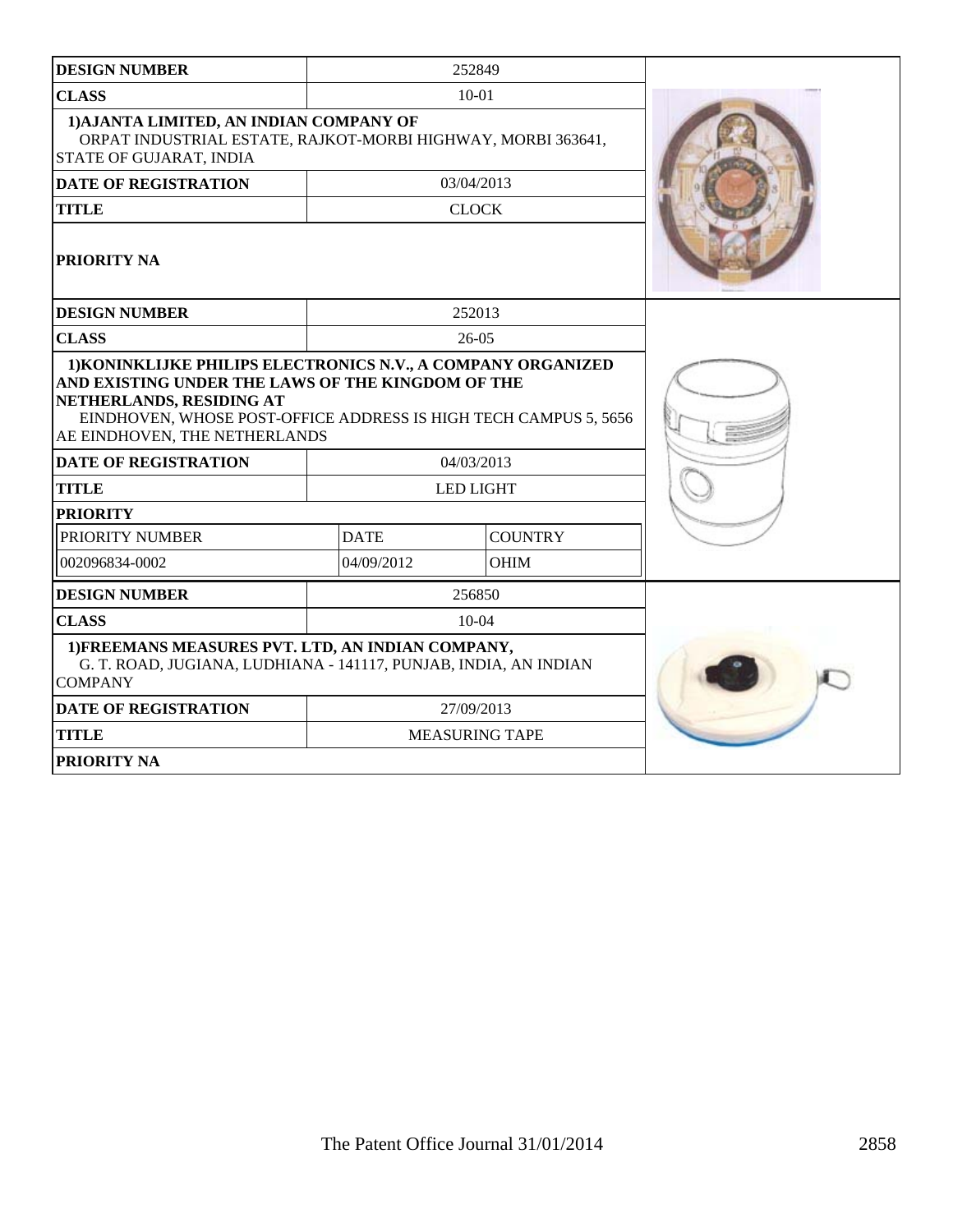| <b>DESIGN NUMBER</b>                                                                                                                                              |                                | 252478         |  |
|-------------------------------------------------------------------------------------------------------------------------------------------------------------------|--------------------------------|----------------|--|
| <b>CLASS</b>                                                                                                                                                      |                                | $10 - 02$      |  |
| 1) TURLEN HOLDING SA, A SWISS COMPANY,<br>C/O SIPO S.A., CHEMIN DU CHÂTEAU 26A, 2805 SOYHIÈRES, SWITZERLAND                                                       |                                |                |  |
| <b>DATE OF REGISTRATION</b>                                                                                                                                       |                                | 20/03/2013     |  |
| <b>TITLE</b>                                                                                                                                                      |                                | <b>WATCH</b>   |  |
| <b>PRIORITY</b>                                                                                                                                                   |                                |                |  |
| PRIORITY NUMBER                                                                                                                                                   | <b>DATE</b>                    | <b>COUNTRY</b> |  |
| 699496001                                                                                                                                                         | 25/10/2012                     | <b>WIPO</b>    |  |
| <b>DESIGN NUMBER</b>                                                                                                                                              |                                | 255300         |  |
| <b>CLASS</b>                                                                                                                                                      |                                | $06-03$        |  |
| 1) KISH HANDICRAFTS PRIVATE LIMITED, AN INDIAN COMPANY,<br>OF D-174, SECTOR 63, NOIDA, U. P.-201301, INDIA                                                        |                                |                |  |
| <b>DATE OF REGISTRATION</b>                                                                                                                                       | 17/07/2013                     |                |  |
| <b>TITLE</b>                                                                                                                                                      | <b>TABLE</b>                   |                |  |
| <b>PRIORITY NA</b>                                                                                                                                                |                                |                |  |
| <b>DESIGN NUMBER</b>                                                                                                                                              |                                | 255375         |  |
| <b>CLASS</b>                                                                                                                                                      |                                | $09-03$        |  |
| 1) PANASONIC CORPORATION, A JAPANESE COMPANY ORGANIZED AND<br><b>EXISTING UNDER THE LAWS OF JAPAN,</b><br>OF 1006, OAZA KADOMA, KADOMA-SHI, OSAKA 571-8501, JAPAN |                                |                |  |
| <b>DATE OF REGISTRATION</b>                                                                                                                                       | 23/07/2013                     |                |  |
| <b>TITLE</b>                                                                                                                                                      | PACKAGE BOX                    |                |  |
| <b>PRIORITY</b>                                                                                                                                                   |                                |                |  |
| PRIORITY NUMBER                                                                                                                                                   | <b>COUNTRY</b><br><b>DATE</b>  |                |  |
| A00201300175                                                                                                                                                      | 23/01/2013<br><b>INDONESIA</b> |                |  |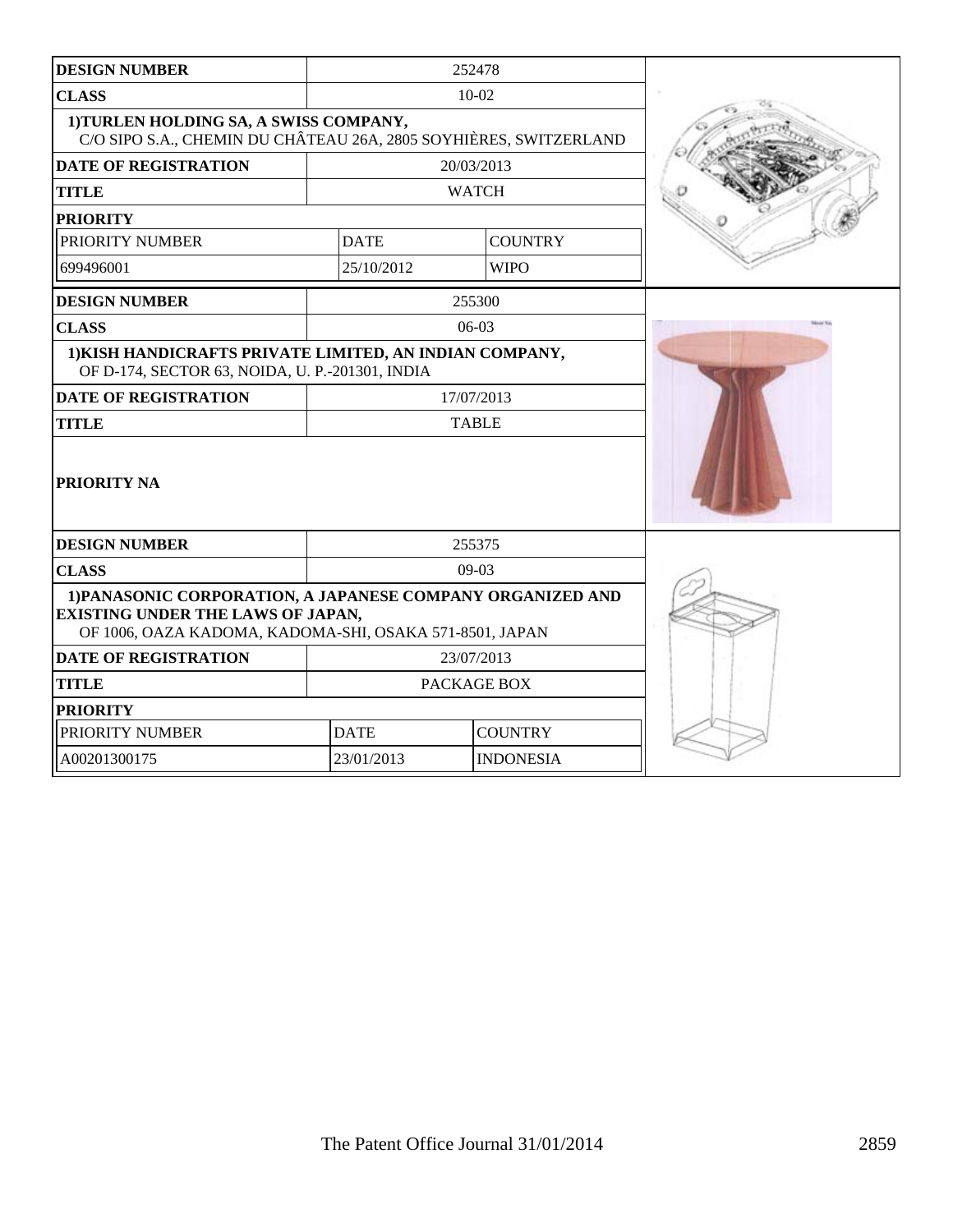| <b>DESIGN NUMBER</b>                                                                                                                                                                                                                                                             |             | 254923                 |                                                                                                                                                                                                                                      |  |
|----------------------------------------------------------------------------------------------------------------------------------------------------------------------------------------------------------------------------------------------------------------------------------|-------------|------------------------|--------------------------------------------------------------------------------------------------------------------------------------------------------------------------------------------------------------------------------------|--|
| <b>CLASS</b>                                                                                                                                                                                                                                                                     |             | $09-01$                |                                                                                                                                                                                                                                      |  |
| 1) JAGATJIT INDUSTRIES LIMITED, A COMPANY INCORPORATED UNDER<br>THE INDIAN COMPANIES ACT, 1956, INDIAN COMPANY,<br>P.O. JAGATJIT NAGAR-144802, DISTRICT-KAPURTHALA, PUNJAB                                                                                                       |             |                        |                                                                                                                                                                                                                                      |  |
| DATE OF REGISTRATION                                                                                                                                                                                                                                                             |             | 02/07/2013             |                                                                                                                                                                                                                                      |  |
| <b>TITLE</b>                                                                                                                                                                                                                                                                     |             | <b>BOTTLE</b>          |                                                                                                                                                                                                                                      |  |
| <b>PRIORITY NA</b>                                                                                                                                                                                                                                                               |             |                        |                                                                                                                                                                                                                                      |  |
| <b>DESIGN NUMBER</b>                                                                                                                                                                                                                                                             |             | 255022                 |                                                                                                                                                                                                                                      |  |
| <b>CLASS</b>                                                                                                                                                                                                                                                                     |             | 16-02                  |                                                                                                                                                                                                                                      |  |
| 1) SHARP KABUSHIKI KAISHA,<br>22-22, NAGAIKE-CHO, ABENO-KU, OSAKA, JAPAN                                                                                                                                                                                                         |             |                        |                                                                                                                                                                                                                                      |  |
| DATE OF REGISTRATION                                                                                                                                                                                                                                                             |             | 05/07/2013             |                                                                                                                                                                                                                                      |  |
| <b>TITLE</b>                                                                                                                                                                                                                                                                     |             | <b>VIDEO PROJECTOR</b> |                                                                                                                                                                                                                                      |  |
| <b>PRIORITY</b>                                                                                                                                                                                                                                                                  |             |                        |                                                                                                                                                                                                                                      |  |
| PRIORITY NUMBER                                                                                                                                                                                                                                                                  | <b>DATE</b> | <b>COUNTRY</b>         |                                                                                                                                                                                                                                      |  |
| 2013-000149                                                                                                                                                                                                                                                                      | 09/01/2013  | <b>JAPAN</b>           | <b>Constitution of the Constitution of the Constitution of the Constitution of the Constitution of the Constitution of the Constitution of the Constitution of the Constitution of the Constitution of the Constitution of the C</b> |  |
|                                                                                                                                                                                                                                                                                  |             |                        |                                                                                                                                                                                                                                      |  |
| <b>DESIGN NUMBER</b>                                                                                                                                                                                                                                                             | 255039      |                        |                                                                                                                                                                                                                                      |  |
| <b>CLASS</b>                                                                                                                                                                                                                                                                     | 19-06       |                        |                                                                                                                                                                                                                                      |  |
| 1) JOYFUL PLASTICS PRIVATE LIMITED, A COMPANY<br>REGISTERED IN INDIA, HAVING ITS REGISTERED OFFICE<br>AT<br>20, A/F, NEW EMPIRE INDUSTRIAL ESTATE, KONDIVITA<br>ROAD, J.B. NAGAR, ANDHERI (E), MUMBAI-400059, STATE OF<br>MAHARASHTRA, INDIA, OF ABOVE ADDRESS<br><b>DATE OF</b> |             |                        |                                                                                                                                                                                                                                      |  |
| <b>REGISTRATION</b>                                                                                                                                                                                                                                                              | 05/07/2013  |                        |                                                                                                                                                                                                                                      |  |
| <b>TITLE</b>                                                                                                                                                                                                                                                                     | PENCIL BOX  |                        |                                                                                                                                                                                                                                      |  |
| PRIORITY NA                                                                                                                                                                                                                                                                      |             |                        |                                                                                                                                                                                                                                      |  |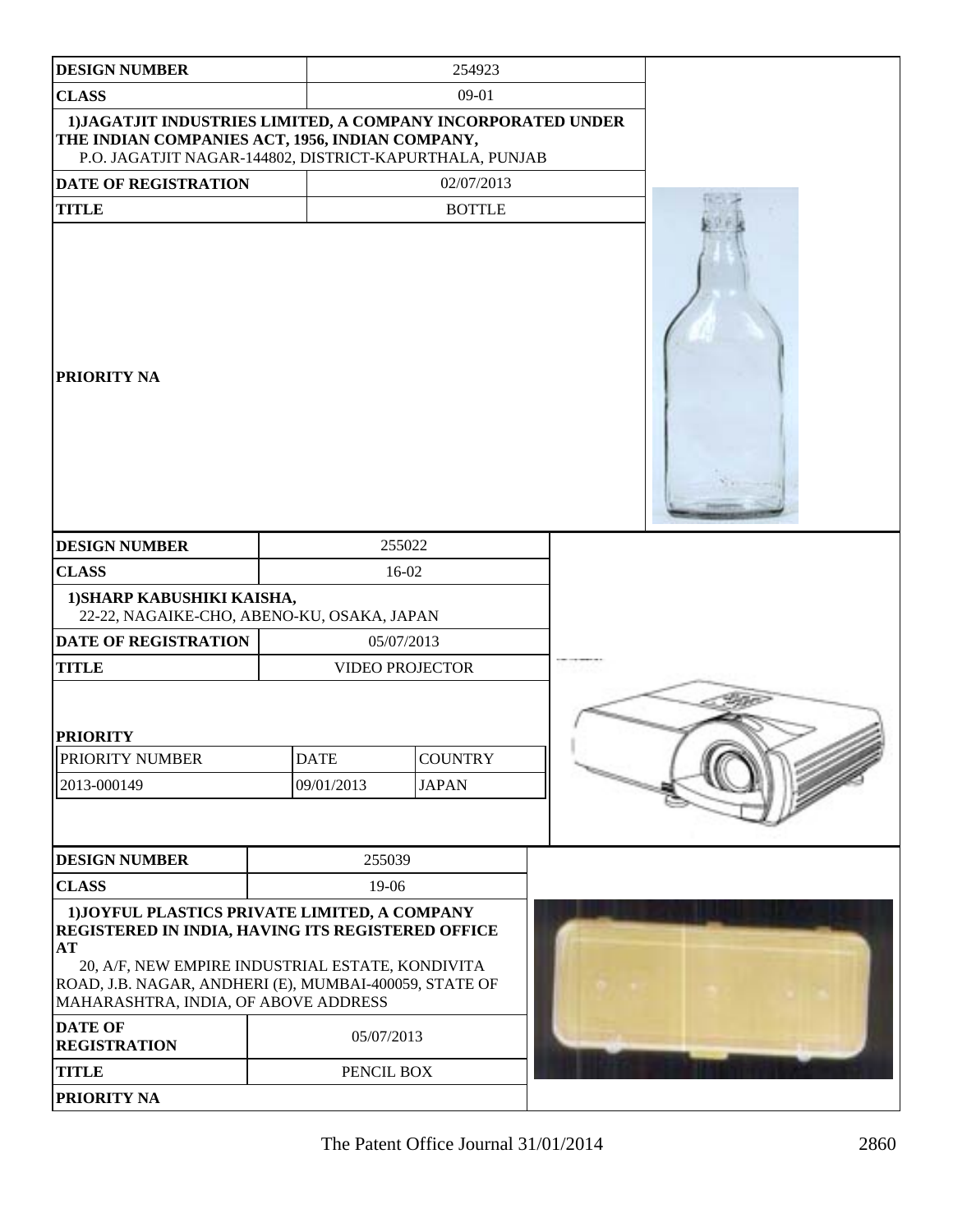| <b>DESIGN NUMBER</b>                                                                                                                                                                                                                                                                                      | 255380                                                                                                                                                                                                                                               |  |
|-----------------------------------------------------------------------------------------------------------------------------------------------------------------------------------------------------------------------------------------------------------------------------------------------------------|------------------------------------------------------------------------------------------------------------------------------------------------------------------------------------------------------------------------------------------------------|--|
| <b>CLASS</b>                                                                                                                                                                                                                                                                                              | $09-01$                                                                                                                                                                                                                                              |  |
| 400088. MAHARASHTRA, INDIA                                                                                                                                                                                                                                                                                | 1) VARDHMAN PLASTOCHEM PVT. LTD., (AN INDIAN PRIVATE LIMITED<br><b>COMPANY REGISTERED UNDER THE INDIAN COMPANIES ACT, 1956),</b><br>OF 'KASTURI' SANGHAVI CORPORATE PARK, GOVANDI (EAST), MUMBAI-                                                    |  |
| <b>DATE OF REGISTRATION</b>                                                                                                                                                                                                                                                                               | 23/07/2013                                                                                                                                                                                                                                           |  |
| TITLE                                                                                                                                                                                                                                                                                                     | <b>BOTTLE</b>                                                                                                                                                                                                                                        |  |
| PRIORITY NA                                                                                                                                                                                                                                                                                               |                                                                                                                                                                                                                                                      |  |
| <b>DESIGN NUMBER</b>                                                                                                                                                                                                                                                                                      | 255406                                                                                                                                                                                                                                               |  |
| <b>CLASS</b>                                                                                                                                                                                                                                                                                              | 08-06                                                                                                                                                                                                                                                |  |
| <b>BUSINESS</b>                                                                                                                                                                                                                                                                                           | PAMBHAR (3) TRIBHOVANBHAI PANCHABHAI PAMBHAR (ALL THE<br>PARTNERS ARE ADULT & INDIAN NATIONALS) PARTNERS OF SHREE<br>KHODIYAR INDUSTRIES (INDIAN PARTNERSHIP FIRM) HAVING PLACE OF<br>2/8, GOKUL NAGAR, 50, FEET ROAD, RAJKOT-360002 GUJARAT-(INDIA) |  |
| <b>DATE OF REGISTRATION</b>                                                                                                                                                                                                                                                                               | 26/07/2013                                                                                                                                                                                                                                           |  |
| <b>TITLE</b>                                                                                                                                                                                                                                                                                              | <b>HANDLE</b>                                                                                                                                                                                                                                        |  |
| <b>PRIORITY NA</b>                                                                                                                                                                                                                                                                                        |                                                                                                                                                                                                                                                      |  |
| <b>DESIGN NUMBER</b>                                                                                                                                                                                                                                                                                      | 255506                                                                                                                                                                                                                                               |  |
| <b>CLASS</b>                                                                                                                                                                                                                                                                                              | $07-02$                                                                                                                                                                                                                                              |  |
| 1) AMRAPALI PLASTIC INDUSTRIES, 5, RASIK APPARTMENT, OFF. AAREY<br>ROAD, GOREGAON (EAST), MUMBAI - 400063, INDIAN NATIONAL, STATE OF<br>MAHARASHTRA, (INDIA), AN INDIAN PARTNERSHIP FIRM,<br>WHOSE PARTNERS ARE (1) RAVJI JETHALAL CHHEDA. (2) SATISH RAVJI<br>CHHEDA. INDIAN NATIONALS, OF ABOVE ADDRESS |                                                                                                                                                                                                                                                      |  |
| <b>DATE OF REGISTRATION</b>                                                                                                                                                                                                                                                                               | 30/07/2013                                                                                                                                                                                                                                           |  |
| <b>TITLE</b>                                                                                                                                                                                                                                                                                              | <b>HANDLE FOR UTENSILS</b>                                                                                                                                                                                                                           |  |
| PRIORITY NA                                                                                                                                                                                                                                                                                               |                                                                                                                                                                                                                                                      |  |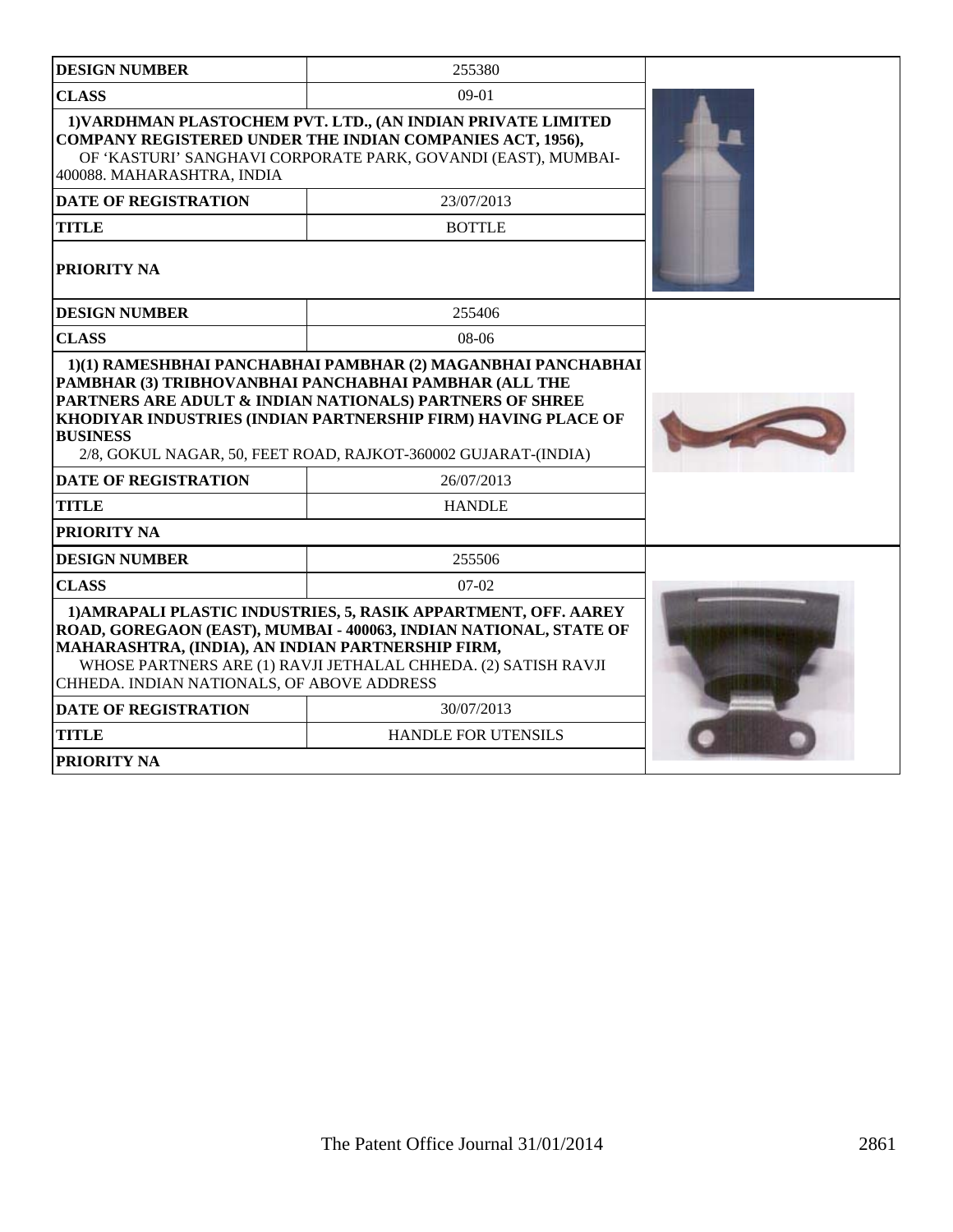| <b>DESIGN NUMBER</b>                                              | 255519                                                                                                                                                                                                                                                            |             |
|-------------------------------------------------------------------|-------------------------------------------------------------------------------------------------------------------------------------------------------------------------------------------------------------------------------------------------------------------|-------------|
| <b>CLASS</b>                                                      | $06-06$                                                                                                                                                                                                                                                           |             |
| SINGH BEING INDIAN NATIONALS OF THE ABOVE ADDRESS                 | 1) M/S GHP AUTO INDUSTRIES, 145/3, STREET NO. 1, OPP PSEB OFFICE,<br>GIASPURA ROAD, INDUSTRIAL AREA-C, LUDHIANA-141010 (PUNJAB) INDIA<br>AN INDIAN PROPRIETORSHIP FIRM WHOSE PROPRIETOR IS:- SWARAN                                                               |             |
| <b>DATE OF REGISTRATION</b>                                       | 26/07/2013                                                                                                                                                                                                                                                        |             |
| <b>TITLE</b>                                                      | LEGS FOR THE FOLDING COT                                                                                                                                                                                                                                          |             |
| PRIORITY NA                                                       |                                                                                                                                                                                                                                                                   |             |
| <b>DESIGN NUMBER</b>                                              | 256903                                                                                                                                                                                                                                                            |             |
| <b>CLASS</b>                                                      | $05-05$                                                                                                                                                                                                                                                           |             |
| ACT, 1956, AND HAVING ITS'S REGISTERED OFFICE AT<br><b>INDIA.</b> | <b>COMPANY INCORPORATED UNDER THE PROVISION OF THE COMPANIES</b><br>RELIABLE HOUSE, SITUATED AT HANUMAN SILK MILL COMPOUND,<br>KANJURMARG (WEST), OPP. HUMA MALL, MUMBAI-400 078 MAHARASHTRA,                                                                     | *********** |
| <b>DATE OF REGISTRATION</b>                                       | 30/09/2013                                                                                                                                                                                                                                                        |             |
| <b>TITLE</b>                                                      | <b>TEXTILE FABRIC</b>                                                                                                                                                                                                                                             |             |
| <b>PRIORITY NA</b>                                                |                                                                                                                                                                                                                                                                   |             |
| <b>DESIGN NUMBER</b>                                              | 256912                                                                                                                                                                                                                                                            |             |
| <b>CLASS</b>                                                      | $05-05$                                                                                                                                                                                                                                                           |             |
| ACT, 1956, AND HAVING ITS'S REGISTERED OFFICE AT<br><b>INDIA.</b> | 1) M/S. BIBA APPARELS PRIVATE LIMITED, AN INDIAN PRIVATE LIMITED<br><b>COMPANY INCORPORATED UNDER THE PROVISION OF THE COMPANIES</b><br>RELIABLE HOUSE, SITUATED AT HANUMAN SILK MILL COMPOUND,<br>KANJURMARG (WEST), OPP. HUMA MALL, MUMBAI-400 078 MAHARASHTRA, |             |
| <b>DATE OF REGISTRATION</b>                                       | 30/09/2013                                                                                                                                                                                                                                                        |             |
| <b>TITLE</b>                                                      | <b>TEXTILE FABRIC</b>                                                                                                                                                                                                                                             |             |
| PRIORITY NA                                                       |                                                                                                                                                                                                                                                                   |             |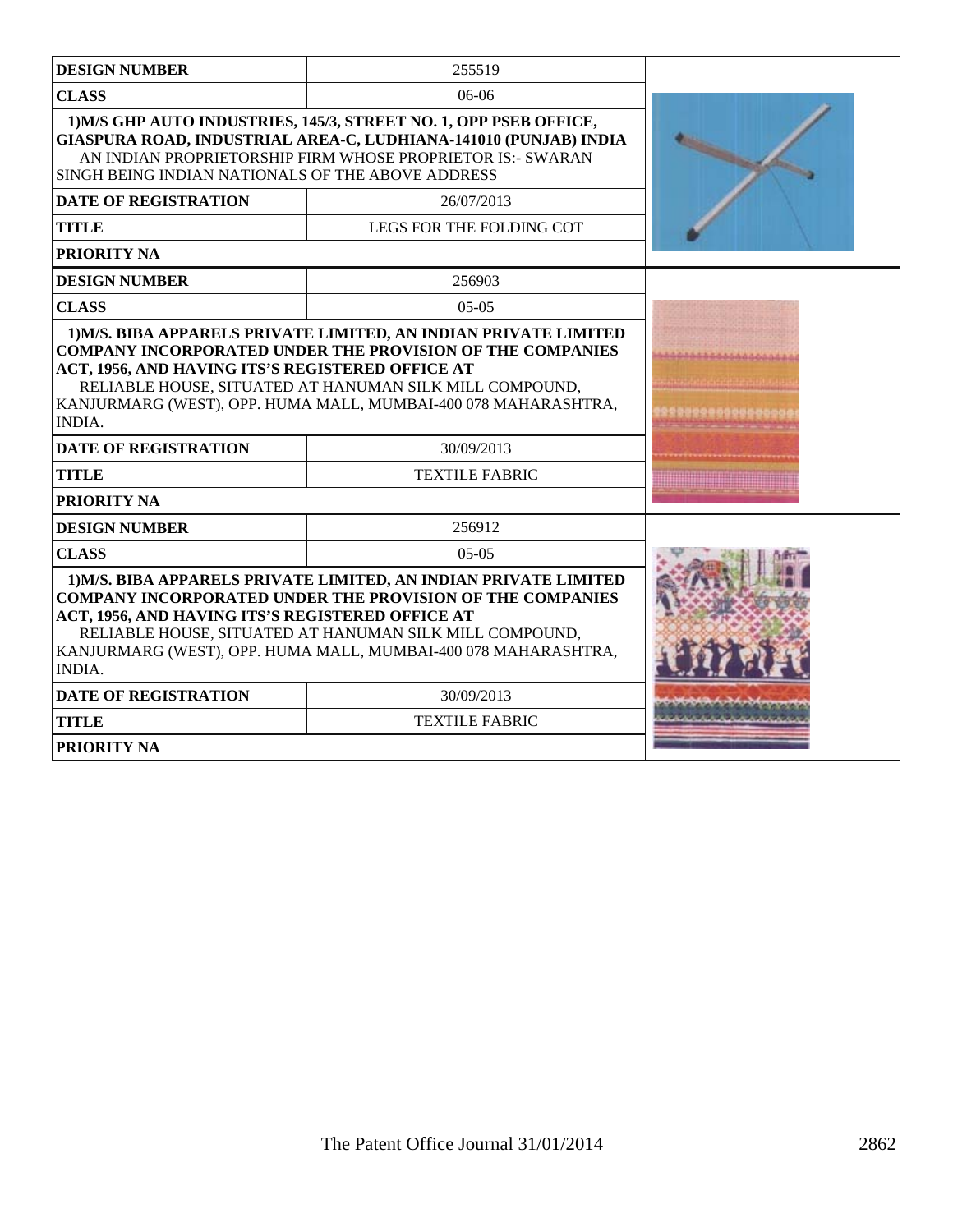| <b>DESIGN NUMBER</b>                                                                                                                                                                                                                                                                                                                   | 256922                                                                                                                                                                                                                                                           |  |
|----------------------------------------------------------------------------------------------------------------------------------------------------------------------------------------------------------------------------------------------------------------------------------------------------------------------------------------|------------------------------------------------------------------------------------------------------------------------------------------------------------------------------------------------------------------------------------------------------------------|--|
| <b>CLASS</b>                                                                                                                                                                                                                                                                                                                           | $05-05$                                                                                                                                                                                                                                                          |  |
| ACT, 1956, AND HAVING ITS'S REGISTERED OFFICE AT<br><b>INDIA</b>                                                                                                                                                                                                                                                                       | 1) M/S. BIBA APPARELS PRIVATE LIMITED, AN INDIAN PRIVATE LIMITED<br><b>COMPANY INCORPORATED UNDER THE PROVISION OF THE COMPANIES</b><br>RELIABLE HOUSE, SITUATED AT HANUMAN SILK MILL COMPOUND,<br>KANJURMARG (WEST), OPP. HUMA MALL, MUMBAI-400078 MAHARASHTRA, |  |
| <b>DATE OF REGISTRATION</b>                                                                                                                                                                                                                                                                                                            | 30/09/2013                                                                                                                                                                                                                                                       |  |
| <b>TITLE</b>                                                                                                                                                                                                                                                                                                                           | <b>TEXTILE FABRIC</b>                                                                                                                                                                                                                                            |  |
| PRIORITY NA                                                                                                                                                                                                                                                                                                                            |                                                                                                                                                                                                                                                                  |  |
| <b>DESIGN NUMBER</b>                                                                                                                                                                                                                                                                                                                   | 256935                                                                                                                                                                                                                                                           |  |
| <b>CLASS</b>                                                                                                                                                                                                                                                                                                                           | $05-05$                                                                                                                                                                                                                                                          |  |
| 1) M/S. BIBA APPARELS PRIVATE LIMITED, AN INDIAN PRIVATE LIMITED<br><b>COMPANY INCORPORATED UNDER THE PROVISION OF THE COMPANIES</b><br>ACT, 1956, AND HAVING ITS'S REGISTERED OFFICE AT<br>RELIABLE HOUSE, SITUATED AT HANUMAN SILK MILL COMPOUND,<br>KANJURMARG (WEST), OPP. HUMA MALL, MUMBAI-400078 MAHARASHTRA,<br><b>INDIA</b>   |                                                                                                                                                                                                                                                                  |  |
| <b>DATE OF REGISTRATION</b>                                                                                                                                                                                                                                                                                                            | 30/09/2013                                                                                                                                                                                                                                                       |  |
| <b>TITLE</b>                                                                                                                                                                                                                                                                                                                           | <b>TEXTILE FABRIC</b>                                                                                                                                                                                                                                            |  |
| PRIORITY NA                                                                                                                                                                                                                                                                                                                            |                                                                                                                                                                                                                                                                  |  |
| <b>DESIGN NUMBER</b>                                                                                                                                                                                                                                                                                                                   | 256964                                                                                                                                                                                                                                                           |  |
| <b>CLASS</b>                                                                                                                                                                                                                                                                                                                           | $05-05$                                                                                                                                                                                                                                                          |  |
| 1) M/S. BIBA APPARELS PRIVATE LIMITED, AN INDIAN PRIVATE LIMITED<br><b>COMPANY INCORPORATED UNDER THE PROVISION OF THE COMPANIES</b><br>ACT, 1956, AND HAVING ITS'S REGISTERED OFFICE AT<br>RELIABLE HOUSE, SITUATED AT HANUMAN SILK MILL COMPOUND,<br>KANJURMARG (WEST), OPP. HUMA MALL, MUMBAI-400 078 MAHARASHTRA,<br><b>INDIA.</b> |                                                                                                                                                                                                                                                                  |  |
| <b>DATE OF REGISTRATION</b>                                                                                                                                                                                                                                                                                                            | 30/09/2013                                                                                                                                                                                                                                                       |  |
| <b>TITLE</b>                                                                                                                                                                                                                                                                                                                           | <b>TEXTILE FABRIC</b>                                                                                                                                                                                                                                            |  |
| <b>PRIORITY NA</b>                                                                                                                                                                                                                                                                                                                     |                                                                                                                                                                                                                                                                  |  |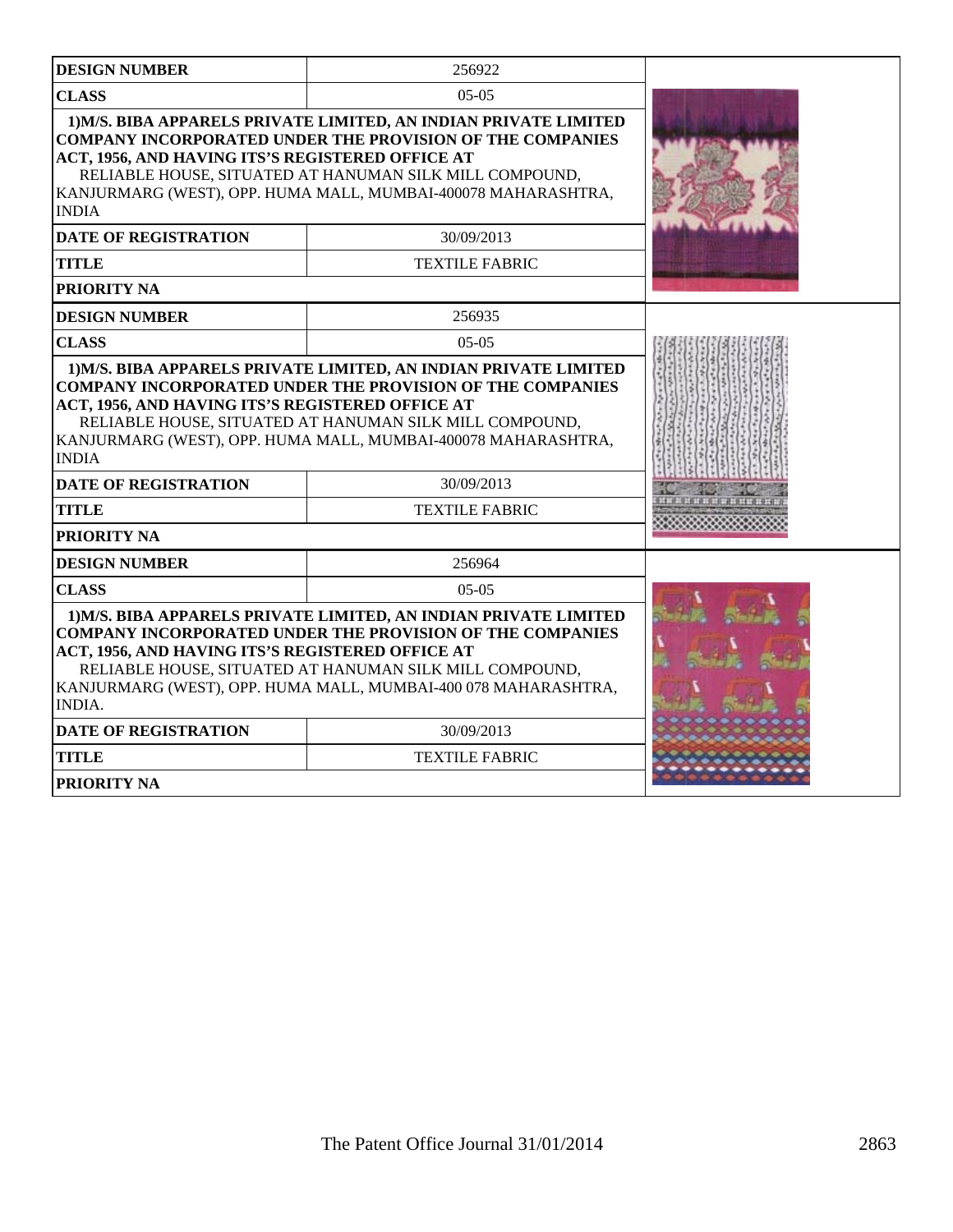| <b>DESIGN NUMBER</b>                                                                                                            | 257052                                                                                                                                                                                                                                                                                                  |          |
|---------------------------------------------------------------------------------------------------------------------------------|---------------------------------------------------------------------------------------------------------------------------------------------------------------------------------------------------------------------------------------------------------------------------------------------------------|----------|
| <b>CLASS</b>                                                                                                                    | $05-05$                                                                                                                                                                                                                                                                                                 |          |
| ACT, 1956, AND HAVING ITS'S REGISTERED OFFICE AT<br><b>INDIA</b><br><b>DATE OF REGISTRATION</b><br><b>TITLE</b><br>PRIORITY NA  | 1) M/S. BIBA APPARELS PRIVATE LIMITED, AN INDIAN PRIVATE LIMITED<br><b>COMPANY INCORPORATED UNDER THE PROVISION OF THE COMPANIES</b><br>RELIABLE HOUSE, SITUATED AT HANUMAN SILK MILL COMPOUND,<br>KANJURMARG (WEST), OPP. HUMA MALL, MUMBAI-400078 MAHARASHTRA,<br>30/09/2013<br><b>TEXTILE FABRIC</b> |          |
| <b>DESIGN NUMBER</b>                                                                                                            | 257060                                                                                                                                                                                                                                                                                                  |          |
| <b>CLASS</b>                                                                                                                    | $05-05$                                                                                                                                                                                                                                                                                                 |          |
| ACT, 1956, AND HAVING ITS'S REGISTERED OFFICE AT<br><b>INDIA.</b><br><b>DATE OF REGISTRATION</b><br><b>TITLE</b><br>PRIORITY NA | RELIABLE HOUSE, SITUATED AT HANUMAN SILK MILL COMPOUND,<br>KANJURMARG (WEST), OPP. HUMA MALL, MUMBAI-400 078 MAHARASHTRA,<br>30/09/2013<br><b>TEXTILE FABRIC</b>                                                                                                                                        |          |
|                                                                                                                                 |                                                                                                                                                                                                                                                                                                         |          |
| <b>DESIGN NUMBER</b>                                                                                                            | 257068                                                                                                                                                                                                                                                                                                  |          |
| <b>CLASS</b>                                                                                                                    | $05-05$                                                                                                                                                                                                                                                                                                 |          |
| ACT, 1956, AND HAVING ITS'S REGISTERED OFFICE AT<br>INDIA.                                                                      | 1) M/S. BIBA APPARELS PRIVATE LIMITED, AN INDIAN PRIVATE LIMITED<br><b>COMPANY INCORPORATED UNDER THE PROVISION OF THE COMPANIES</b><br>RELIABLE HOUSE, SITUATED AT HANUMAN SILK MILL COMPOUND,<br>KANJURMARG (WEST), OPP. HUMA MALL, MUMBAI-400 078 MAHARASHTRA,                                       |          |
| <b>DATE OF REGISTRATION</b>                                                                                                     | 30/09/2013                                                                                                                                                                                                                                                                                              |          |
| <b>TITLE</b>                                                                                                                    | <b>TEXTILE FABRIC</b>                                                                                                                                                                                                                                                                                   |          |
| PRIORITY NA                                                                                                                     |                                                                                                                                                                                                                                                                                                         | rai Emme |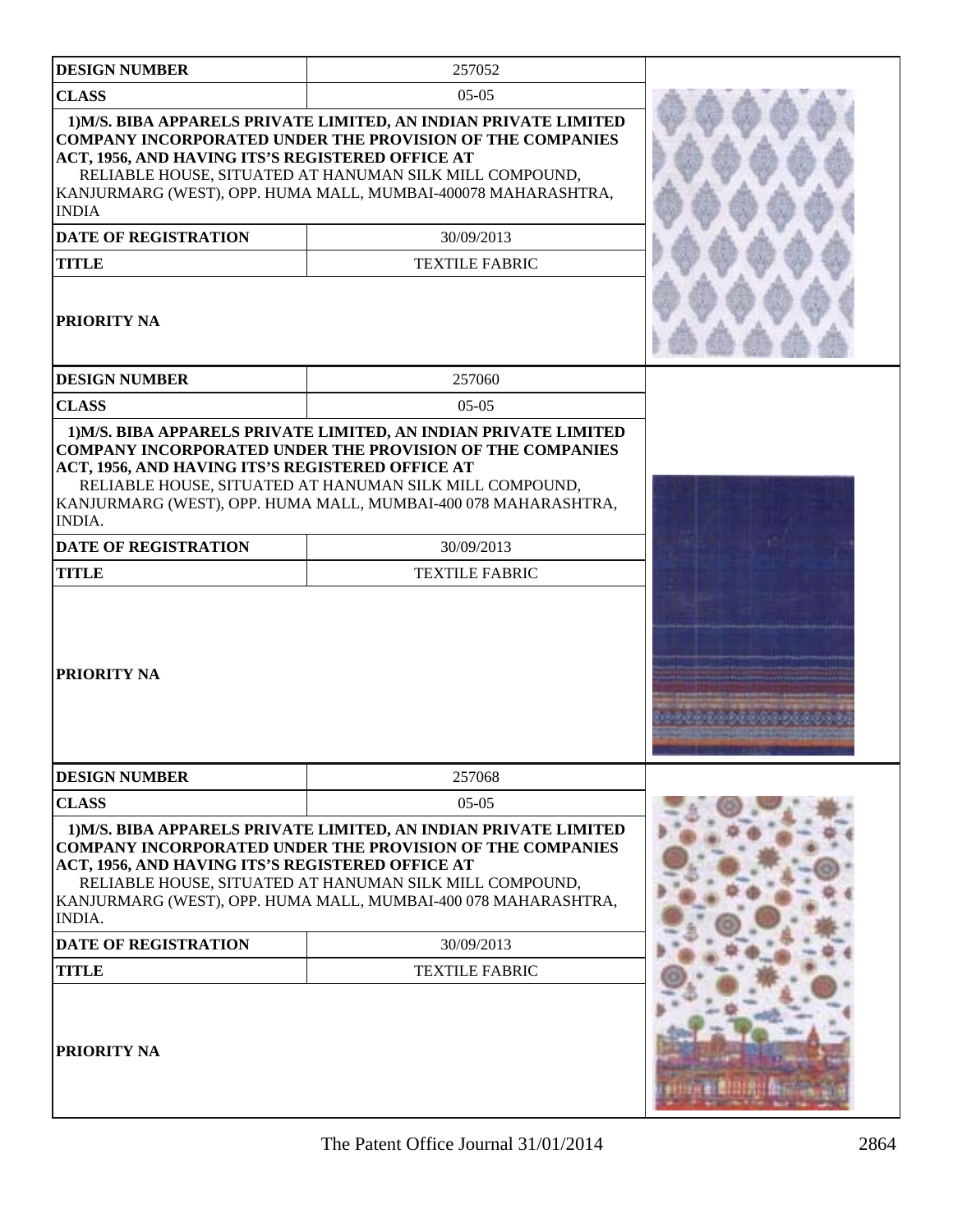| <b>DESIGN NUMBER</b>                                                                                                                                                                                |                                                    | 252623              |  |
|-----------------------------------------------------------------------------------------------------------------------------------------------------------------------------------------------------|----------------------------------------------------|---------------------|--|
| <b>CLASS</b>                                                                                                                                                                                        | 13-03                                              |                     |  |
| 1)TLV CO., LTD. A JAPANESE CORPORATION OF<br>881, NAGASUNA, NOGUCHICHO, KAKOGAWA-SHI, HYOGO 6758511, JAPAN                                                                                          |                                                    |                     |  |
| <b>DATE OF REGISTRATION</b>                                                                                                                                                                         |                                                    | 22/03/2013          |  |
| <b>TITLE</b>                                                                                                                                                                                        |                                                    | <b>LIMIT SWITCH</b> |  |
| <b>PRIORITY</b>                                                                                                                                                                                     |                                                    |                     |  |
| PRIORITY NUMBER                                                                                                                                                                                     | <b>DATE</b>                                        | <b>COUNTRY</b>      |  |
| 2012-023377                                                                                                                                                                                         | 26/09/2012                                         | <b>JAPAN</b>        |  |
| <b>DESIGN NUMBER</b>                                                                                                                                                                                |                                                    | 255209              |  |
| <b>CLASS</b>                                                                                                                                                                                        |                                                    | 23-02               |  |
| (AN INDIAN PARTNERSHIP FIRM WHOSE PARTNERS ARE :- SH. SANJEEV<br>JAIN AND SMT. SHAKUNTLA DEVI JAIN AN INDIAN NATIONAL OF THE ABOVE<br><b>ADDRESS</b><br><b>DATE OF REGISTRATION</b><br><b>TITLE</b> | 12/07/2013<br><b>BALLCOCK FOR FLUSHING CISTERN</b> |                     |  |
| PRIORITY NA                                                                                                                                                                                         |                                                    |                     |  |
| <b>DESIGN NUMBER</b>                                                                                                                                                                                |                                                    | 255228              |  |
| <b>CLASS</b>                                                                                                                                                                                        | $26-05$                                            |                     |  |
| 1)ZUMTOBEL LIGHTING GMBH<br>OF GREVENMARSCHSTRAßE 74-78, 32657 LEMGO GERMANY; NATIONALITY:<br><b>GERMAN</b>                                                                                         |                                                    |                     |  |
| <b>DATE OF REGISTRATION</b>                                                                                                                                                                         | 15/07/2013                                         |                     |  |
| <b>TITLE</b>                                                                                                                                                                                        | REFLECTOR FOR LUMINAIRE                            |                     |  |
| <b>PRIORITY</b>                                                                                                                                                                                     |                                                    |                     |  |
| PRIORITY NUMBER                                                                                                                                                                                     | <b>DATE</b><br><b>COUNTRY</b>                      |                     |  |
| 001 364 624                                                                                                                                                                                         | 20/03/2013                                         | <b>OHIM</b>         |  |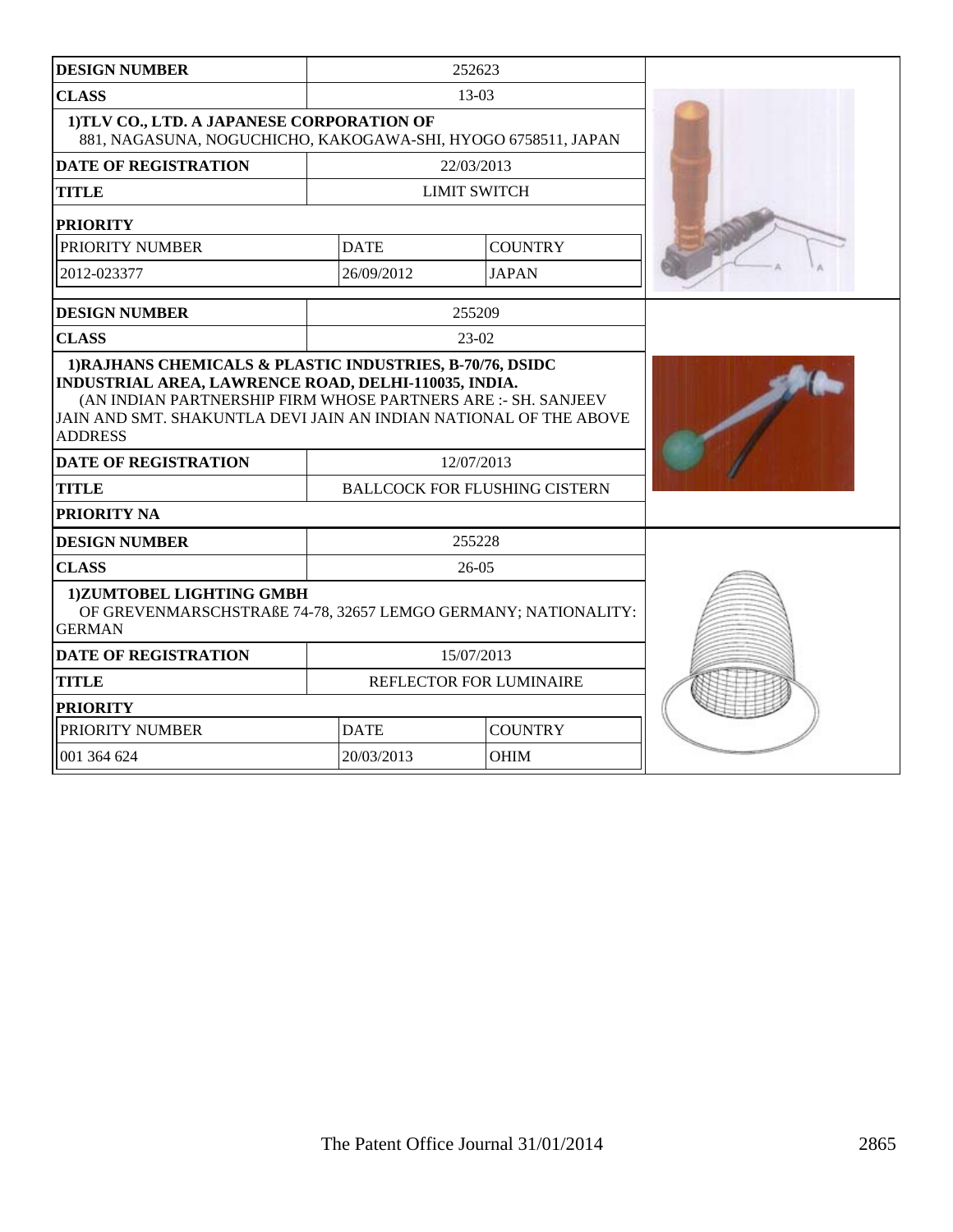| <b>DESIGN NUMBER</b>                                                                                                                                                                   |                               | 255297             |  |
|----------------------------------------------------------------------------------------------------------------------------------------------------------------------------------------|-------------------------------|--------------------|--|
| <b>CLASS</b>                                                                                                                                                                           |                               | $26-05$            |  |
| 1) KISH HANDICRAFTS PRIVATE LIMITED, AN INDIAN COMPANY,<br>OF D-174, SECTOR 63, NOIDA, U. P.-201301, INDIA                                                                             |                               |                    |  |
| <b>DATE OF REGISTRATION</b>                                                                                                                                                            |                               | 17/07/2013         |  |
| <b>TITLE</b>                                                                                                                                                                           |                               | <b>LAMP STAND</b>  |  |
| <b>PRIORITY NA</b>                                                                                                                                                                     |                               |                    |  |
| <b>DESIGN NUMBER</b>                                                                                                                                                                   |                               | 255319             |  |
| <b>CLASS</b>                                                                                                                                                                           |                               | $07-06$            |  |
| 1) MA DESIGN INDIA PRIVATE LIMITED, A COMPANY INCORPORATED IN<br><b>INDIA HAVING ITS PRINCIPAL PLACE OF BUSINESS AT</b><br>A-41, SECTOR-80, PHASE-II, NOIDA-201305, U.P. INDIA         |                               |                    |  |
| <b>DATE OF REGISTRATION</b>                                                                                                                                                            |                               | 18/07/2013         |  |
| <b>TITLE</b>                                                                                                                                                                           |                               | <b>DISH HOLDER</b> |  |
| PRIORITY NA                                                                                                                                                                            |                               |                    |  |
| <b>DESIGN NUMBER</b>                                                                                                                                                                   |                               | 255367             |  |
| <b>CLASS</b>                                                                                                                                                                           | 18-02                         |                    |  |
| 1) KYOCERA DOCUMENT SOLUTIONS INC., A COMPANY DULY ORGANIZED<br>AND EXISTING UNDER THE LAWS OF JAPAN, OF THE ADDRESS<br>1-2-28, TAMATSUKURI, CHUO-KU, OSAKA-SHI, OSAKA 540-8585, JAPAN |                               |                    |  |
| <b>DATE OF REGISTRATION</b>                                                                                                                                                            | 22/07/2013                    |                    |  |
| <b>TITLE</b>                                                                                                                                                                           | <b>TONER CARTRIDGE</b>        |                    |  |
| <b>PRIORITY</b>                                                                                                                                                                        |                               |                    |  |
| PRIORITY NUMBER                                                                                                                                                                        | <b>DATE</b><br><b>COUNTRY</b> |                    |  |
| 2013-006563                                                                                                                                                                            | 26/03/2013<br><b>JAPAN</b>    |                    |  |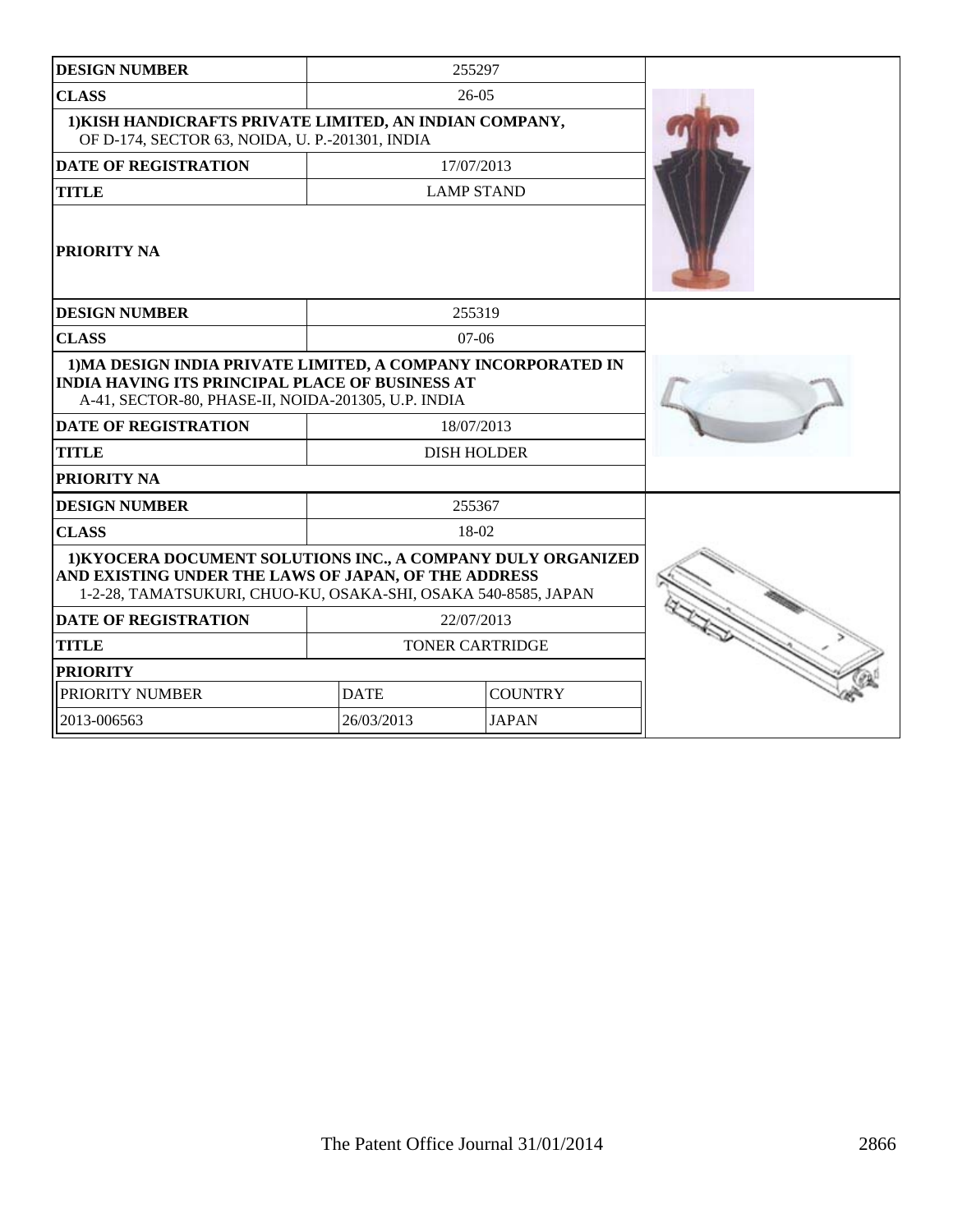| <b>DESIGN NUMBER</b>                                                                                                                                                                                                                                                                                      |             | 254910                                 |  |
|-----------------------------------------------------------------------------------------------------------------------------------------------------------------------------------------------------------------------------------------------------------------------------------------------------------|-------------|----------------------------------------|--|
| <b>CLASS</b>                                                                                                                                                                                                                                                                                              |             | 08-06                                  |  |
| 1) SANDIPBHAI VALJIBHAI SOJITRA (ADULT & INDIAN NATIONAL)<br>PROPRIETOR OF BHAVYA TRADING (INDIAN PROPRIETORSHIP CONCERN)<br><b>HAVING PLACE OF BUSINESS</b><br>AT-P-93, RAM NAGAR-1, OPP: GEL DIAMOND, KOTHARIYA CHOWKADI,<br>RAJKOT-360002-GUJARAT-(INDIA)                                              |             |                                        |  |
| <b>DATE OF REGISTRATION</b>                                                                                                                                                                                                                                                                               |             | 02/07/2013                             |  |
| <b>TITLE</b>                                                                                                                                                                                                                                                                                              |             | <b>HANDLE</b>                          |  |
| PRIORITY NA                                                                                                                                                                                                                                                                                               |             |                                        |  |
| <b>DESIGN NUMBER</b>                                                                                                                                                                                                                                                                                      |             | 254999                                 |  |
| <b>CLASS</b>                                                                                                                                                                                                                                                                                              |             | $14-03$                                |  |
| 1) NEC CORPORATION, A JAPANESE COMPANY OF<br>7-1, SHIBA 5-CHOME, MINATO-KU, TOKYO, JAPAN                                                                                                                                                                                                                  |             |                                        |  |
| <b>DATE OF REGISTRATION</b>                                                                                                                                                                                                                                                                               |             | 04/07/2013                             |  |
| <b>TITLE</b>                                                                                                                                                                                                                                                                                              |             | <b>WIRELESS COMMUNICATION REPEATER</b> |  |
| <b>PRIORITY</b>                                                                                                                                                                                                                                                                                           |             |                                        |  |
| PRIORITY NUMBER                                                                                                                                                                                                                                                                                           | <b>DATE</b> | <b>COUNTRY</b>                         |  |
| 2013-001118                                                                                                                                                                                                                                                                                               | 23/01/2013  | <b>JAPAN</b>                           |  |
| <b>DESIGN NUMBER</b>                                                                                                                                                                                                                                                                                      |             | 255045                                 |  |
| <b>CLASS</b>                                                                                                                                                                                                                                                                                              |             | $08-06$                                |  |
| 1) AMITBHAI M. CHOVATIYA AND ASHISHBHAI G. GADHIYA BOTH INDIAN<br>NATIONAL PARTNERS OF FORAM SALES CORPORATION AN INDIAN<br>PARTNERSHIP FIRM HAVING ITS PRINCIPAL PLACE OF BUSINESS AT<br>PLOT NO. 7, PATEL IND. AREA, OPP. RIDDHI SIDDHI PARK, NEAR SANDHIYA<br>POOL, (KOTHARIYA), RAJKOT, GUJARAT-INDIA |             |                                        |  |
| <b>DATE OF REGISTRATION</b>                                                                                                                                                                                                                                                                               |             | 05/07/2013                             |  |
| <b>TITLE</b>                                                                                                                                                                                                                                                                                              |             | <b>HANDLE</b>                          |  |
| PRIORITY NA                                                                                                                                                                                                                                                                                               |             |                                        |  |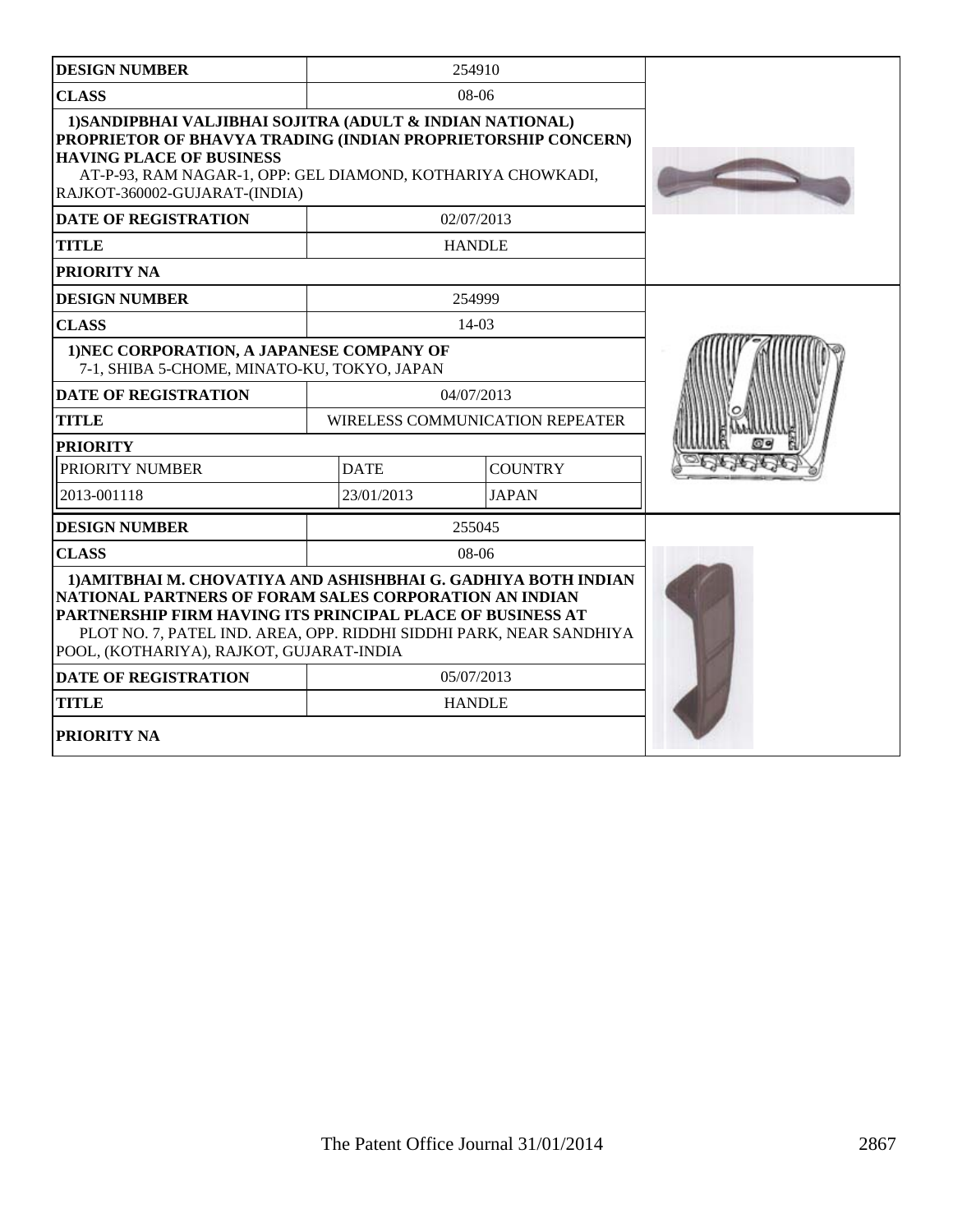| <b>DESIGN NUMBER</b>                                                                                                         | 255875                                                                                                                                                                                                          |  |
|------------------------------------------------------------------------------------------------------------------------------|-----------------------------------------------------------------------------------------------------------------------------------------------------------------------------------------------------------------|--|
| <b>CLASS</b>                                                                                                                 | $05-05$                                                                                                                                                                                                         |  |
| 6BA, UNITED KINGDOM<br><b>DATE OF REGISTRATION</b>                                                                           | 1) PARRY MURRAY & CO. LTD., COMPANY REGISTERED UNDER THE LAWS<br>OF ENGLAND AND WALES, HAVING ITS PRINCIPAL PLACE OF BUSINESS AT<br>3RD FLOOR, SIMPSON HOUSE, 6 CHERRY ORCHARD ROAD, CROYDON, CRO<br>16/08/2013 |  |
| <b>TITLE</b><br>PRIORITY NA                                                                                                  | <b>TEXTILE FABRIC</b>                                                                                                                                                                                           |  |
| <b>DESIGN NUMBER</b>                                                                                                         | 255515                                                                                                                                                                                                          |  |
| <b>CLASS</b>                                                                                                                 | $09-01$                                                                                                                                                                                                         |  |
| 1) MASTER WARE PLAST PRIVATE LIMITED, A COMPANY<br>PLACE OF BUSINESS AT<br>AMRAIWADI, AHMEDABAD-380026, GUJARAT STATE, INDIA | INCORPORATION UNDER THE COMPANIES ACT, 1956, HAVING PRINCIPAL<br>230, SARAMJIVINAGAR, NEAR SHAKRIBA PARTY PLOT, C. T. M.,                                                                                       |  |
| <b>DATE OF REGISTRATION</b>                                                                                                  | 26/07/2013                                                                                                                                                                                                      |  |
| <b>TITLE</b>                                                                                                                 | <b>BOTTLE</b>                                                                                                                                                                                                   |  |
| PRIORITY NA                                                                                                                  |                                                                                                                                                                                                                 |  |
| <b>DESIGN NUMBER</b>                                                                                                         | 255525                                                                                                                                                                                                          |  |
| <b>CLASS</b>                                                                                                                 | 09-03                                                                                                                                                                                                           |  |
| LTD COMPANY), NATIONALITY INDIAN.<br>DELHI-110064                                                                            | 1) PUNEET DUGGAL, DEEPAK DUGGAL AND MANJU DUGGAL (DIRECTOR),<br>NATIONALITY INDIAN TRADING AS KAP CONES PVT. LTD. (THIS IS PVT.<br>WHOES ADDRESS IS A-31/4, MAYAPURI INDUSTRIAL AREA, PHASE-I, NEW              |  |
| <b>DATE OF REGISTRATION</b>                                                                                                  | 30/07/2013                                                                                                                                                                                                      |  |
| <b>TITLE</b>                                                                                                                 | <b>CONTAINER</b>                                                                                                                                                                                                |  |
| PRIORITY NA                                                                                                                  |                                                                                                                                                                                                                 |  |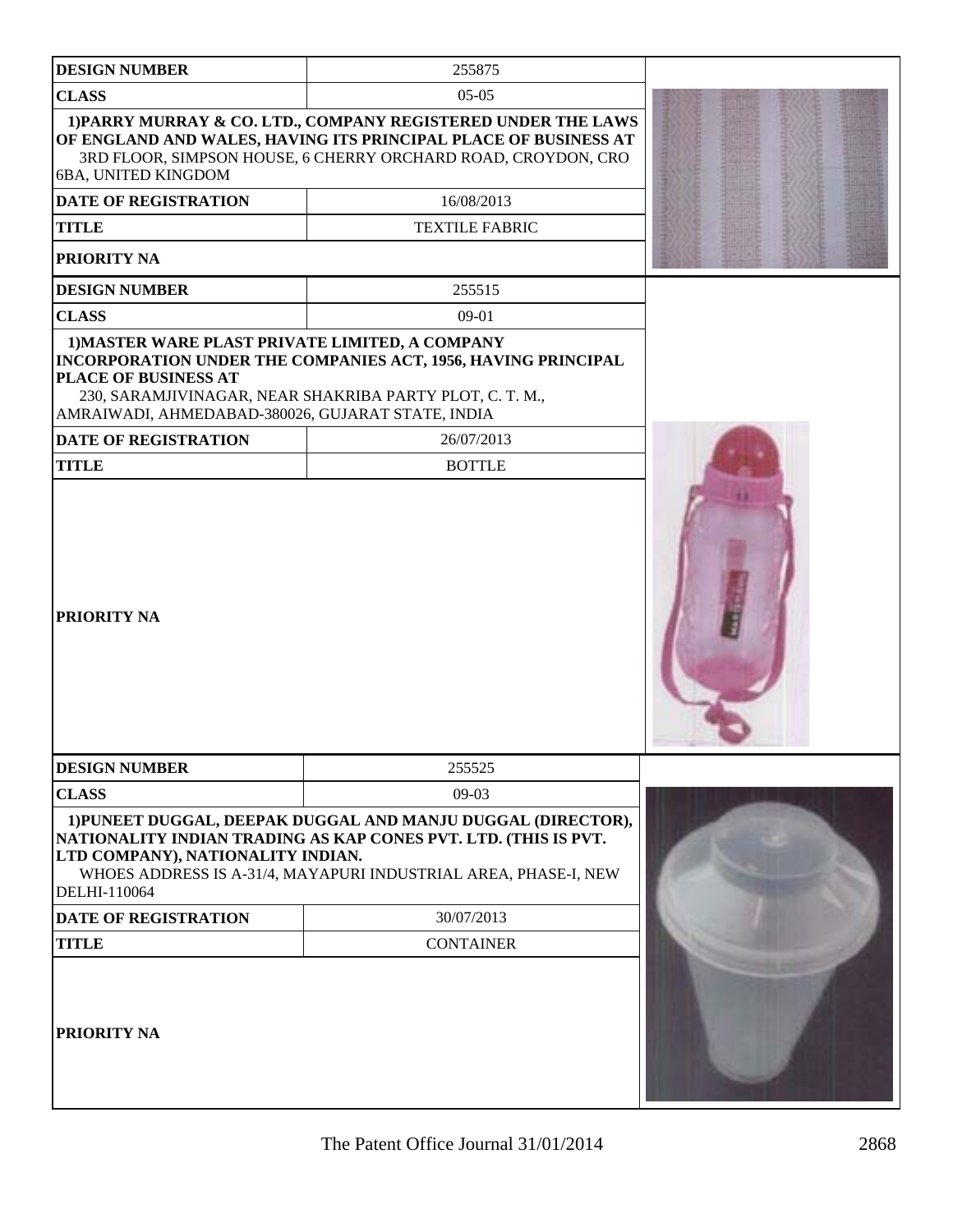| <b>DESIGN NUMBER</b>                                                                                                                                                                                                                                                                                                                   | 256917                                                                                                                                                                                                                                                           |  |
|----------------------------------------------------------------------------------------------------------------------------------------------------------------------------------------------------------------------------------------------------------------------------------------------------------------------------------------|------------------------------------------------------------------------------------------------------------------------------------------------------------------------------------------------------------------------------------------------------------------|--|
| <b>CLASS</b>                                                                                                                                                                                                                                                                                                                           |                                                                                                                                                                                                                                                                  |  |
| ACT, 1956, AND HAVING ITS'S REGISTERED OFFICE AT<br><b>INDIA</b>                                                                                                                                                                                                                                                                       | 1) M/S. BIBA APPARELS PRIVATE LIMITED, AN INDIAN PRIVATE LIMITED<br><b>COMPANY INCORPORATED UNDER THE PROVISION OF THE COMPANIES</b><br>RELIABLE HOUSE, SITUATED AT HANUMAN SILK MILL COMPOUND,<br>KANJURMARG (WEST), OPP. HUMA MALL, MUMBAI-400078 MAHARASHTRA, |  |
| <b>DATE OF REGISTRATION</b>                                                                                                                                                                                                                                                                                                            | 30/09/2013                                                                                                                                                                                                                                                       |  |
| <b>TITLE</b>                                                                                                                                                                                                                                                                                                                           | <b>TEXTILE FABRIC</b>                                                                                                                                                                                                                                            |  |
| <b>PRIORITY NA</b>                                                                                                                                                                                                                                                                                                                     |                                                                                                                                                                                                                                                                  |  |
| <b>DESIGN NUMBER</b>                                                                                                                                                                                                                                                                                                                   | 256928                                                                                                                                                                                                                                                           |  |
| <b>CLASS</b>                                                                                                                                                                                                                                                                                                                           | $05-05$                                                                                                                                                                                                                                                          |  |
| ACT, 1956, AND HAVING ITS'S REGISTERED OFFICE AT<br>RELIABLE HOUSE, SITUATED AT HANUMAN SILK MILL COMPOUND,<br>KANJURMARG (WEST), OPP. HUMA MALL, MUMBAI-400 078 MAHARASHTRA,<br><b>INDIA.</b>                                                                                                                                         |                                                                                                                                                                                                                                                                  |  |
| <b>DATE OF REGISTRATION</b>                                                                                                                                                                                                                                                                                                            | 30/09/2013                                                                                                                                                                                                                                                       |  |
| <b>TITLE</b>                                                                                                                                                                                                                                                                                                                           | <b>TEXTILE FABRIC</b>                                                                                                                                                                                                                                            |  |
| <b>PRIORITY NA</b>                                                                                                                                                                                                                                                                                                                     |                                                                                                                                                                                                                                                                  |  |
| <b>DESIGN NUMBER</b>                                                                                                                                                                                                                                                                                                                   | 256952                                                                                                                                                                                                                                                           |  |
| <b>CLASS</b>                                                                                                                                                                                                                                                                                                                           |                                                                                                                                                                                                                                                                  |  |
| 1) M/S. BIBA APPARELS PRIVATE LIMITED, AN INDIAN PRIVATE LIMITED<br><b>COMPANY INCORPORATED UNDER THE PROVISION OF THE COMPANIES</b><br>ACT, 1956, AND HAVING ITS'S REGISTERED OFFICE AT<br>RELIABLE HOUSE, SITUATED AT HANUMAN SILK MILL COMPOUND,<br>KANJURMARG (WEST), OPP. HUMA MALL, MUMBAI-400 078 MAHARASHTRA,<br><b>INDIA.</b> |                                                                                                                                                                                                                                                                  |  |
| <b>DATE OF REGISTRATION</b>                                                                                                                                                                                                                                                                                                            | 30/09/2013                                                                                                                                                                                                                                                       |  |
| <b>TITLE</b>                                                                                                                                                                                                                                                                                                                           | <b>TEXTILE FABRIC</b>                                                                                                                                                                                                                                            |  |
| <b>PRIORITY NA</b>                                                                                                                                                                                                                                                                                                                     |                                                                                                                                                                                                                                                                  |  |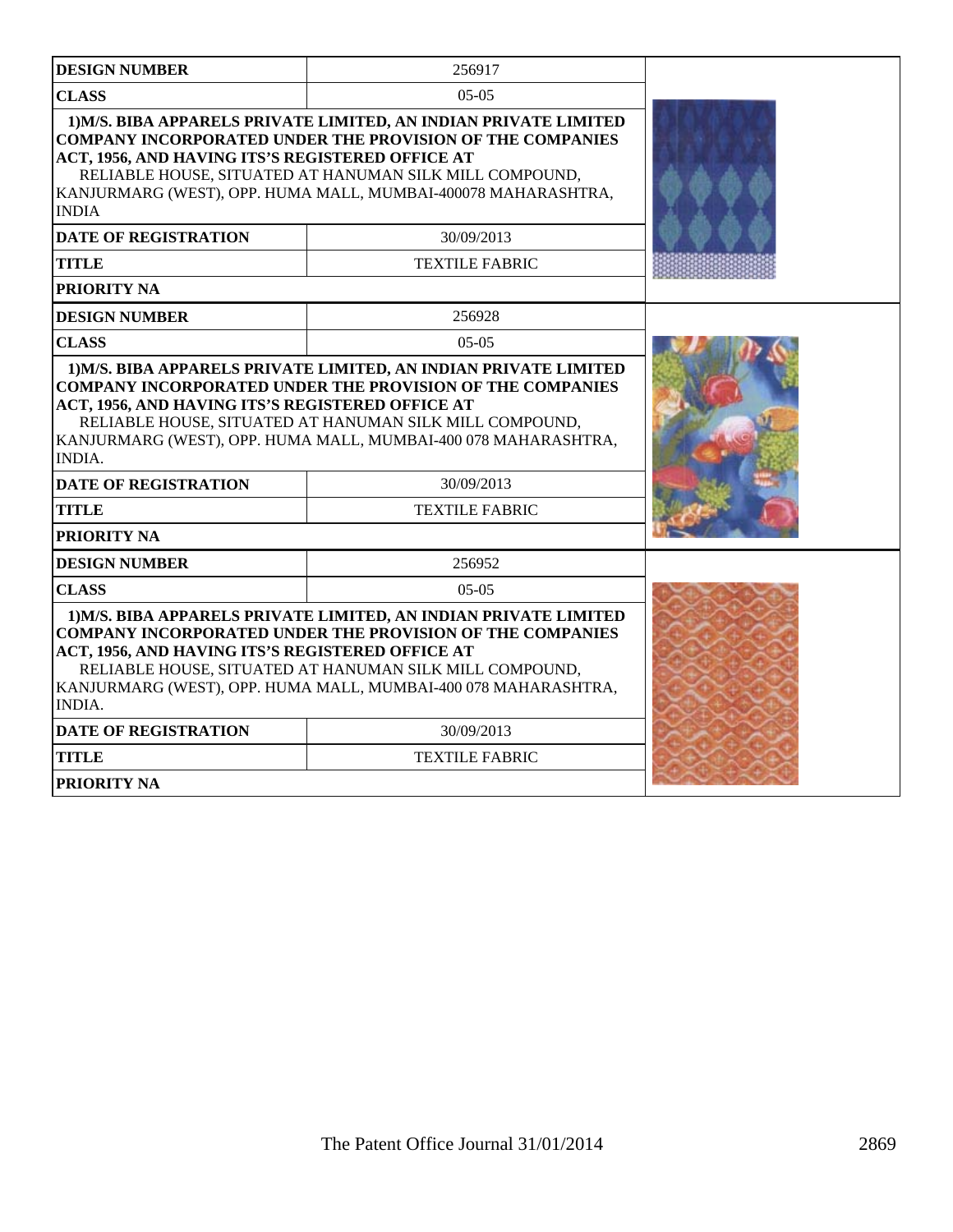| <b>DESIGN NUMBER</b>                                                                                                                                                                                                                                                                                                                  | 256969                |                        |
|---------------------------------------------------------------------------------------------------------------------------------------------------------------------------------------------------------------------------------------------------------------------------------------------------------------------------------------|-----------------------|------------------------|
| <b>CLASS</b>                                                                                                                                                                                                                                                                                                                          |                       |                        |
| 1) M/S. BIBA APPARELS PRIVATE LIMITED, AN INDIAN PRIVATE LIMITED<br><b>COMPANY INCORPORATED UNDER THE PROVISION OF THE COMPANIES</b><br>ACT, 1956, AND HAVING ITS'S REGISTERED OFFICE AT<br>RELIABLE HOUSE, SITUATED AT HANUMAN SILK MILL COMPOUND,<br>KANJURMARG (WEST), OPP. HUMA MALL, MUMBAI-400078 MAHARASHTRA,<br><b>INDIA</b>  |                       |                        |
| <b>DATE OF REGISTRATION</b>                                                                                                                                                                                                                                                                                                           | 30/09/2013            |                        |
| <b>TITLE</b>                                                                                                                                                                                                                                                                                                                          | <b>TEXTILE FABRIC</b> |                        |
| PRIORITY NA                                                                                                                                                                                                                                                                                                                           |                       |                        |
| <b>DESIGN NUMBER</b>                                                                                                                                                                                                                                                                                                                  | 257002                |                        |
| <b>CLASS</b>                                                                                                                                                                                                                                                                                                                          | $05-05$               |                        |
| 1) M/S. BIBA APPARELS PRIVATE LIMITED, AN INDIAN PRIVATE LIMITED<br><b>COMPANY INCORPORATED UNDER THE PROVISION OF THE COMPANIES</b><br>ACT, 1956, AND HAVING ITS'S REGISTERED OFFICE AT<br>RELIABLE HOUSE, SITUATED AT HANUMAN SILK MILL COMPOUND,<br>KANJURMARG (WEST), OPP. HUMA MALL, MUMBAI-400078 MAHARASHTRA,<br><b>INDIA</b>  |                       |                        |
| <b>DATE OF REGISTRATION</b>                                                                                                                                                                                                                                                                                                           | 30/09/2013            |                        |
| <b>TITLE</b>                                                                                                                                                                                                                                                                                                                          | <b>TEXTILE FABRIC</b> |                        |
| PRIORITY NA                                                                                                                                                                                                                                                                                                                           |                       |                        |
| <b>DESIGN NUMBER</b>                                                                                                                                                                                                                                                                                                                  | 257057                |                        |
| <b>CLASS</b>                                                                                                                                                                                                                                                                                                                          |                       |                        |
| 1) M/S. BIBA APPARELS PRIVATE LIMITED, AN INDIAN PRIVATE LIMITED<br><b>COMPANY INCORPORATED UNDER THE PROVISION OF THE COMPANIES</b><br>ACT, 1956, AND HAVING ITS'S REGISTERED OFFICE AT<br>RELIABLE HOUSE, SITUATED AT HANUMAN SILK MILL COMPOUND,<br>KANJURMARG (WEST), OPP. HUMA MALL, MUMBAI-400078 MAHARASHTRA,<br><b>INDIA.</b> |                       |                        |
| <b>DATE OF REGISTRATION</b><br>30/09/2013                                                                                                                                                                                                                                                                                             |                       | <b>JAPARDAREAREARE</b> |
| <b>TITLE</b>                                                                                                                                                                                                                                                                                                                          | <b>TEXTILE FABRIC</b> |                        |
| <b>PRIORITY NA</b>                                                                                                                                                                                                                                                                                                                    |                       |                        |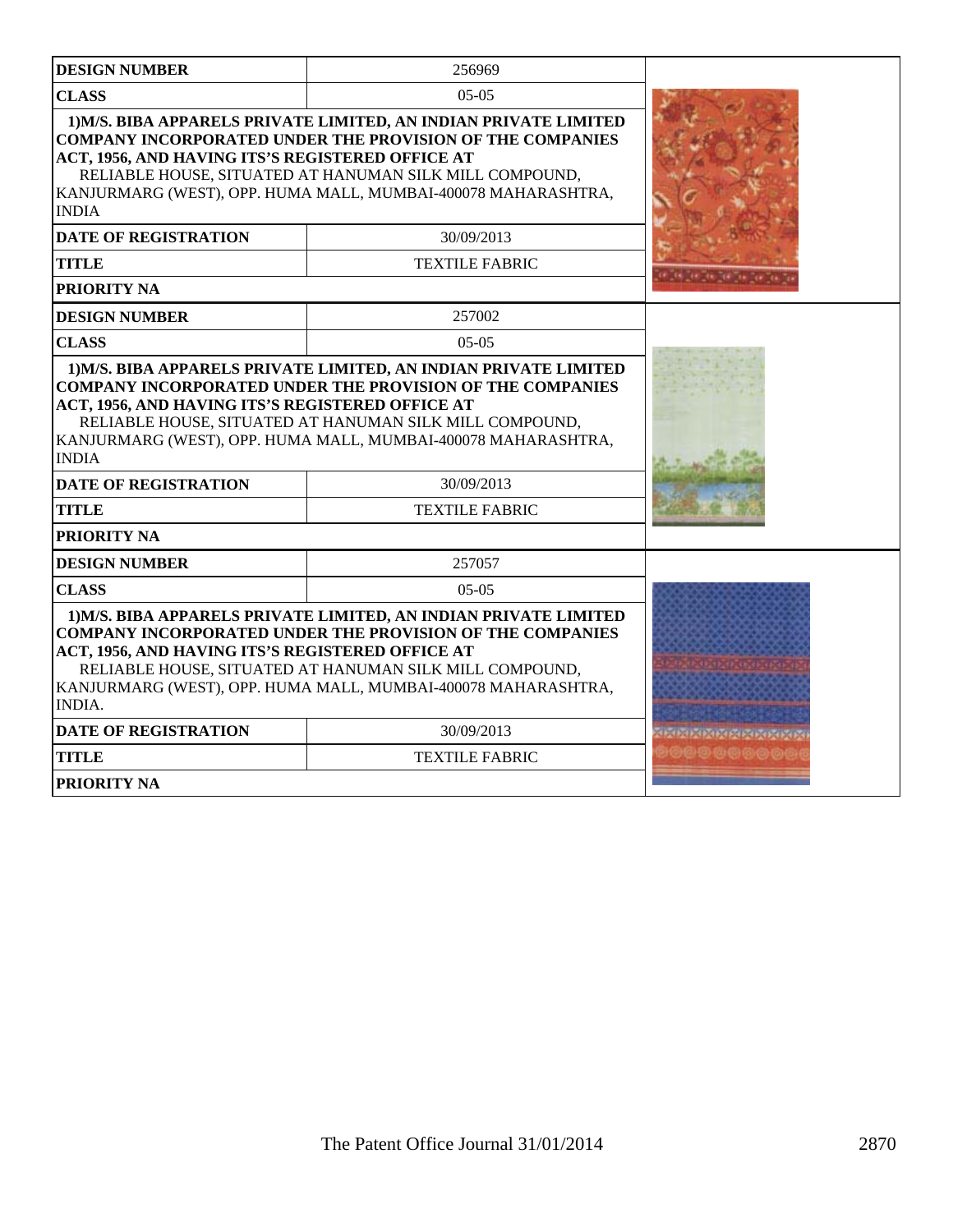| <b>DESIGN NUMBER</b>                                                                                                                                                                    | 257065                                                                                                                                                                                                                                                            |  |
|-----------------------------------------------------------------------------------------------------------------------------------------------------------------------------------------|-------------------------------------------------------------------------------------------------------------------------------------------------------------------------------------------------------------------------------------------------------------------|--|
| <b>CLASS</b>                                                                                                                                                                            |                                                                                                                                                                                                                                                                   |  |
| ACT, 1956, AND HAVING ITS'S REGISTERED OFFICE AT<br><b>INDIA.</b>                                                                                                                       | 1) M/S. BIBA APPARELS PRIVATE LIMITED, AN INDIAN PRIVATE LIMITED<br><b>COMPANY INCORPORATED UNDER THE PROVISION OF THE COMPANIES</b><br>RELIABLE HOUSE, SITUATED AT HANUMAN SILK MILL COMPOUND,<br>KANJURMARG (WEST), OPP. HUMA MALL, MUMBAI-400 078 MAHARASHTRA, |  |
| <b>DATE OF REGISTRATION</b>                                                                                                                                                             | 30/09/2013                                                                                                                                                                                                                                                        |  |
| <b>TITLE</b>                                                                                                                                                                            | <b>TEXTILE FABRIC</b>                                                                                                                                                                                                                                             |  |
| PRIORITY NA                                                                                                                                                                             |                                                                                                                                                                                                                                                                   |  |
| <b>DESIGN NUMBER</b>                                                                                                                                                                    | 252697                                                                                                                                                                                                                                                            |  |
| <b>CLASS</b>                                                                                                                                                                            |                                                                                                                                                                                                                                                                   |  |
| 1) HAVELLS INDIA LIMITED HAVING REGISTERED OFFICE AT<br>1, RAJ NARAIN MARG, CIVIL LINES, DELHI-110054, INDIA                                                                            |                                                                                                                                                                                                                                                                   |  |
| <b>DATE OF REGISTRATION</b>                                                                                                                                                             | 28/03/2013                                                                                                                                                                                                                                                        |  |
| <b>TITLE</b>                                                                                                                                                                            | <b>FAN</b>                                                                                                                                                                                                                                                        |  |
| PRIORITY NA                                                                                                                                                                             |                                                                                                                                                                                                                                                                   |  |
| <b>DESIGN NUMBER</b>                                                                                                                                                                    | 252610                                                                                                                                                                                                                                                            |  |
| <b>CLASS</b>                                                                                                                                                                            | $10-0.5$                                                                                                                                                                                                                                                          |  |
| 1) PRESTO STANTEST PRIVATE LIMITED OF I-42A, DLF INDUSTRIAL AREA,<br>PHASE-1, DELHI MATHURA ROAD, FARIDABAD-121003, INDIA,<br>A COMPANY REGISTERED AND EXISTING UNDER THE LAWS OF INDIA |                                                                                                                                                                                                                                                                   |  |
| <b>DATE OF REGISTRATION</b>                                                                                                                                                             |                                                                                                                                                                                                                                                                   |  |
| <b>TITLE</b>                                                                                                                                                                            | <b>SECURE SEAL TESTER</b>                                                                                                                                                                                                                                         |  |
| <b>PRIORITY NA</b>                                                                                                                                                                      |                                                                                                                                                                                                                                                                   |  |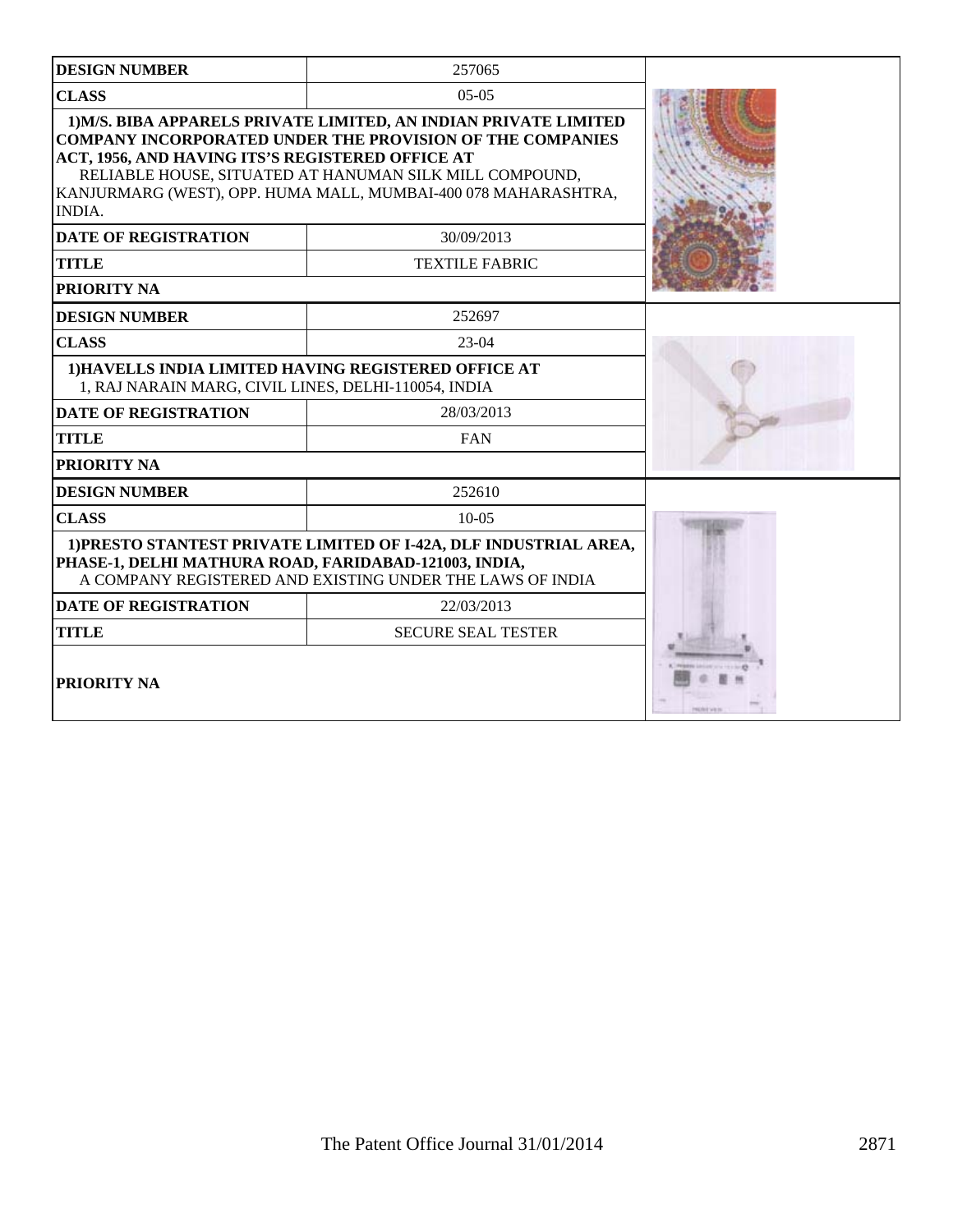| <b>DESIGN NUMBER</b>                                                                                                                                                                                                               | 255135             |                |  |
|------------------------------------------------------------------------------------------------------------------------------------------------------------------------------------------------------------------------------------|--------------------|----------------|--|
| <b>CLASS</b>                                                                                                                                                                                                                       | 12-08              |                |  |
| 1) VOLVO TRUCK CORPORATION,<br>OF 40508 GOTEBORG, SWEDEN                                                                                                                                                                           |                    |                |  |
| <b>DATE OF REGISTRATION</b>                                                                                                                                                                                                        | 11/07/2013         |                |  |
| <b>TITLE</b>                                                                                                                                                                                                                       | <b>VEHICLE CAB</b> |                |  |
| <b>PRIORITY</b>                                                                                                                                                                                                                    |                    |                |  |
| PRIORITY NUMBER                                                                                                                                                                                                                    | <b>DATE</b>        | <b>COUNTRY</b> |  |
| 002179242-0001                                                                                                                                                                                                                     | 06/02/2013         | OHIM           |  |
|                                                                                                                                                                                                                                    |                    |                |  |
| <b>DESIGN NUMBER</b>                                                                                                                                                                                                               | 255284             |                |  |
| <b>CLASS</b>                                                                                                                                                                                                                       | 08-06              |                |  |
| DOMADIA BOTH INDIAN NATIONAL PARTNERS OF APEX TECHNO CAST AN<br><b>INDIAN PARTNERSHIP FIRM HAVING ITS PRINCIPAL PLACE OF BUSINESS</b><br>AT<br>5, AJI VASAHAT, OPP. WESTERN MINERAL, 80 FEET ROAD, RAJKOT,<br><b>GUJARAT-INDIA</b> |                    |                |  |
| <b>DATE OF REGISTRATION</b>                                                                                                                                                                                                        | 17/07/2013         |                |  |
| <b>TITLE</b>                                                                                                                                                                                                                       | <b>HANDLE</b>      |                |  |
| <b>PRIORITY NA</b>                                                                                                                                                                                                                 |                    |                |  |
| <b>DESIGN NUMBER</b>                                                                                                                                                                                                               | 255311             |                |  |
| <b>CLASS</b>                                                                                                                                                                                                                       | 06-07              |                |  |
| 1) MA DESIGN INDIA PRIVATE LIMITED, A COMPANY INCORPORATED IN<br><b>INDIA HAVING ITS PRINCIPAL PLACE OF BUSINESS AT</b><br>A-41, SECTOR-80, PHASE-II, NOIDA-201305, U.P. INDIA                                                     |                    |                |  |
| <b>DATE OF REGISTRATION</b>                                                                                                                                                                                                        | 18/07/2013         |                |  |
| <b>TITLE</b>                                                                                                                                                                                                                       | PHOTO FRAME        |                |  |
| <b>PRIORITY NA</b>                                                                                                                                                                                                                 |                    |                |  |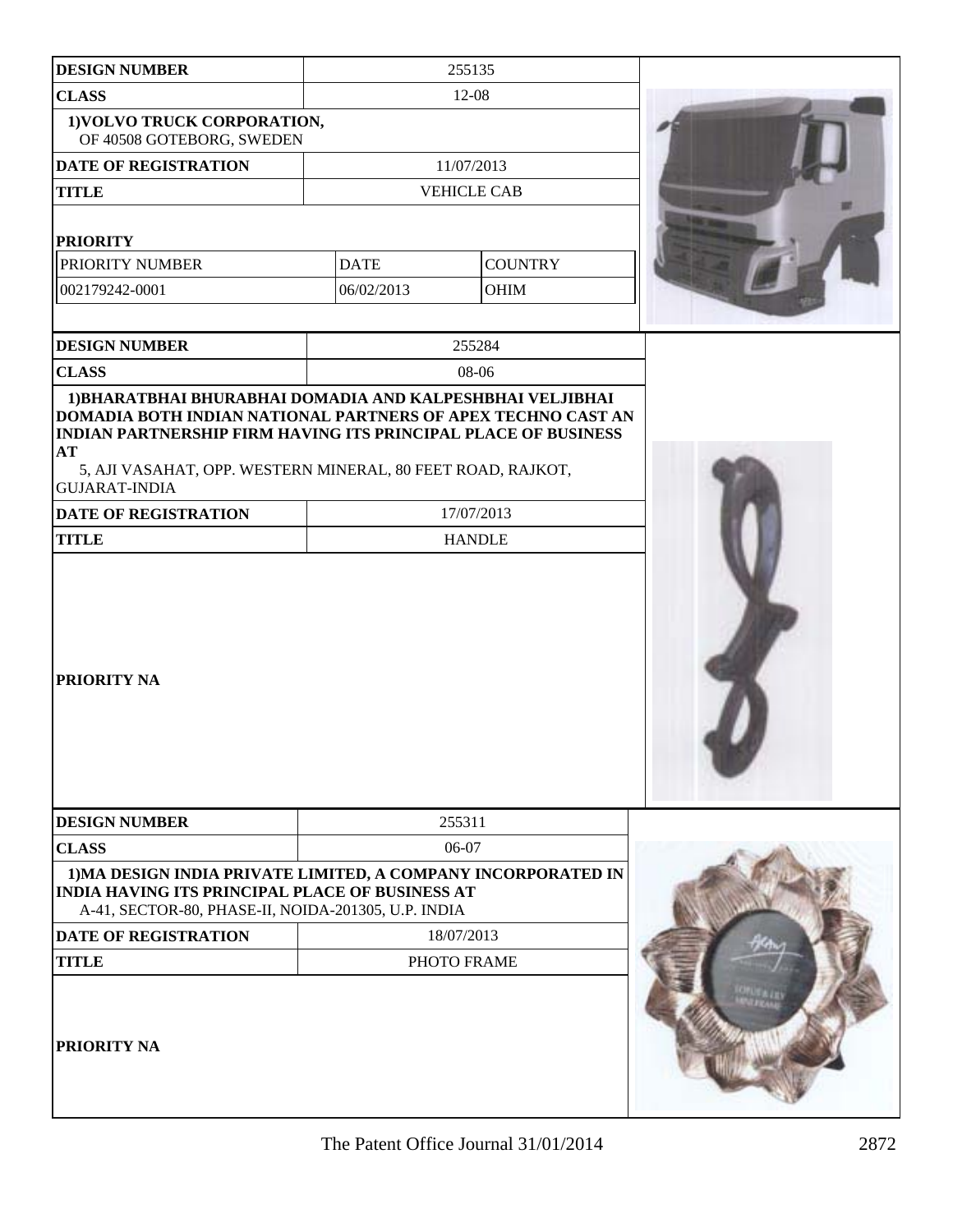| <b>DESIGN NUMBER</b>                                                                                                                                                                                                                                                                                                                                                                                                        |                               | 255353           |  |
|-----------------------------------------------------------------------------------------------------------------------------------------------------------------------------------------------------------------------------------------------------------------------------------------------------------------------------------------------------------------------------------------------------------------------------|-------------------------------|------------------|--|
| <b>CLASS</b>                                                                                                                                                                                                                                                                                                                                                                                                                |                               | $06-03$          |  |
| 1) GOEL SCIENTIFIC GLASS WORKS LIMITED, A COMPANY<br>INCORPORATED UNDER THE INDIAN COMPANIES ACT,<br>AT C-31/A, SARDAR ESTATE, AJWA ROAD, VADODARA-390 019, GUJARAT,<br>INDIA.                                                                                                                                                                                                                                              |                               |                  |  |
| <b>DATE OF REGISTRATION</b>                                                                                                                                                                                                                                                                                                                                                                                                 |                               | 19/07/2013       |  |
| <b>TITLE</b>                                                                                                                                                                                                                                                                                                                                                                                                                |                               | <b>TABLE</b>     |  |
| <b>PRIORITY NA</b>                                                                                                                                                                                                                                                                                                                                                                                                          |                               |                  |  |
| <b>DESIGN NUMBER</b>                                                                                                                                                                                                                                                                                                                                                                                                        |                               | 255023           |  |
| <b>CLASS</b>                                                                                                                                                                                                                                                                                                                                                                                                                |                               | $16-02$          |  |
| 1) SHARP KABUSHIKI KAISHA,<br>22-22, NAGAIKE-CHO, ABENO-KU, OSAKA, JAPAN                                                                                                                                                                                                                                                                                                                                                    |                               |                  |  |
| <b>DATE OF REGISTRATION</b>                                                                                                                                                                                                                                                                                                                                                                                                 |                               | 05/07/2013       |  |
| <b>TITLE</b>                                                                                                                                                                                                                                                                                                                                                                                                                | <b>VIDEO PROJECTOR</b>        |                  |  |
| <b>PRIORITY</b>                                                                                                                                                                                                                                                                                                                                                                                                             |                               |                  |  |
| PRIORITY NUMBER                                                                                                                                                                                                                                                                                                                                                                                                             | <b>COUNTRY</b><br><b>DATE</b> |                  |  |
| 2013-000150                                                                                                                                                                                                                                                                                                                                                                                                                 | 09/01/2013                    | <b>JAPAN</b>     |  |
| <b>DESIGN NUMBER</b>                                                                                                                                                                                                                                                                                                                                                                                                        |                               | 255040           |  |
| <b>CLASS</b>                                                                                                                                                                                                                                                                                                                                                                                                                |                               | $07-02$          |  |
| 1)1) MR. JAGDISH BOHRA 2) MRS. KANTA JAGDISH BOHRA 3) MR. SUDHIR<br>JAGDISH BOHRA 4) MRS. SHWETA SUDHIR BOHRA AND 5) MRS. SUNIL<br>JAGDISH BOHRA, PARTNERS-INDIAN NATIONAL, TRADING AS MULTI<br><b>COLOUR PACKS, A REGISTERED PARTNERSHIP FIRM IN INDIA, HAVING ITS</b><br><b>REGISTERED OFFICE AT</b><br>PLOT NO. 257/8, MAHESHWARI WADI, NEAR FIRE STATION, SOMNATH<br>ROAD, DAMAN (U.T.) 396210, INDIA, OF ABOVE ADDRESS |                               |                  |  |
| <b>DATE OF REGISTRATION</b>                                                                                                                                                                                                                                                                                                                                                                                                 |                               | 05/07/2013       |  |
| <b>TITLE</b>                                                                                                                                                                                                                                                                                                                                                                                                                |                               | <b>CASSEROLE</b> |  |
| <b>PRIORITY NA</b>                                                                                                                                                                                                                                                                                                                                                                                                          |                               |                  |  |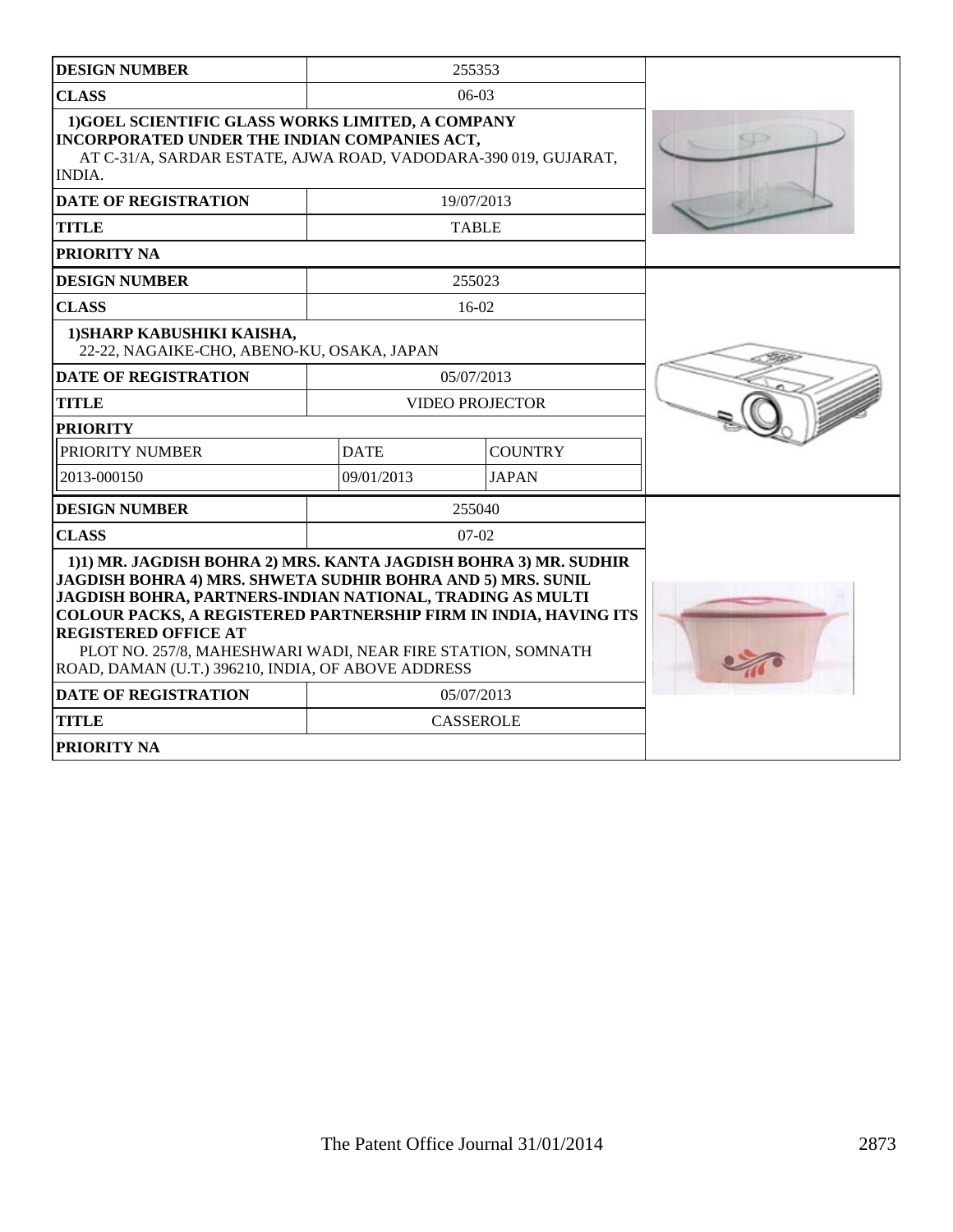| <b>DESIGN NUMBER</b>                                                                                                                    | 255057                                                                                                                                                                                           |  |  |  |
|-----------------------------------------------------------------------------------------------------------------------------------------|--------------------------------------------------------------------------------------------------------------------------------------------------------------------------------------------------|--|--|--|
| <b>CLASS</b><br>$26-05$                                                                                                                 |                                                                                                                                                                                                  |  |  |  |
| <b>COMPANIES ACT, 1956) HAVING OFFICE AT</b><br><b>ABOVE ADDRESS</b>                                                                    | 1) THRIVE SOLAR ENERGY PVT. LTD., (INCORPORATED UNDER THE<br>PLOT NO. 121/3, EASTERN PART, PHASE II, SECTOR-I, LANE-9, IDA<br>CHERLAPALLY, HYDERABAD-500051 (A.P.), INDIA, INDIAN COMPANY AT THE |  |  |  |
| <b>DATE OF REGISTRATION</b>                                                                                                             | 08/07/2013                                                                                                                                                                                       |  |  |  |
| <b>TITLE</b>                                                                                                                            | <b>LAMP</b>                                                                                                                                                                                      |  |  |  |
| <b>PRIORITY NA</b>                                                                                                                      |                                                                                                                                                                                                  |  |  |  |
| <b>DESIGN NUMBER</b>                                                                                                                    | 255079                                                                                                                                                                                           |  |  |  |
| <b>CLASS</b>                                                                                                                            | $15-01$                                                                                                                                                                                          |  |  |  |
| 1) TRIVENI TURBINE LIMITED, AN INDIAN COMPANY HAVING ITS PLACE<br><b>OF BUSINESS AT</b><br>12A, PEENYA INDUSTRIAL AREA, BANGLORE-560058 |                                                                                                                                                                                                  |  |  |  |
| <b>DATE OF REGISTRATION</b>                                                                                                             | 09/07/2013                                                                                                                                                                                       |  |  |  |
| STEAM CASING OF A BACK PRESSURE<br><b>TITLE</b><br><b>TURBINE</b>                                                                       |                                                                                                                                                                                                  |  |  |  |
| <b>PRIORITY NA</b>                                                                                                                      |                                                                                                                                                                                                  |  |  |  |
| <b>DESIGN NUMBER</b>                                                                                                                    | 254686                                                                                                                                                                                           |  |  |  |
| <b>CLASS</b>                                                                                                                            |                                                                                                                                                                                                  |  |  |  |
| TAMILNADU, INDIA                                                                                                                        | 1) SURESH JAMES WILLIAMS, AN INDIAN NATIONAL, WHOSE ADDRESS IS<br>NO: 63, K. G. LAYOUT, BHARATHI PARK, 8TH CROSS, COIMBATORE-641011,                                                             |  |  |  |
| <b>DATE OF REGISTRATION</b>                                                                                                             | 24/06/2013                                                                                                                                                                                       |  |  |  |
| <b>TITLE</b>                                                                                                                            | <b>GEAR BOX</b>                                                                                                                                                                                  |  |  |  |
| <b>PRIORITY NA</b>                                                                                                                      |                                                                                                                                                                                                  |  |  |  |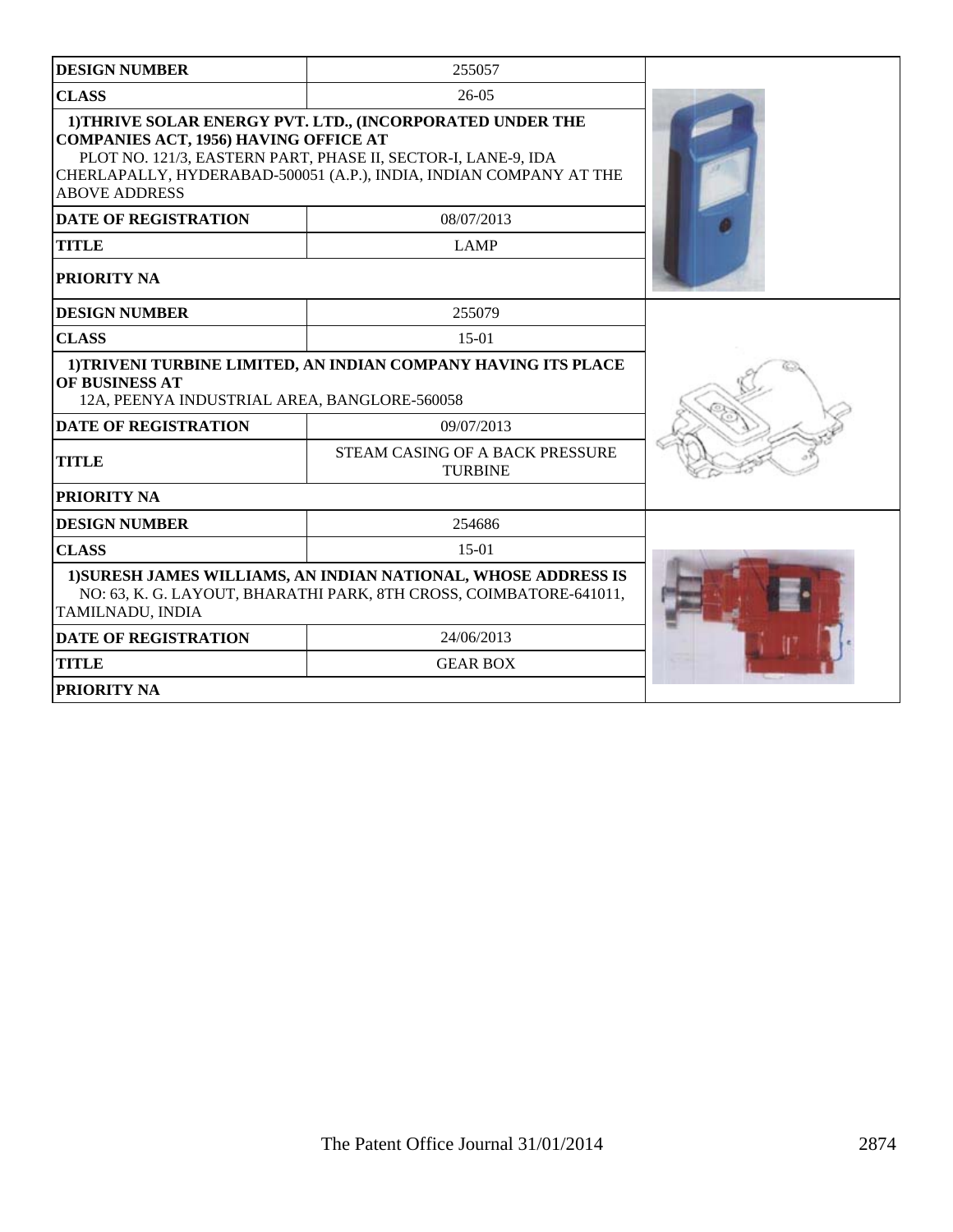| <b>DESIGN NUMBER</b>                                                                           | 255871                                                                                                                                                                                                                                              |  |
|------------------------------------------------------------------------------------------------|-----------------------------------------------------------------------------------------------------------------------------------------------------------------------------------------------------------------------------------------------------|--|
| <b>CLASS</b>                                                                                   | $0.5 - 0.5$                                                                                                                                                                                                                                         |  |
| 6BA, UNITED KINGDOM                                                                            | 1) PARRY MURRAY & CO. LTD., COMPANY REGISTERED UNDER THE LAWS<br>OF ENGLAND AND WALES, HAVING ITS PRINCIPAL PLACE OF BUSINESS AT<br>3RD FLOOR, SIMPSON HOUSE, 6 CHERRY ORCHARD ROAD, CROYDON, CRO                                                   |  |
| <b>DATE OF REGISTRATION</b>                                                                    | 16/08/2013                                                                                                                                                                                                                                          |  |
| <b>TITLE</b>                                                                                   | <b>TEXTILE FABRIC</b>                                                                                                                                                                                                                               |  |
| PRIORITY NA                                                                                    |                                                                                                                                                                                                                                                     |  |
| <b>DESIGN NUMBER</b>                                                                           | 255388                                                                                                                                                                                                                                              |  |
| <b>CLASS</b>                                                                                   | $23-01$                                                                                                                                                                                                                                             |  |
| MARKET, GADAIPUR, JALANDHAR CITY, PUNJAB, INDIA,<br>KUMAR SINGH AN INDIAN OF THE ABOVE ADDRESS | AN INDIAN PROPRIETORSHIP FIRM WHOSE PROPRIETOR IS SH. ANIL<br>22/07/2013                                                                                                                                                                            |  |
| <b>DATE OF REGISTRATION</b>                                                                    |                                                                                                                                                                                                                                                     |  |
| <b>TITLE</b>                                                                                   | <b>TAP</b>                                                                                                                                                                                                                                          |  |
| PRIORITY NA                                                                                    |                                                                                                                                                                                                                                                     |  |
| <b>DESIGN NUMBER</b>                                                                           | 255407                                                                                                                                                                                                                                              |  |
| <b>CLASS</b>                                                                                   | $08-06$                                                                                                                                                                                                                                             |  |
| <b>BUSINESS</b><br>360002, GUJARAT (INDIA)                                                     | 1) DINESHBHAI SUGNOMAL BHAGCHANDANI (ADULT AND INDIAN<br>NATIONALS) AND SOLE PROPRIETOR OF GURUNANAK WATCH CASES &<br>HARDWARE (INDIAN PROPRIETORSHIP CONCERN) HAVING PLACE OF<br>AT - 6, PATEL NAGAR, 80 FEET ROAD, ANAND MANGAL BUILDING, RAJKOT- |  |
| <b>DATE OF REGISTRATION</b>                                                                    | 26/07/2013                                                                                                                                                                                                                                          |  |
| <b>TITLE</b>                                                                                   | <b>HANDLE</b>                                                                                                                                                                                                                                       |  |
| <b>PRIORITY NA</b>                                                                             |                                                                                                                                                                                                                                                     |  |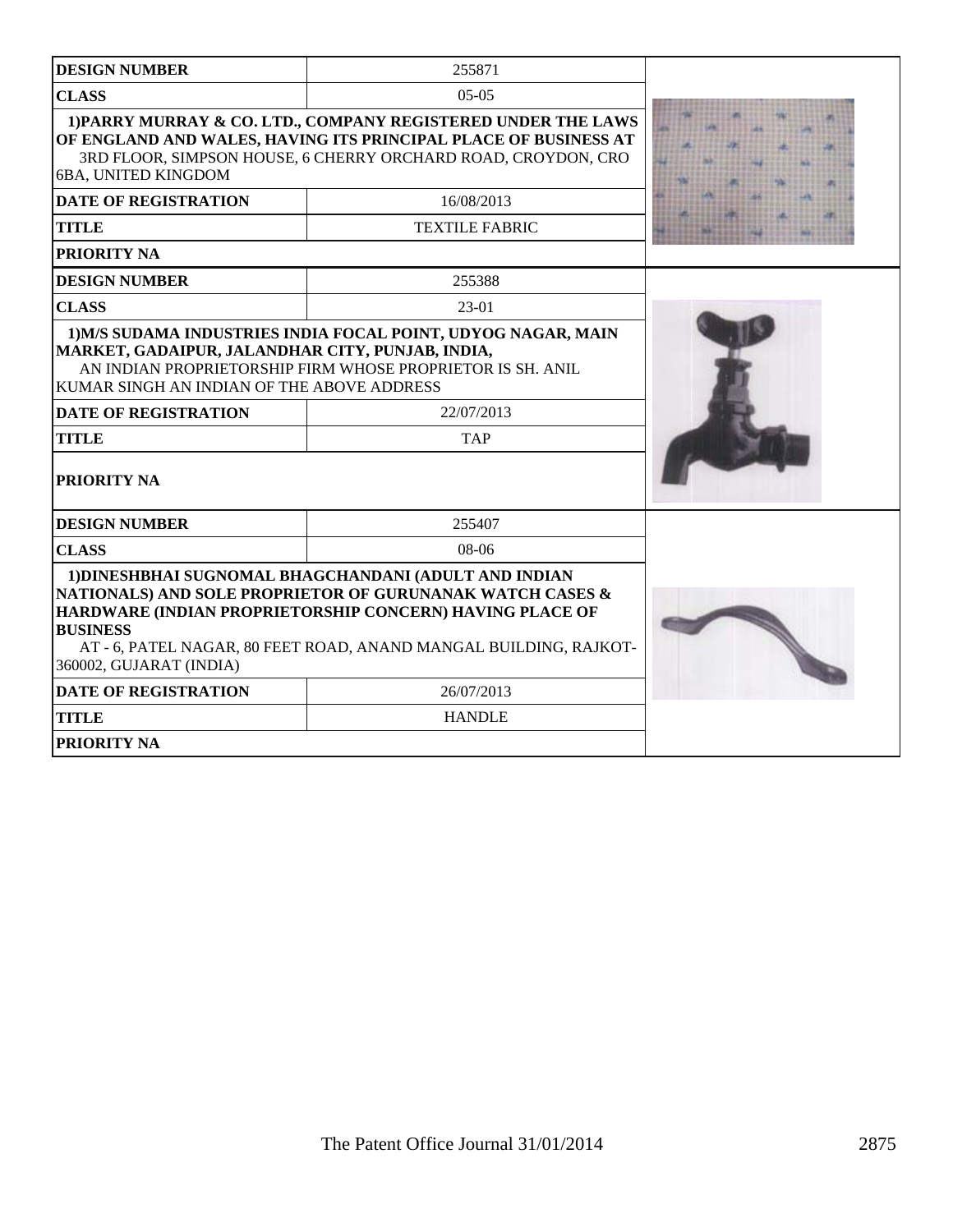| <b>DESIGN NUMBER</b>                                                                                                                                                                                                                                                       |                                | 255433                           |                |  |
|----------------------------------------------------------------------------------------------------------------------------------------------------------------------------------------------------------------------------------------------------------------------------|--------------------------------|----------------------------------|----------------|--|
| <b>CLASS</b>                                                                                                                                                                                                                                                               |                                | $12 - 15$                        |                |  |
| 1) SUMITOMO RUBBER INDUSTRIES, LTD.<br>6-9, WAKINOHAMA-CHO 3-CHOME, CHUO-KU, KOBE-SHI, HYOGO 651-0072,<br>JAPAN, A JAPANESE COMPANY                                                                                                                                        |                                |                                  |                |  |
| <b>DATE OF REGISTRATION</b>                                                                                                                                                                                                                                                |                                | 22/07/2013                       |                |  |
| <b>TITLE</b>                                                                                                                                                                                                                                                               |                                | TIRE FOR AUTOMOBILE              |                |  |
| <b>PRIORITY</b>                                                                                                                                                                                                                                                            |                                |                                  |                |  |
| PRIORITY NUMBER                                                                                                                                                                                                                                                            | <b>DATE</b>                    |                                  | <b>COUNTRY</b> |  |
| 2013-002860                                                                                                                                                                                                                                                                | 14/02/2013                     |                                  | <b>JAPAN</b>   |  |
| <b>DESIGN NUMBER</b>                                                                                                                                                                                                                                                       |                                | 255520                           |                |  |
| <b>CLASS</b>                                                                                                                                                                                                                                                               |                                | 06-02                            |                |  |
| OFFICE, GIASPURA ROAD, INDUSTRIAL AREA-C, LUDHIANA-141010<br>(PUNJAB) INDIA<br>AN INDIAN PROPRIETORSHIP FIRM WHOSE PROPRIETOR IS:-<br><b>SWARAN SINGH BEING INDIAN NATIONALS OF THE ABOVE ADDRESS</b><br><b>DATE OF REGISTRATION</b><br><b>TITLE</b><br><b>PRIORITY NA</b> |                                | 26/07/2013<br><b>FOLDING COT</b> |                |  |
| <b>DESIGN NUMBER</b>                                                                                                                                                                                                                                                       |                                | 255534                           |                |  |
| <b>CLASS</b>                                                                                                                                                                                                                                                               |                                | 13-03                            |                |  |
| 1) YAZAKI CORPORATION, A JAPANESE CORPORATION OF<br>4-28, MITA 1-CHOME, MINATO-KU, TOKYO 108-8333 JAPAN                                                                                                                                                                    |                                |                                  |                |  |
| <b>DATE OF REGISTRATION</b>                                                                                                                                                                                                                                                |                                | 29/07/2013                       |                |  |
| <b>TITLE</b>                                                                                                                                                                                                                                                               | HOUSING FOR ELECTRIC CONNECTOR |                                  |                |  |
| <b>PRIORITY</b><br>PRIORITY NUMBER<br>2013-003070                                                                                                                                                                                                                          | <b>DATE</b><br>15/02/2013      | <b>COUNTRY</b><br><b>JAPAN</b>   |                |  |
|                                                                                                                                                                                                                                                                            |                                |                                  |                |  |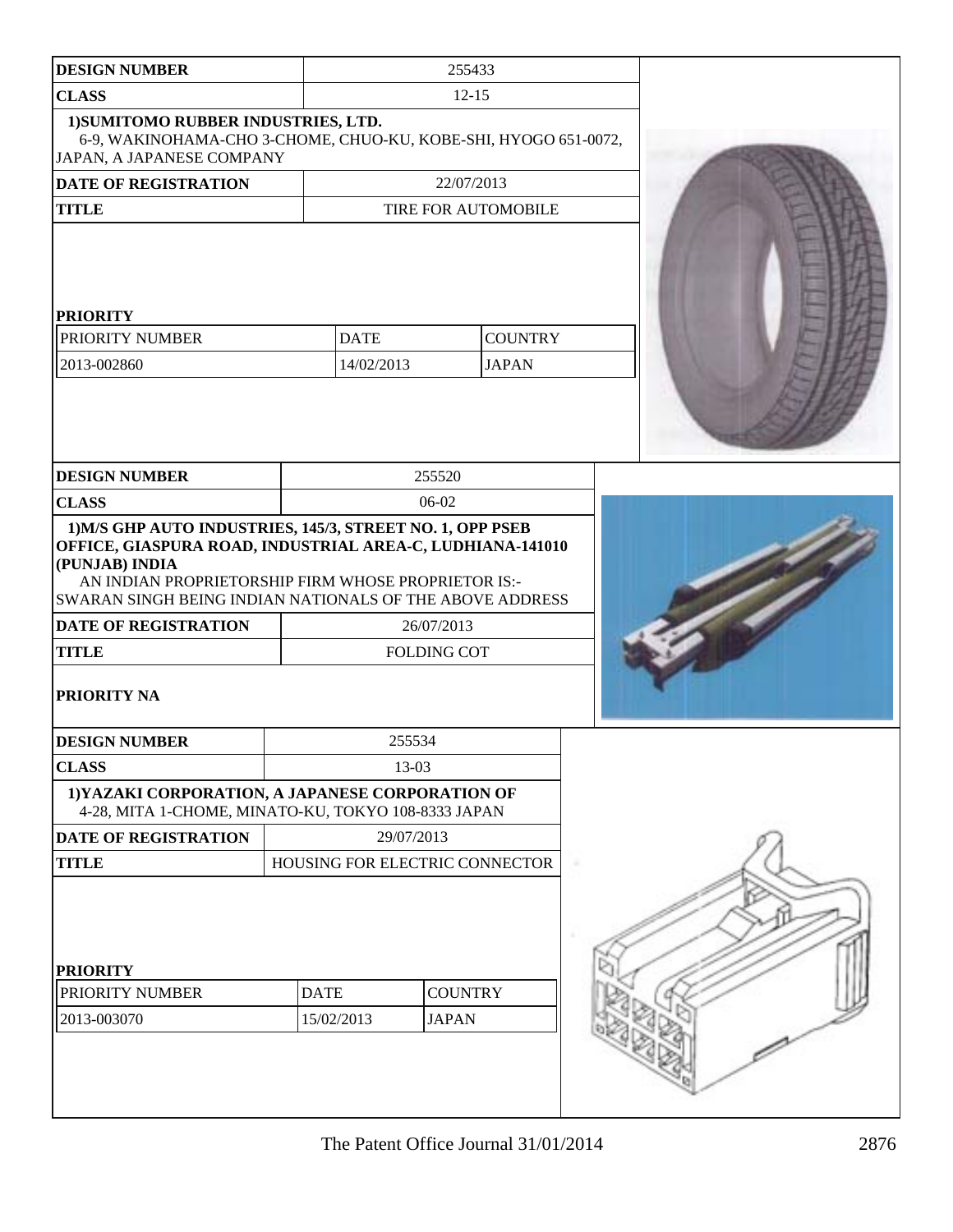| <b>DESIGN NUMBER</b>                                                                                                                                                                                                                                                                                                                   | 256904                                                                                                                                                                                                                                                            |  |
|----------------------------------------------------------------------------------------------------------------------------------------------------------------------------------------------------------------------------------------------------------------------------------------------------------------------------------------|-------------------------------------------------------------------------------------------------------------------------------------------------------------------------------------------------------------------------------------------------------------------|--|
| <b>CLASS</b><br>$05-05$                                                                                                                                                                                                                                                                                                                |                                                                                                                                                                                                                                                                   |  |
| ACT, 1956, AND HAVING ITS'S REGISTERED OFFICE AT<br>INDIA.                                                                                                                                                                                                                                                                             | 1) M/S. BIBA APPARELS PRIVATE LIMITED, AN INDIAN PRIVATE LIMITED<br><b>COMPANY INCORPORATED UNDER THE PROVISION OF THE COMPANIES</b><br>RELIABLE HOUSE, SITUATED AT HANUMAN SILK MILL COMPOUND,<br>KANJURMARG (WEST), OPP. HUMA MALL, MUMBAI-400 078 MAHARASHTRA, |  |
| <b>DATE OF REGISTRATION</b>                                                                                                                                                                                                                                                                                                            | 30/09/2013                                                                                                                                                                                                                                                        |  |
| <b>TITLE</b>                                                                                                                                                                                                                                                                                                                           | <b>TEXTILE FABRIC</b>                                                                                                                                                                                                                                             |  |
| PRIORITY NA                                                                                                                                                                                                                                                                                                                            |                                                                                                                                                                                                                                                                   |  |
| <b>DESIGN NUMBER</b>                                                                                                                                                                                                                                                                                                                   | 256913                                                                                                                                                                                                                                                            |  |
| <b>CLASS</b>                                                                                                                                                                                                                                                                                                                           | $05-05$                                                                                                                                                                                                                                                           |  |
| <b>COMPANY INCORPORATED UNDER THE PROVISION OF THE COMPANIES</b><br>ACT, 1956, AND HAVING ITS'S REGISTERED OFFICE AT<br>RELIABLE HOUSE, SITUATED AT HANUMAN SILK MILL COMPOUND,<br>KANJURMARG (WEST), OPP. HUMA MALL, MUMBAI-400 078 MAHARASHTRA,<br><b>INDIA.</b>                                                                     |                                                                                                                                                                                                                                                                   |  |
| <b>DATE OF REGISTRATION</b>                                                                                                                                                                                                                                                                                                            | 30/09/2013                                                                                                                                                                                                                                                        |  |
| <b>TITLE</b>                                                                                                                                                                                                                                                                                                                           | <b>TEXTILE FABRIC</b>                                                                                                                                                                                                                                             |  |
| PRIORITY NA                                                                                                                                                                                                                                                                                                                            |                                                                                                                                                                                                                                                                   |  |
| <b>DESIGN NUMBER</b>                                                                                                                                                                                                                                                                                                                   | 256965                                                                                                                                                                                                                                                            |  |
| <b>CLASS</b>                                                                                                                                                                                                                                                                                                                           |                                                                                                                                                                                                                                                                   |  |
| 1) M/S. BIBA APPARELS PRIVATE LIMITED, AN INDIAN PRIVATE LIMITED<br><b>COMPANY INCORPORATED UNDER THE PROVISION OF THE COMPANIES</b><br>ACT, 1956, AND HAVING ITS'S REGISTERED OFFICE AT<br>RELIABLE HOUSE, SITUATED AT HANUMAN SILK MILL COMPOUND,<br>KANJURMARG (WEST), OPP. HUMA MALL, MUMBAI-400 078 MAHARASHTRA,<br><b>INDIA.</b> |                                                                                                                                                                                                                                                                   |  |
| <b>DATE OF REGISTRATION</b>                                                                                                                                                                                                                                                                                                            | 30/09/2013                                                                                                                                                                                                                                                        |  |
| <b>TITLE</b>                                                                                                                                                                                                                                                                                                                           |                                                                                                                                                                                                                                                                   |  |
| <b>PRIORITY NA</b>                                                                                                                                                                                                                                                                                                                     |                                                                                                                                                                                                                                                                   |  |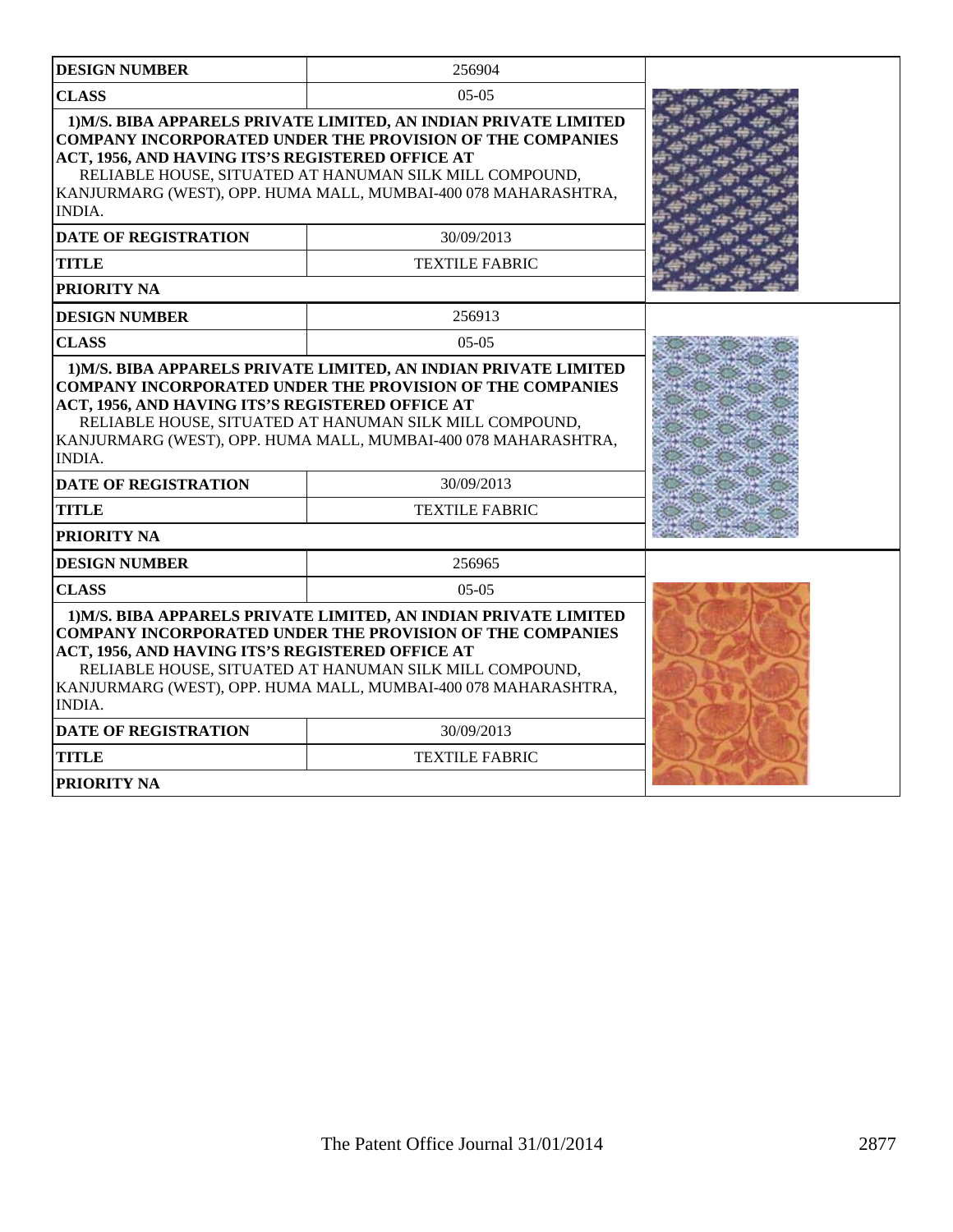| <b>DESIGN NUMBER</b>                                                                                                   | 257025                                                                                                                                                                                                                                                           |  |
|------------------------------------------------------------------------------------------------------------------------|------------------------------------------------------------------------------------------------------------------------------------------------------------------------------------------------------------------------------------------------------------------|--|
| <b>CLASS</b>                                                                                                           | $05-05$                                                                                                                                                                                                                                                          |  |
| ACT, 1956, AND HAVING ITS'S REGISTERED OFFICE AT<br><b>INDIA</b>                                                       | 1) M/S. BIBA APPARELS PRIVATE LIMITED, AN INDIAN PRIVATE LIMITED<br><b>COMPANY INCORPORATED UNDER THE PROVISION OF THE COMPANIES</b><br>RELIABLE HOUSE, SITUATED AT HANUMAN SILK MILL COMPOUND,<br>KANJURMARG (WEST), OPP. HUMA MALL, MUMBAI-400078 MAHARASHTRA, |  |
| <b>DATE OF REGISTRATION</b>                                                                                            | 30/09/2013                                                                                                                                                                                                                                                       |  |
| <b>TITLE</b>                                                                                                           | <b>TEXTILE FABRIC</b>                                                                                                                                                                                                                                            |  |
| <b>PRIORITY NA</b>                                                                                                     |                                                                                                                                                                                                                                                                  |  |
| <b>DESIGN NUMBER</b>                                                                                                   | 257069                                                                                                                                                                                                                                                           |  |
| <b>CLASS</b>                                                                                                           | $05-05$                                                                                                                                                                                                                                                          |  |
| ACT, 1956, AND HAVING ITS'S REGISTERED OFFICE AT<br><b>INDIA.</b><br><b>DATE OF REGISTRATION</b><br><b>TITLE</b>       | RELIABLE HOUSE, SITUATED AT HANUMAN SILK MILL COMPOUND,<br>KANJURMARG (WEST), OPP. HUMA MALL, MUMBAI-400 078 MAHARASHTRA,<br>30/09/2013<br><b>TEXTILE FABRIC</b>                                                                                                 |  |
| <b>PRIORITY NA</b>                                                                                                     |                                                                                                                                                                                                                                                                  |  |
| <b>DESIGN NUMBER</b>                                                                                                   | 253928                                                                                                                                                                                                                                                           |  |
| <b>CLASS</b>                                                                                                           | 08-08                                                                                                                                                                                                                                                            |  |
| DHIRENBHAI SHAH ALL INDIAN NATIONAL PARTNER OF DMS<br>PRINCIPAL PLACE OF BUSINESS AT ADDRESS:<br>360004, GUJARAT-INDIA | 1)(1) MEHULBHAI D. CHAVDA (2) SOMESHBHAI S. MALIK AND (3)<br>ARCHITECTURAL PRODUCTS AN INDIAN PARTNERSHIP FIRM HAVING ITS<br>PLOT NO. 6, SURVEY NO. 20, EVEREST INDUSTRIAL AREA, NEAR PERFECT<br>(TATA) SHOWROOM, NATIONAL HIGHWAY NO. 8-B, VAVDI-DIST. RAJKOT-  |  |
| <b>DATE OF REGISTRATION</b>                                                                                            | 17/05/2013                                                                                                                                                                                                                                                       |  |
| <b>TITLE</b>                                                                                                           | <b>CURTAIN BRACKET</b>                                                                                                                                                                                                                                           |  |
| <b>PRIORITY NA</b>                                                                                                     |                                                                                                                                                                                                                                                                  |  |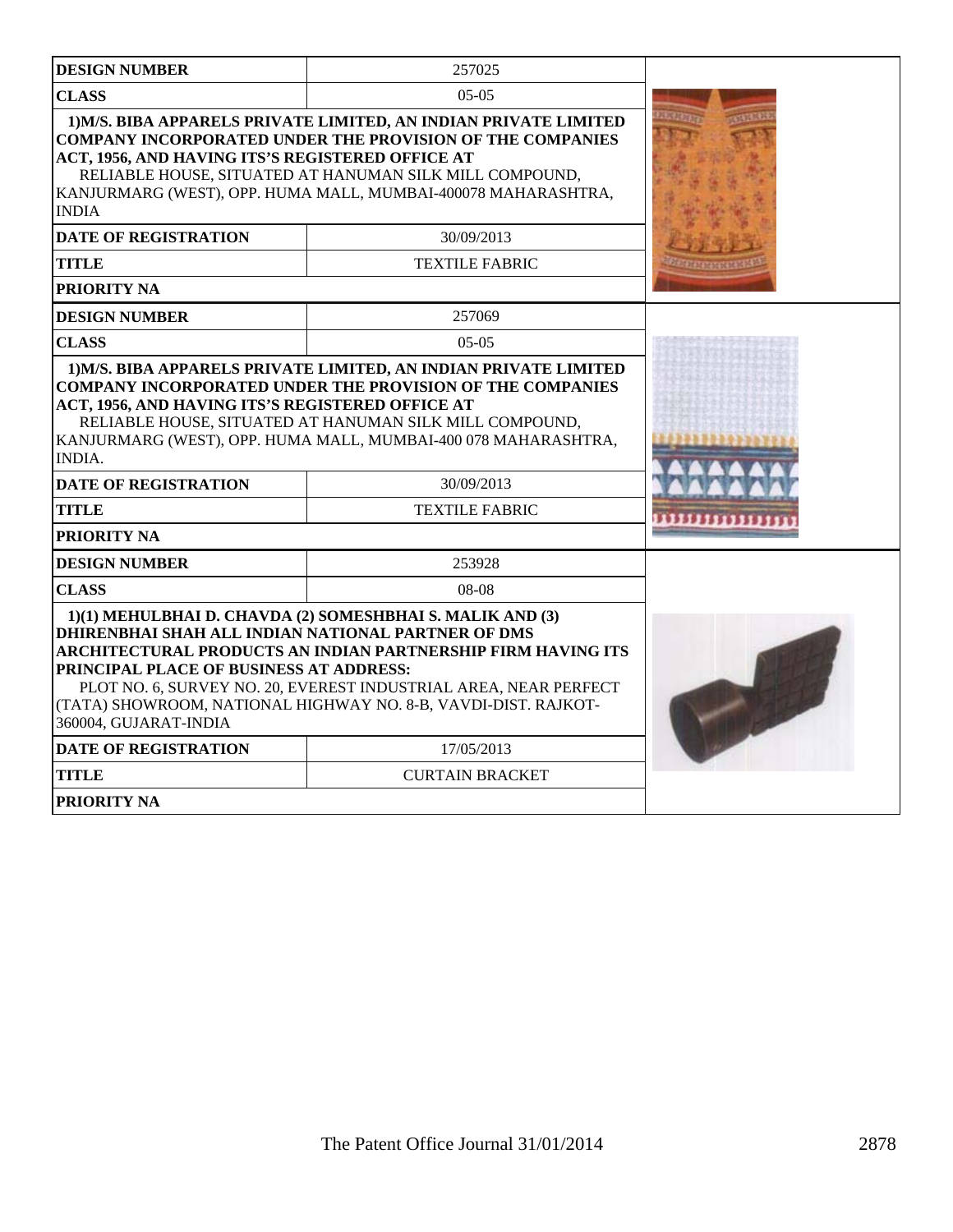| <b>DESIGN NUMBER</b>                                                                                                                                                                                 | 254247                                                                                                                                                                                   |  |
|------------------------------------------------------------------------------------------------------------------------------------------------------------------------------------------------------|------------------------------------------------------------------------------------------------------------------------------------------------------------------------------------------|--|
| <b>CLASS</b>                                                                                                                                                                                         | 09-09                                                                                                                                                                                    |  |
| <b>WHOSE ADDRESS IS</b><br>CHATTARPUR, NEW DELHI-110074                                                                                                                                              | 1) NAVEEN CHAUHAN (DIRECTOR) IS INDIAN, TRADING AS KC GREEN<br>REVOLUTION PVT. LTD. (THIS COMPANY IS SOLE PROPRIETORSHIP FIRM)<br>A-170, GROUND FLOOR, MAIN M. G. ROAD, AMBEDKAR COLONY, |  |
| <b>DATE OF REGISTRATION</b>                                                                                                                                                                          | 03/06/2013                                                                                                                                                                               |  |
| <b>TITLE</b>                                                                                                                                                                                         | <b>DUST BIN</b>                                                                                                                                                                          |  |
| <b>PRIORITY NA</b>                                                                                                                                                                                   |                                                                                                                                                                                          |  |
| <b>DESIGN NUMBER</b>                                                                                                                                                                                 | 252612                                                                                                                                                                                   |  |
| <b>CLASS</b>                                                                                                                                                                                         |                                                                                                                                                                                          |  |
| 1) PRESTO STANTEST PRIVATE LIMITED OF I-42A, DLF INDUSTRIAL AREA,<br>PHASE-1, DELHI MATHURA ROAD, FARIDABAD-121003, HARYANA, INDIA,<br>A COMPANY DULY ORGANIZED AND EXISTING UNDER THE LAWS OF INDIA |                                                                                                                                                                                          |  |
| <b>DATE OF REGISTRATION</b>                                                                                                                                                                          | 22/03/2013                                                                                                                                                                               |  |
| <b>TITLE</b>                                                                                                                                                                                         | BOTTLE BURST TESTER-TOUCH SCREEN                                                                                                                                                         |  |
| <b>PRIORITY NA</b>                                                                                                                                                                                   | <b>NUMBER</b>                                                                                                                                                                            |  |
| <b>DESIGN NUMBER</b>                                                                                                                                                                                 | 255312                                                                                                                                                                                   |  |
| <b>CLASS</b>                                                                                                                                                                                         | $07-06$                                                                                                                                                                                  |  |
| 1) MA DESIGN INDIA PRIVATE LIMITED, A COMPANY INCORPORATED IN<br><b>INDIA HAVING ITS PRINCIPAL PLACE OF BUSINESS AT</b><br>A-41, SECTOR-80, PHASE-II, NOIDA-201305, U.P. INDIA                       |                                                                                                                                                                                          |  |
| <b>DATE OF REGISTRATION</b>                                                                                                                                                                          | 18/07/2013                                                                                                                                                                               |  |
| <b>TITLE</b>                                                                                                                                                                                         | <b>CASSEROLE HOLDER</b>                                                                                                                                                                  |  |
| <b>PRIORITY NA</b>                                                                                                                                                                                   |                                                                                                                                                                                          |  |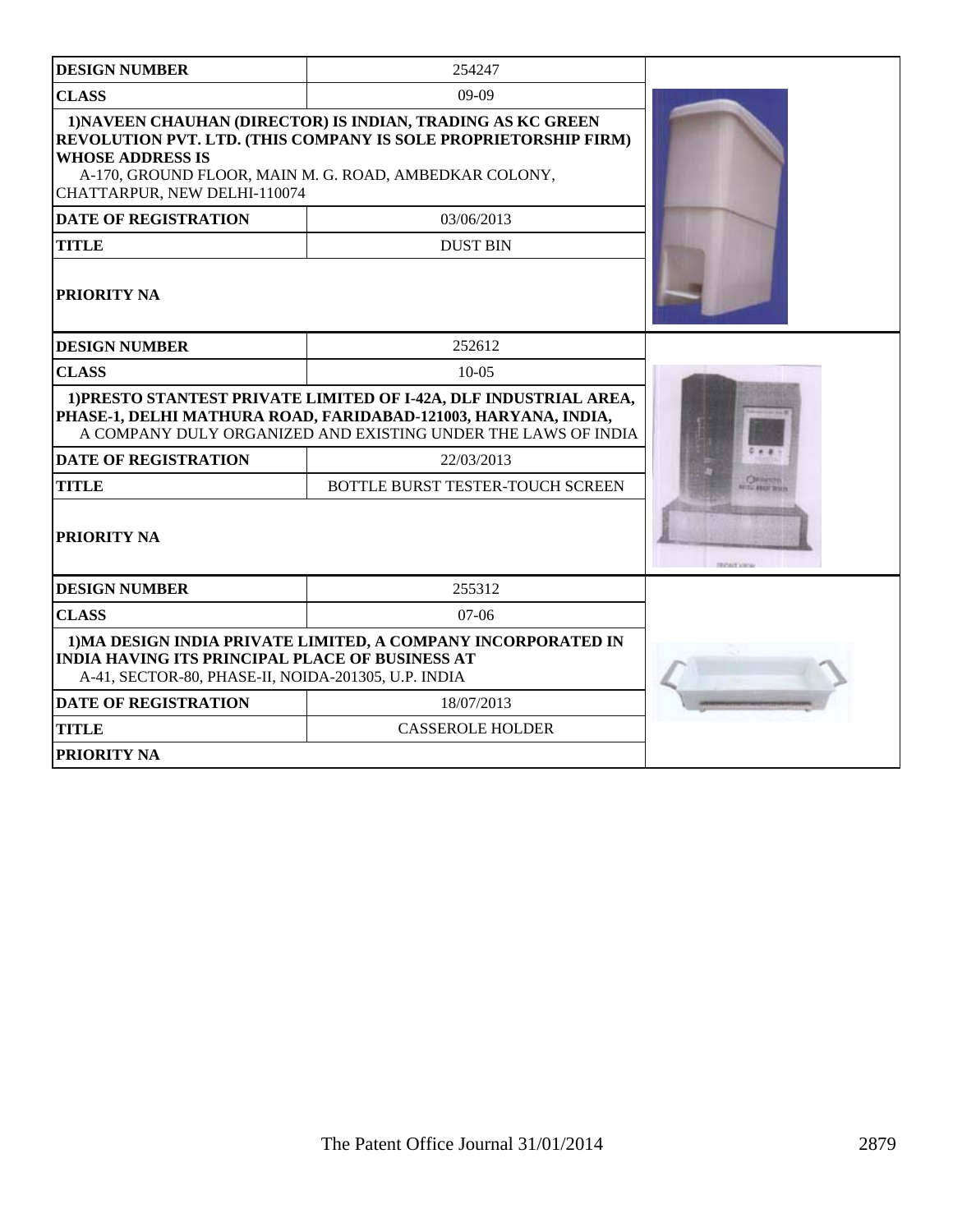| <b>DESIGN NUMBER</b>                                                                                                                                                                                                                                                                |                           | 255340                             |  |
|-------------------------------------------------------------------------------------------------------------------------------------------------------------------------------------------------------------------------------------------------------------------------------------|---------------------------|------------------------------------|--|
| <b>CLASS</b>                                                                                                                                                                                                                                                                        |                           | 06-01                              |  |
| 1) EXCLUSIFF SEATING SYSTEMS, A REGISTERED PARTNERSHIP FIRM AT<br>MITTAL IND. ESTATE, BLDG. NO 6, UNIT NO 149-150, ANDHERI KURLA ROAD,<br>ANDHERI EAST, MUMBAI 400059, MAHARASHTRA, INDIA,<br>WHOSE PARTNERS ARE VICKY PARWANI AND KAMLESH PARWANI, BOTH<br><b>INDIAN NATIONALS</b> |                           |                                    |  |
| <b>DATE OF REGISTRATION</b>                                                                                                                                                                                                                                                         |                           | 18/07/2013                         |  |
| <b>TITLE</b>                                                                                                                                                                                                                                                                        |                           | <b>CHAIR</b>                       |  |
| <b>PRIORITY NA</b>                                                                                                                                                                                                                                                                  |                           |                                    |  |
| <b>DESIGN NUMBER</b>                                                                                                                                                                                                                                                                |                           | 255025                             |  |
| <b>CLASS</b>                                                                                                                                                                                                                                                                        |                           | $04-02$                            |  |
| 1) KONINKLIJKE PHILIPS N.V., A COMPANY ORGANIZED AND EXISTING<br>UNDER THE LAWS OF THE KINGDOM OF THE NETHERLANDS, RESIDING AT<br>EINDHOVEN,<br>WHOSE POST-OFFICE ADDRESS IS HIGH TECH CAMPUS 5, 5656 AE<br>EINDHOVEN, THE NETHERLANDS                                              |                           |                                    |  |
| DATE OF REGISTRATION                                                                                                                                                                                                                                                                |                           | 05/07/2013                         |  |
| <b>TITLE</b>                                                                                                                                                                                                                                                                        |                           | BRUSH HEAD FOR ELECTRIC TOOTHBRUSH |  |
| <b>PRIORITY</b><br>PRIORITY NUMBER<br>002163675-0002                                                                                                                                                                                                                                | <b>DATE</b><br>09/01/2013 | <b>COUNTRY</b><br>OHIM             |  |
| <b>DESIGN NUMBER</b><br><b>CLASS</b>                                                                                                                                                                                                                                                |                           | 255058<br>$26 - 05$                |  |
| 1) THRIVE SOLAR ENERGY PVT. LTD., (INCORPORATED UNDER THE<br><b>COMPANIES ACT, 1956) HAVING OFFICE AT</b><br>PLOT NO. 121/3, EASTERN PART, PHASE II, SECTOR-I, LANE-9, IDA<br>CHERLAPALLY, HYDERABAD-500051 (A.P.), INDIA, INDIAN COMPANY AT THE<br><b>ABOVE ADDRESS</b>            |                           |                                    |  |
| <b>DATE OF REGISTRATION</b>                                                                                                                                                                                                                                                         | 08/07/2013                |                                    |  |
| <b>TITLE</b>                                                                                                                                                                                                                                                                        |                           | <b>LAMP</b>                        |  |
| <b>PRIORITY NA</b>                                                                                                                                                                                                                                                                  |                           |                                    |  |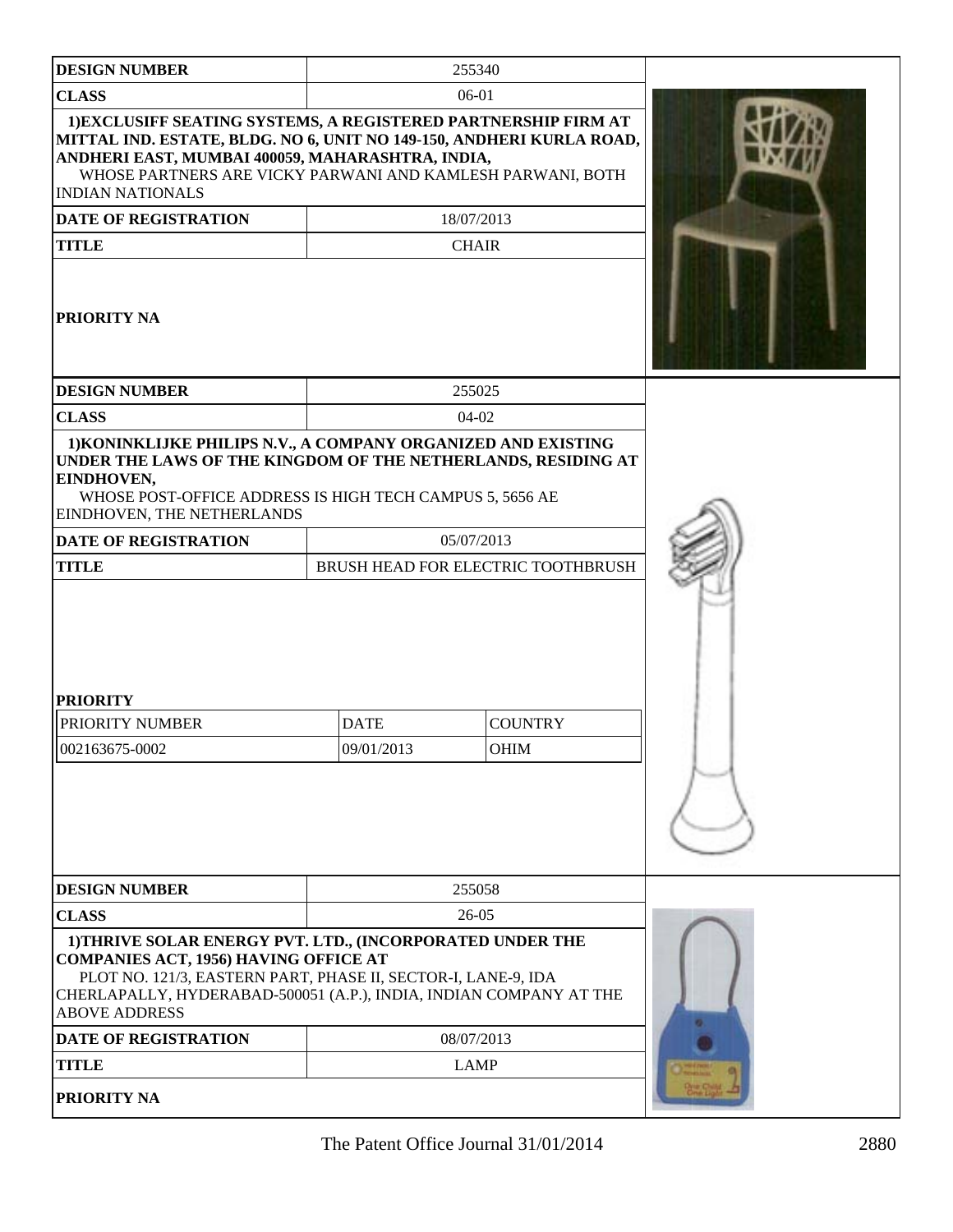| <b>DESIGN NUMBER</b>                                                                                                                                                                                                | 253389                                                           |                 |
|---------------------------------------------------------------------------------------------------------------------------------------------------------------------------------------------------------------------|------------------------------------------------------------------|-----------------|
| <b>CLASS</b>                                                                                                                                                                                                        | $09-01$                                                          |                 |
| 1) M/S EMAMI LIMITED, A COMPANY INCORPORATED UNDER INDIAN<br><b>COMPANIES ACT, 1956 HAVING ITS REGISTERED OFFICE ADDRESS AT</b><br>687, ANANDAPUR, EM BYPASS, KOLKATA-700107, INDIA BY NATIONALITY<br><b>INDIAN</b> |                                                                  |                 |
| <b>DATE OF REGISTRATION</b>                                                                                                                                                                                         | 23/04/2013                                                       | <b>Savratna</b> |
| <b>TITLE</b>                                                                                                                                                                                                        | <b>BOTTLE WITH CAP</b>                                           |                 |
| <b>PRIORITY NA</b>                                                                                                                                                                                                  |                                                                  |                 |
| <b>DESIGN NUMBER</b>                                                                                                                                                                                                | 253476                                                           |                 |
| <b>CLASS</b>                                                                                                                                                                                                        | 08-06                                                            |                 |
| 1) M/S GODANI METAL CO., B-14, INDUSTRIAL ESTATE, ALIGARH-202001<br>(UTTAR PRADESH),<br>AN INDIAN PARTNERSHIP FIRM WHOSE PARTNERS ARE SH. RAJNEESH<br>GODANI AND SH. RAVI MAHESHWARI (INDIAN NATIONALS)             |                                                                  |                 |
| <b>DATE OF REGISTRATION</b>                                                                                                                                                                                         | 29/04/2013                                                       |                 |
| <b>TITLE</b>                                                                                                                                                                                                        | <b>HANDLE</b>                                                    |                 |
| <b>PRIORITY NA</b>                                                                                                                                                                                                  |                                                                  |                 |
| <b>DESIGN NUMBER</b>                                                                                                                                                                                                | 253192                                                           |                 |
| <b>CLASS</b>                                                                                                                                                                                                        | 08-07                                                            |                 |
| 1) RAHUL GUPTA AN INDIAN CITIZEN, RESIDING AT                                                                                                                                                                       | HOUSE NO. 83, POCKET H-19, SECTOR-7, ROHINI, DELHI-110085, INDIA |                 |
| <b>DATE OF REGISTRATION</b>                                                                                                                                                                                         | 17/04/2013                                                       |                 |
| <b>TITLE</b>                                                                                                                                                                                                        | <b>RAIL CLIP</b>                                                 |                 |
| <b>PRIORITY NA</b>                                                                                                                                                                                                  |                                                                  |                 |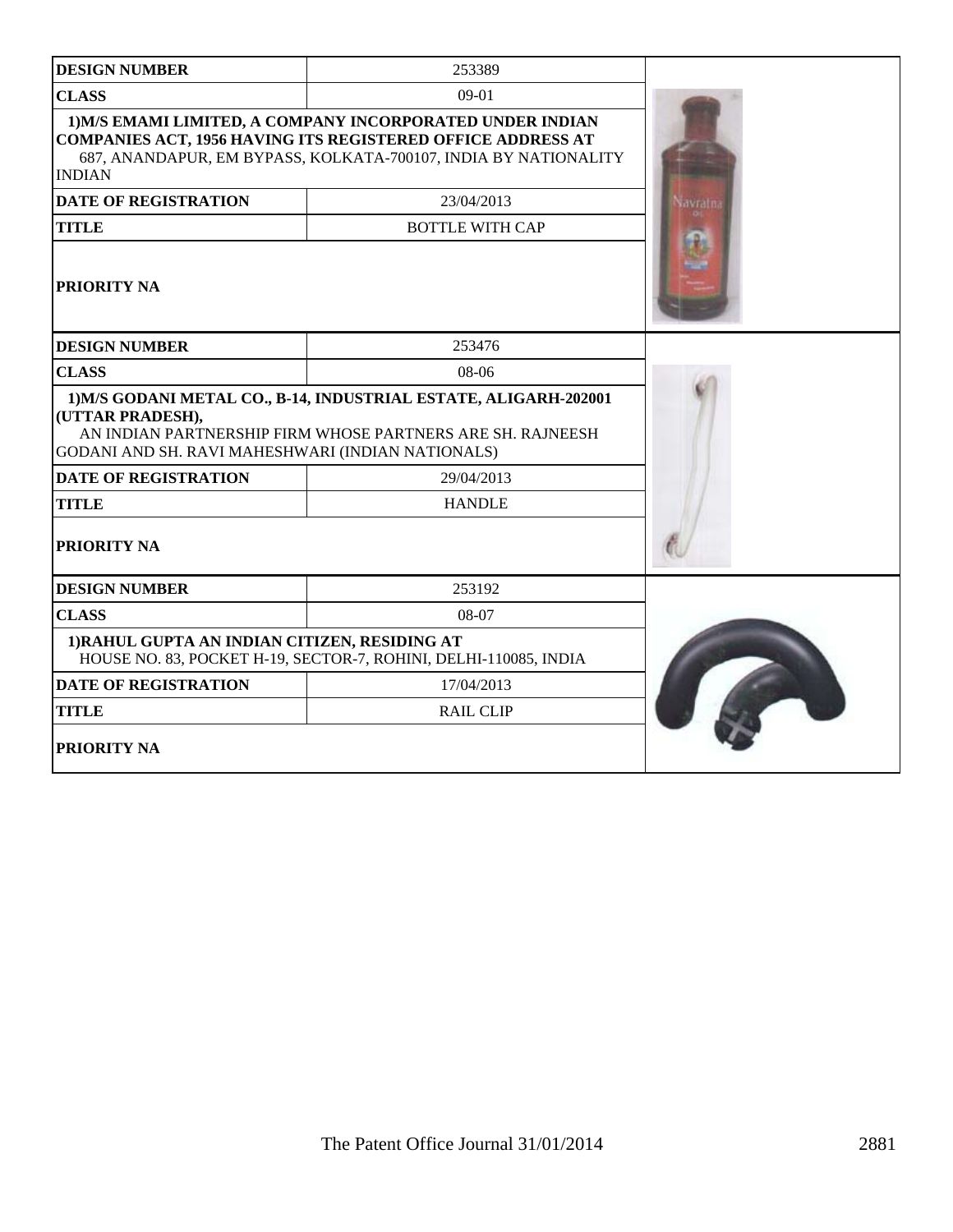| <b>DESIGN NUMBER</b>                                                                                                                                                                                                                                               | 255521                                                                                                                                                                                                                                                           |  |
|--------------------------------------------------------------------------------------------------------------------------------------------------------------------------------------------------------------------------------------------------------------------|------------------------------------------------------------------------------------------------------------------------------------------------------------------------------------------------------------------------------------------------------------------|--|
|                                                                                                                                                                                                                                                                    |                                                                                                                                                                                                                                                                  |  |
| <b>CLASS</b>                                                                                                                                                                                                                                                       | $06-02$                                                                                                                                                                                                                                                          |  |
| 1) M/S GHP AUTO INDUSTRIES, 145/3, STREET NO. 1, OPP PSEB OFFICE,<br>GIASPURA ROAD, INDUSTRIAL AREA-C, LUDHIANA-141010 (PUNJAB) INDIA<br>AN INDIAN PROPRIETORSHIP FIRM WHOSE PROPRIETOR IS:- SWARAN<br>SINGH BEING INDIAN NATIONALS OF THE ABOVE ADDRESS           |                                                                                                                                                                                                                                                                  |  |
| <b>DATE OF REGISTRATION</b>                                                                                                                                                                                                                                        | 26/07/2013                                                                                                                                                                                                                                                       |  |
| <b>TITLE</b>                                                                                                                                                                                                                                                       | <b>FOLDING COT</b>                                                                                                                                                                                                                                               |  |
| PRIORITY NA                                                                                                                                                                                                                                                        |                                                                                                                                                                                                                                                                  |  |
| <b>DESIGN NUMBER</b>                                                                                                                                                                                                                                               | 256905                                                                                                                                                                                                                                                           |  |
| <b>CLASS</b>                                                                                                                                                                                                                                                       | $05-05$                                                                                                                                                                                                                                                          |  |
| <b>COMPANY INCORPORATED UNDER THE PROVISION OF THE COMPANIES</b><br>ACT, 1956, AND HAVING ITS'S REGISTERED OFFICE AT<br>RELIABLE HOUSE, SITUATED AT HANUMAN SILK MILL COMPOUND,<br>KANJURMARG (WEST), OPP. HUMA MALL, MUMBAI-400 078 MAHARASHTRA,<br><b>INDIA.</b> |                                                                                                                                                                                                                                                                  |  |
| <b>DATE OF REGISTRATION</b>                                                                                                                                                                                                                                        | 30/09/2013                                                                                                                                                                                                                                                       |  |
| <b>TITLE</b>                                                                                                                                                                                                                                                       | <b>TEXTILE FABRIC</b>                                                                                                                                                                                                                                            |  |
| <b>PRIORITY NA</b>                                                                                                                                                                                                                                                 |                                                                                                                                                                                                                                                                  |  |
| <b>DESIGN NUMBER</b>                                                                                                                                                                                                                                               | 256914                                                                                                                                                                                                                                                           |  |
| <b>CLASS</b>                                                                                                                                                                                                                                                       | $05-05$                                                                                                                                                                                                                                                          |  |
| ACT, 1956, AND HAVING ITS'S REGISTERED OFFICE AT<br><b>INDIA</b>                                                                                                                                                                                                   | 1) M/S. BIBA APPARELS PRIVATE LIMITED, AN INDIAN PRIVATE LIMITED<br><b>COMPANY INCORPORATED UNDER THE PROVISION OF THE COMPANIES</b><br>RELIABLE HOUSE, SITUATED AT HANUMAN SILK MILL COMPOUND,<br>KANJURMARG (WEST), OPP. HUMA MALL, MUMBAI-400078 MAHARASHTRA, |  |
| <b>DATE OF REGISTRATION</b>                                                                                                                                                                                                                                        | 30/09/2013                                                                                                                                                                                                                                                       |  |
| <b>TITLE</b>                                                                                                                                                                                                                                                       | <b>TEXTILE FABRIC</b>                                                                                                                                                                                                                                            |  |
| <b>PRIORITY NA</b>                                                                                                                                                                                                                                                 |                                                                                                                                                                                                                                                                  |  |
|                                                                                                                                                                                                                                                                    |                                                                                                                                                                                                                                                                  |  |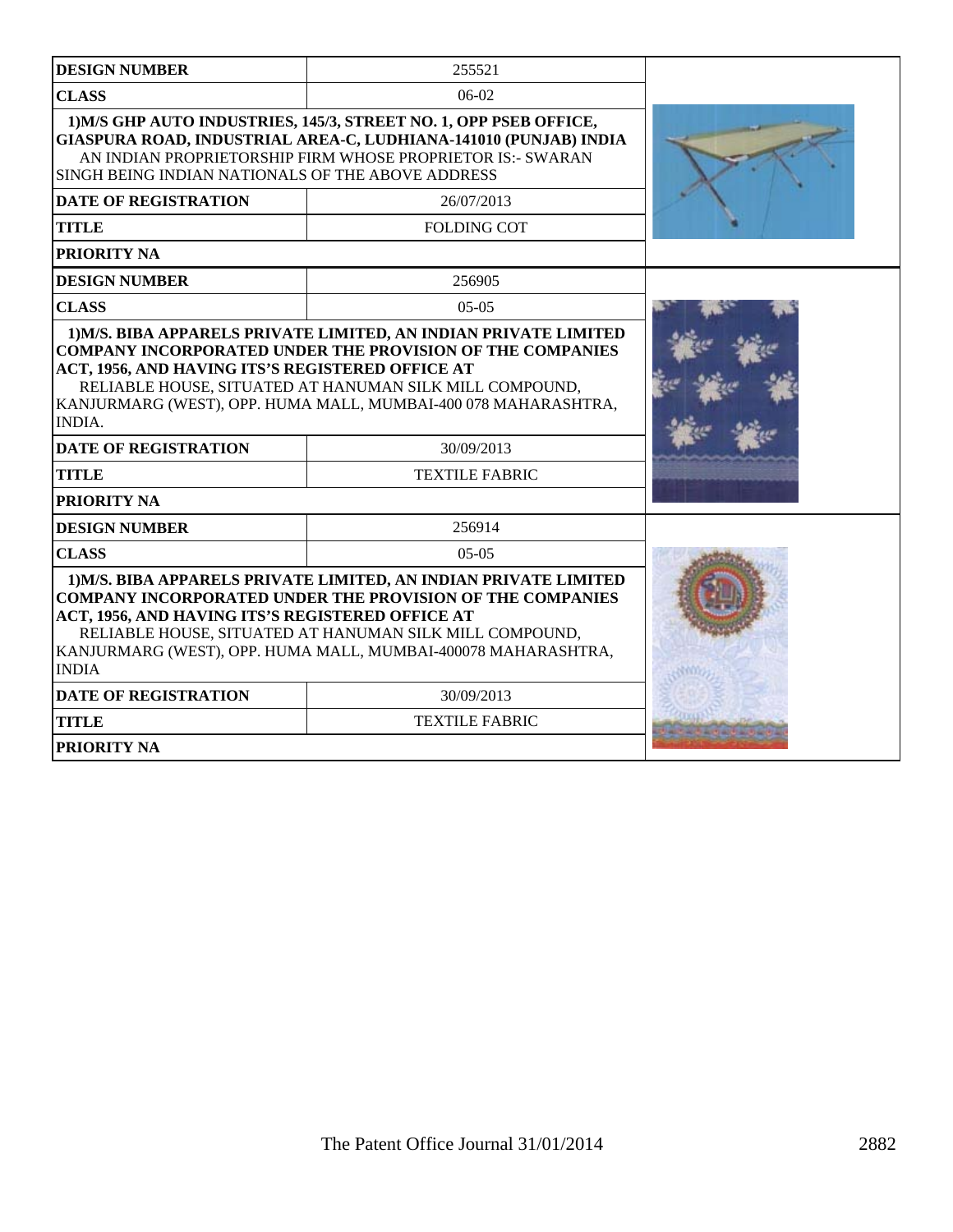| <b>DESIGN NUMBER</b>                                                                                                                                                                                                                                                                                                                   | 256925                |  |  |
|----------------------------------------------------------------------------------------------------------------------------------------------------------------------------------------------------------------------------------------------------------------------------------------------------------------------------------------|-----------------------|--|--|
| <b>CLASS</b>                                                                                                                                                                                                                                                                                                                           | $05-05$               |  |  |
| 1) M/S. BIBA APPARELS PRIVATE LIMITED, AN INDIAN PRIVATE LIMITED<br><b>COMPANY INCORPORATED UNDER THE PROVISION OF THE COMPANIES</b><br>ACT, 1956, AND HAVING ITS'S REGISTERED OFFICE AT<br>RELIABLE HOUSE, SITUATED AT HANUMAN SILK MILL COMPOUND,<br>KANJURMARG (WEST), OPP. HUMA MALL, MUMBAI-400078 MAHARASHTRA,<br><b>INDIA</b>   |                       |  |  |
| <b>DATE OF REGISTRATION</b>                                                                                                                                                                                                                                                                                                            | 30/09/2013            |  |  |
| <b>TITLE</b>                                                                                                                                                                                                                                                                                                                           | <b>TEXTILE FABRIC</b> |  |  |
| PRIORITY NA                                                                                                                                                                                                                                                                                                                            |                       |  |  |
| <b>DESIGN NUMBER</b>                                                                                                                                                                                                                                                                                                                   | 256949                |  |  |
| <b>CLASS</b>                                                                                                                                                                                                                                                                                                                           | $05-05$               |  |  |
| <b>COMPANY INCORPORATED UNDER THE PROVISION OF THE COMPANIES</b><br>ACT, 1956, AND HAVING ITS'S REGISTERED OFFICE AT<br>RELIABLE HOUSE, SITUATED AT HANUMAN SILK MILL COMPOUND,<br>KANJURMARG (WEST), OPP. HUMA MALL, MUMBAI-400 078 MAHARASHTRA,<br><b>INDIA.</b>                                                                     |                       |  |  |
| <b>DATE OF REGISTRATION</b>                                                                                                                                                                                                                                                                                                            | 30/09/2013            |  |  |
| <b>TITLE</b>                                                                                                                                                                                                                                                                                                                           | <b>TEXTILE FABRIC</b> |  |  |
| PRIORITY NA                                                                                                                                                                                                                                                                                                                            |                       |  |  |
| <b>DESIGN NUMBER</b>                                                                                                                                                                                                                                                                                                                   | 256966                |  |  |
| <b>CLASS</b>                                                                                                                                                                                                                                                                                                                           | $05-05$               |  |  |
| 1) M/S. BIBA APPARELS PRIVATE LIMITED, AN INDIAN PRIVATE LIMITED<br><b>COMPANY INCORPORATED UNDER THE PROVISION OF THE COMPANIES</b><br>ACT, 1956, AND HAVING ITS'S REGISTERED OFFICE AT<br>RELIABLE HOUSE, SITUATED AT HANUMAN SILK MILL COMPOUND,<br>KANJURMARG (WEST), OPP. HUMA MALL, MUMBAI-400 078 MAHARASHTRA,<br><b>INDIA.</b> |                       |  |  |
| <b>DATE OF REGISTRATION</b>                                                                                                                                                                                                                                                                                                            | 30/09/2013            |  |  |
| <b>TITLE</b>                                                                                                                                                                                                                                                                                                                           | <b>TEXTILE FABRIC</b> |  |  |
| <b>PRIORITY NA</b>                                                                                                                                                                                                                                                                                                                     |                       |  |  |